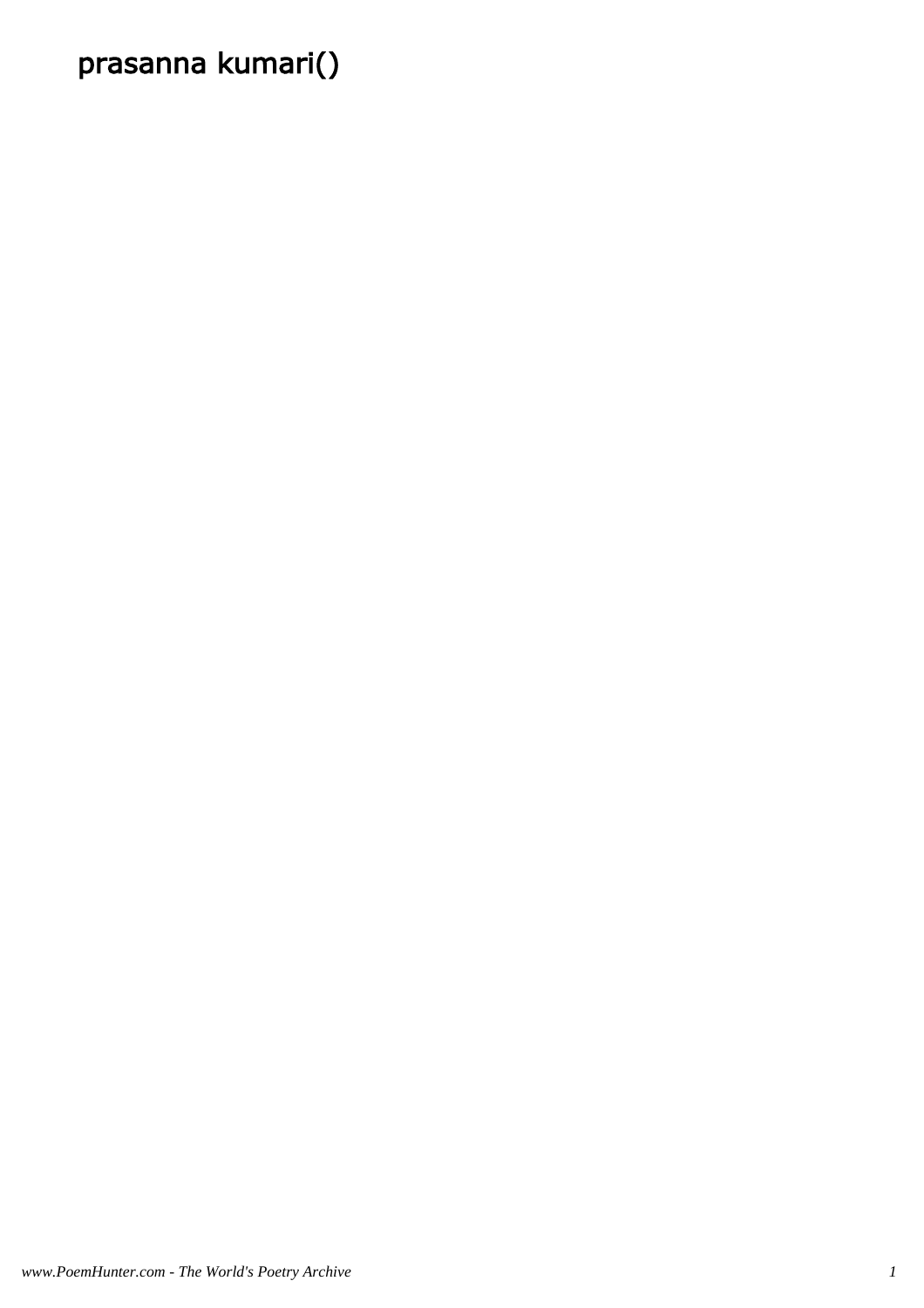# (un) Beaten

Am waiting for you, my son Between us time seems to stand still I might have failed you, my son Failed in transmitting love to fill

Once did tears stand like pearls In my eyes, tenderness beamed In my dreamy face(eyes) , a girl's Mirage, as wife, I a failure deemed

My mother, one for one and truly loveable Suffering untold pain in life-giving joy Gone now, but not gone her lullaby's warble I admit, ma, I am a beaten toy

My God, tender and kind, turned His loving eyes towards me I missed a beat, not responded I feel a sense of failure deep within me

A teacher I am now, by chances strange To kindle the spark of quest in you Nay, shaped you not a burning flame-orange Curse me not, my child, I am beaten like you

Sculptures I made with the clay of love They turned out ugly or broke altogether The sanctum sanctorum has no idol of love Where I stand with my hands folded together Offering tears of a beaten soul

Like the ripples of a smooth-flowing stream My poems and myself have gone so far Couldn't you find your sweet day-dream Reflect in my fancy's silver-mirror for ever

Don't you hear my silent songs My sorrows are your sorrows too My poems sing best of your pangs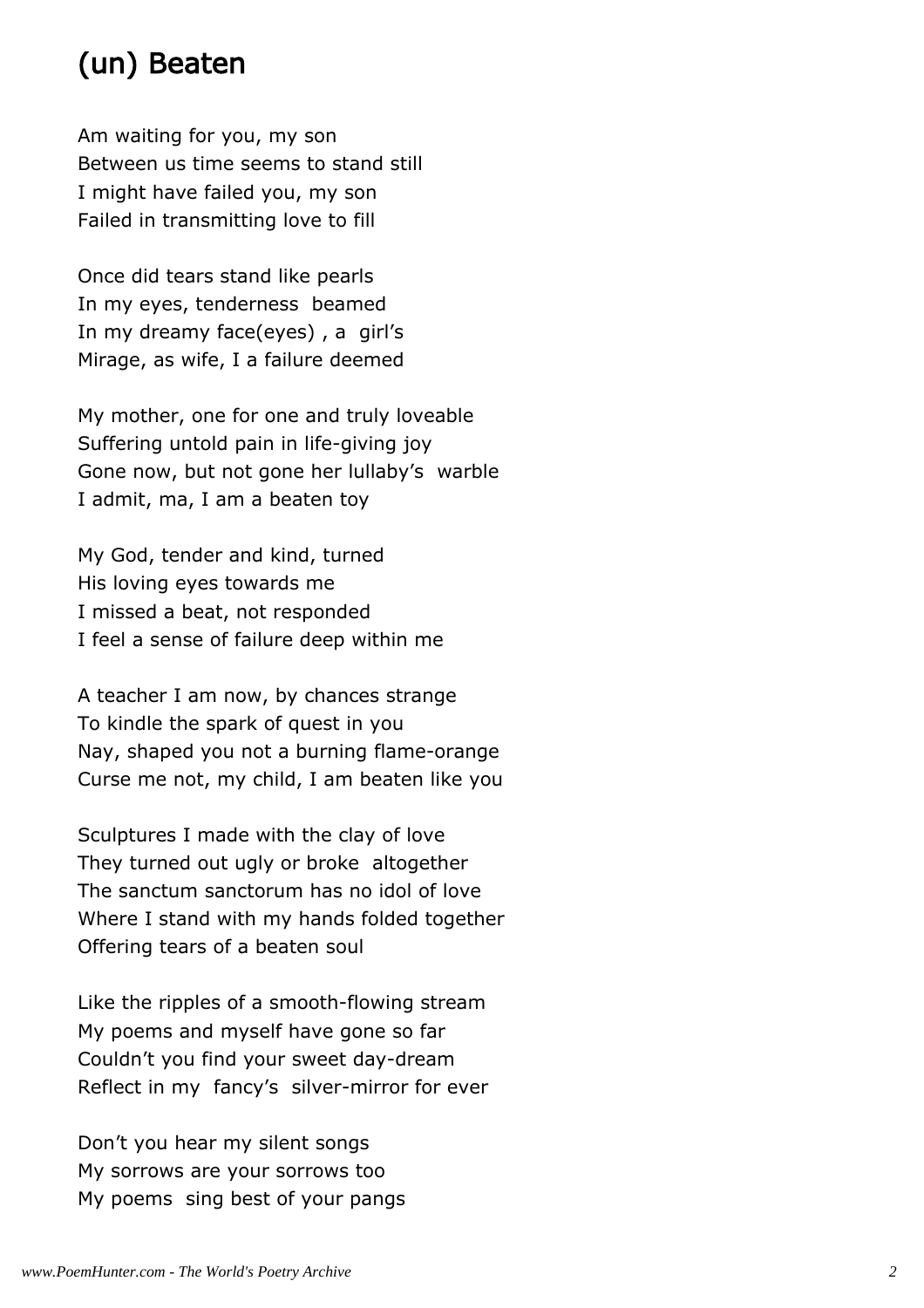As a poet I am not beaten true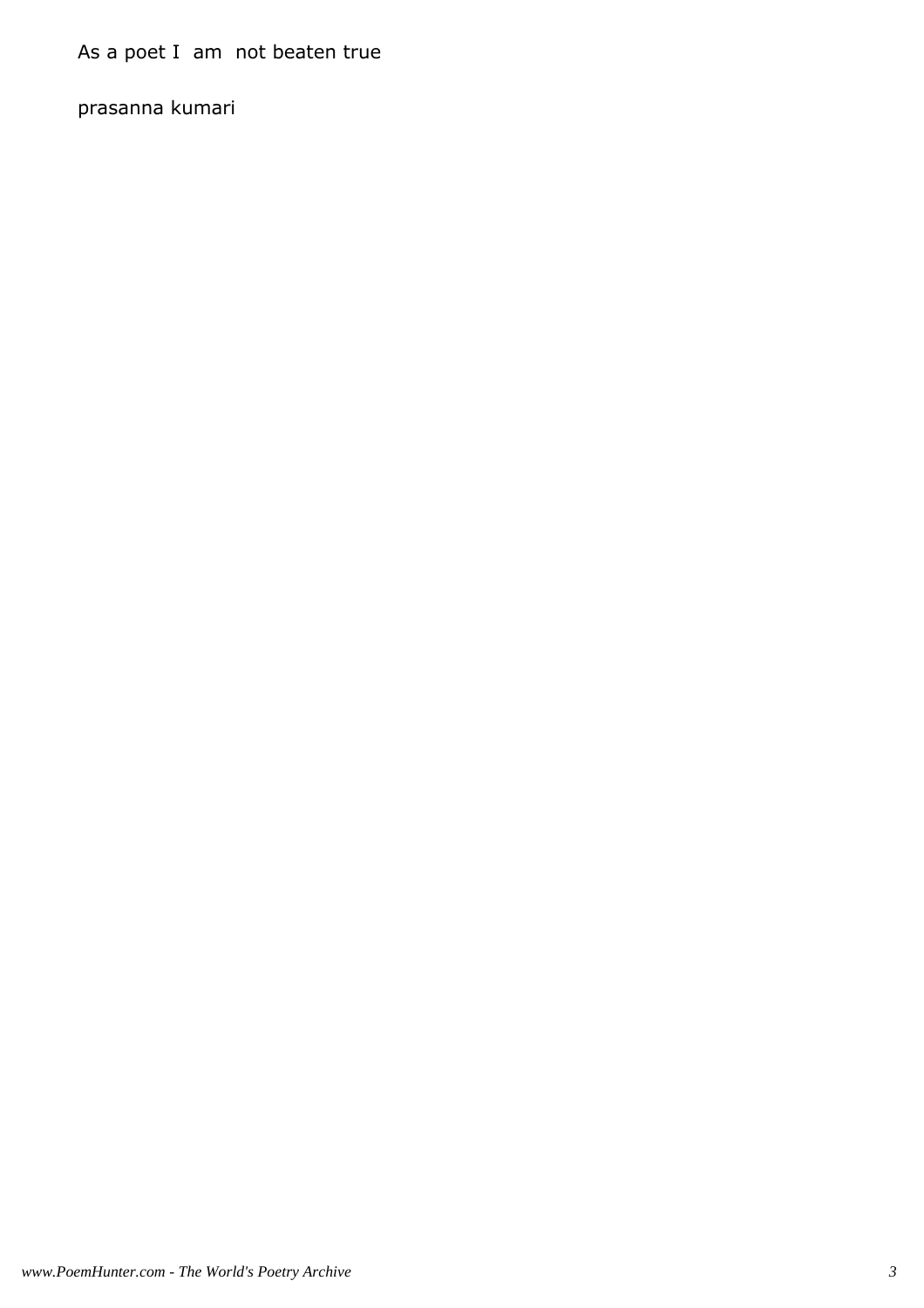# A P J Abdul Kalam-President Of India

He is liked by all Who made him their soul He is himself a preacher To make bright our future Who never wants Indians fall Listen intently his call To his 'Wings of fire' and fly With 'Ignited minds' in the sky Poet, scientist all in one India in the race he won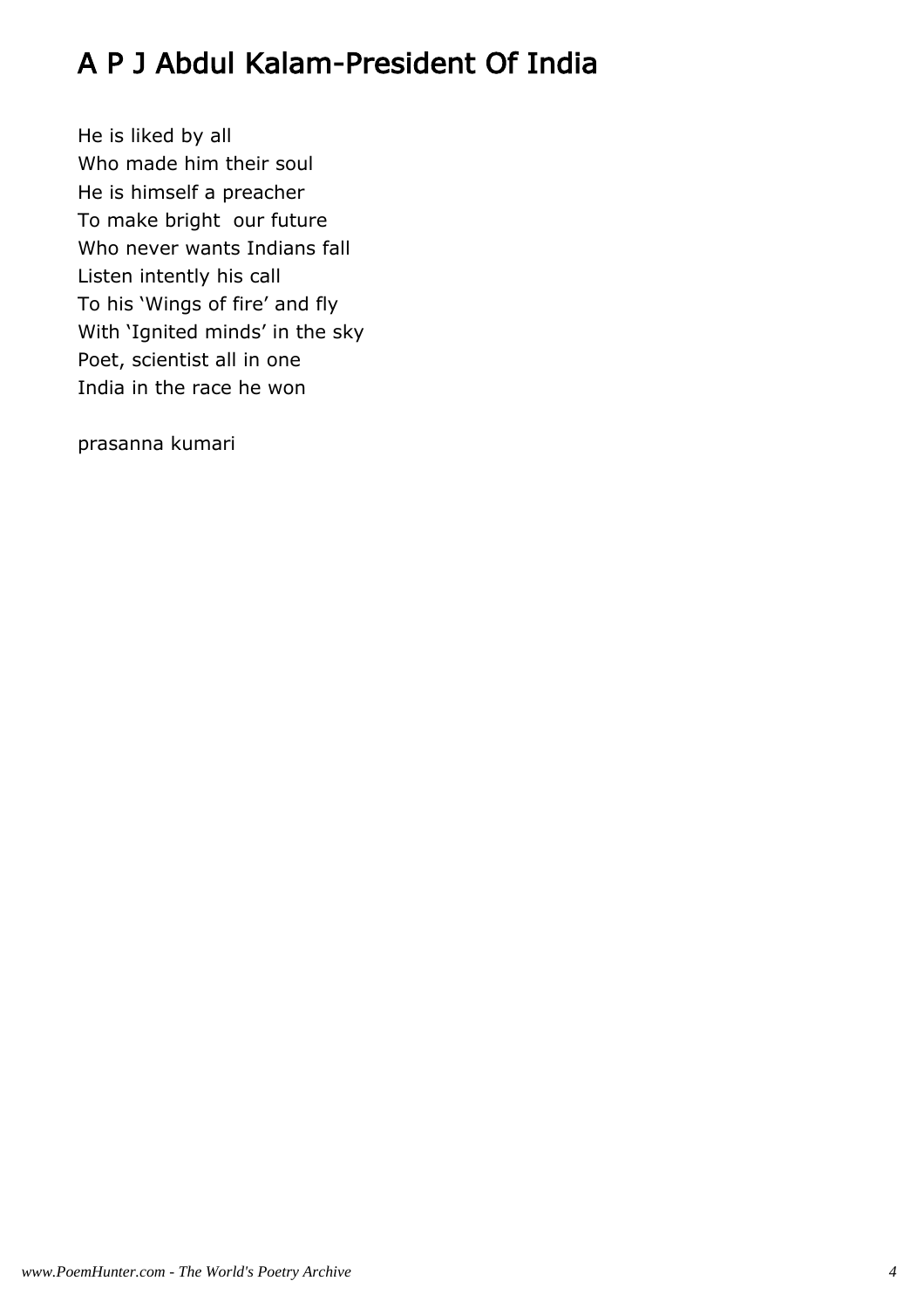#### A Piece Of Chalk

A lesson on 'Grass' I teach They don't understand- my children Blank, questioning looks-enquiring....

They look at me and the blackboard.... A blackboard with no writing And a teacher without a piece of chalk Both blank and empty.......

I crave for a piece of chalk A piece of chalk in my hand That binds me and my children

I write.........letters White letters against blackness Doesn't it look silvery...? That shines......... Shines in the darkness of my life

The letters fill the blackboard The children stare at that...

Do they understand......? -that they fill the pages of my life Do they understand.......? -that what I teach should fill the pages of their life

Do they understand......? We stamp on grass and say 'O, grass! worthless' But they smoothen the thorny path of our life Grass-' The living garment of God'- to Goethe And ' a scented handkerchief with God's signature' to Whitman Green, young and life-giving A mediator between man and earth To protect earth from barren, rocky nothing

Oh! A girl dozing in my class A piece of chalk on her Like my teacher did long time back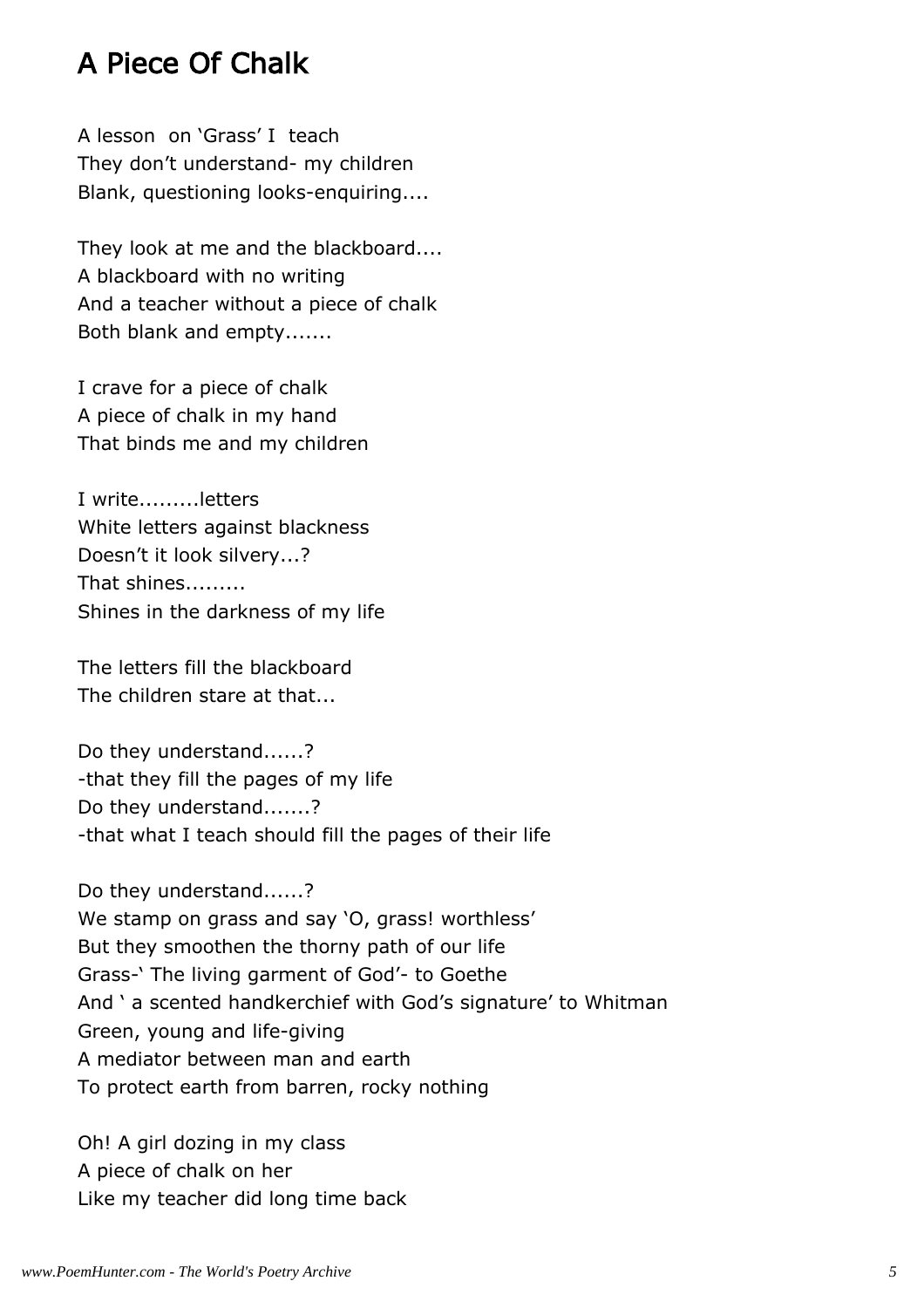To awaken her to reality

I write.......words Words for my children to internalize Words that contain a world of passion Words to excite and entice Words to order and obey Words to utter and abuse Will my children abuse with the words I teach That will bring a tear in many eyes

Words of success and defeat Words that breathe, words that boast Words that talk, words that walk Words that gallop, words that fly Will my children sing songs with my words That will make many minds to dance

Words of will and wish Words of love and hate Will they use these words to hate That will bring conflict in their life

Words of comfort and console And The Bible said 'The word was God'

Can I make them understand....? Like black and white, day and night Is sorrow and happiness-intermingling We can't escape........ That blackness makes whiteness brighter That ecstasy makes agony enduring And agony makes ecstasy fulfilling

Now children.........

Go out and absorb colours from nature Blue from the ocean, azure from the sky Green from the leaves, yellow and brown too.... Rose, violet and lily will fill your life with colours The colour of twilight need not dishearten you For there is a day after every night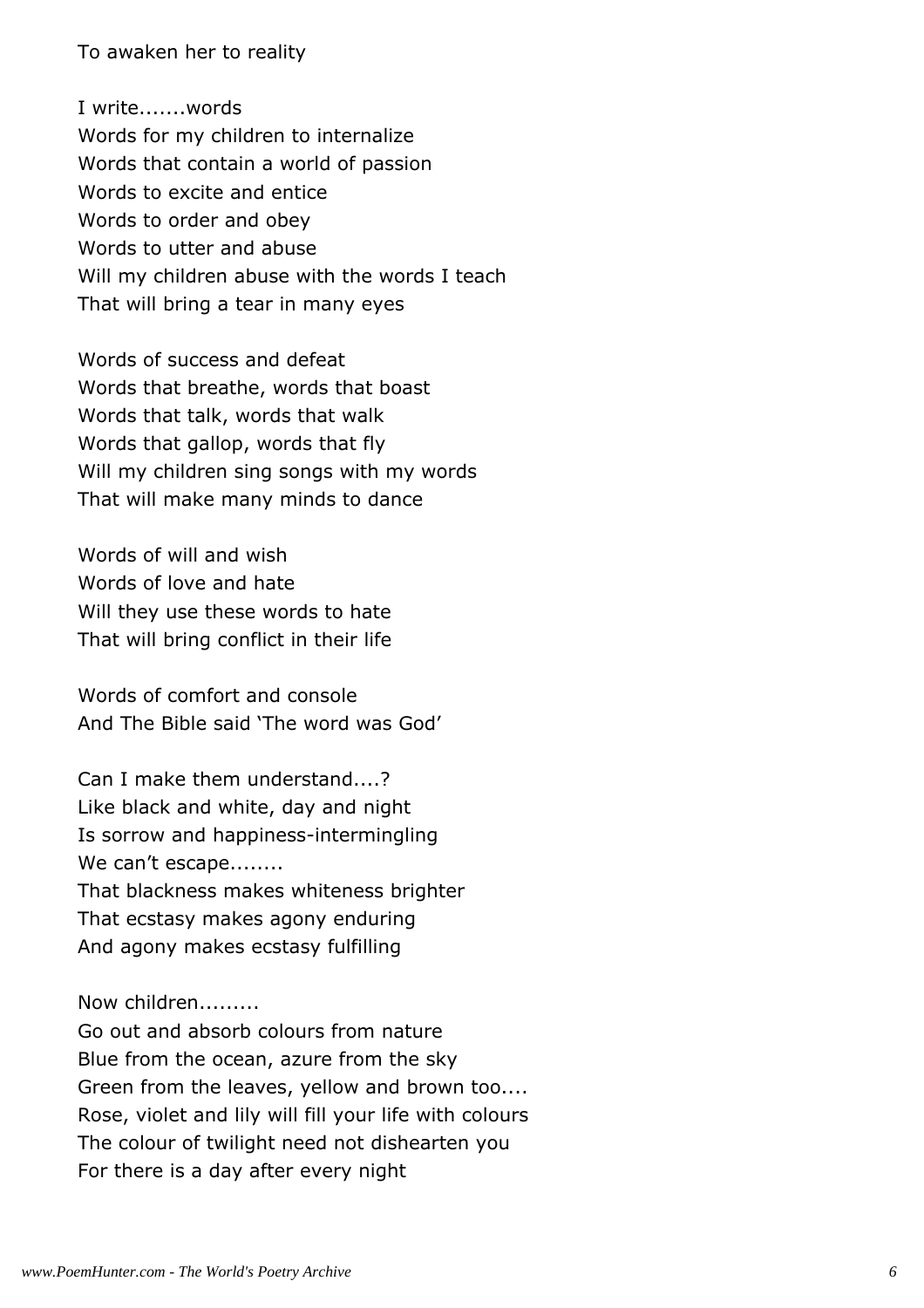Oh! it fell down...... A piece of chalk I should not stamp on it I need it for tomorrows' children And for ME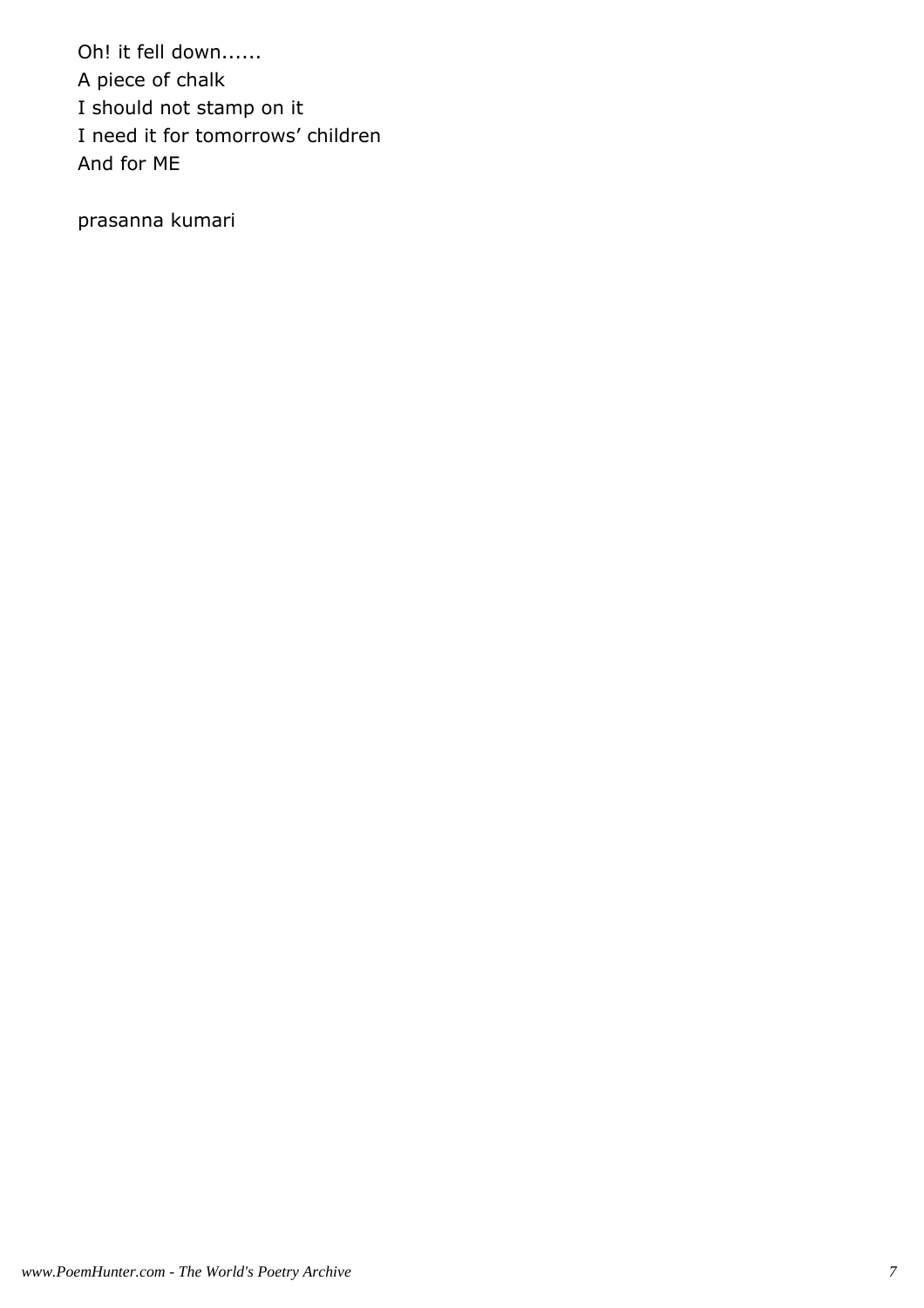#### A Radiant Smile

Standing on a pack of uncertainty he stares at me with a radiant smile he leaves the wind to wander and the tears to dry erasing the stain with fluttering wings

striking hard on my wrinkles he plays hide and seek of my painful longing with a hidden smile flinging my orange wishes to gleam on the waves

sometimes elongated, other times shortened he thrusts the panting of the universe on us we, poor things, swoon and come round for another episode uninvited happenings choking us oversweet or overburdened with intervals of cloudy blessings

we crown him with our solace for anointing us with healing oil

he lingers on orchid and anthurium he does not need a clock for he can vibrate on the petals of dahlia

very eager to wipe off my painted words of passion and promise he explodes into another symphony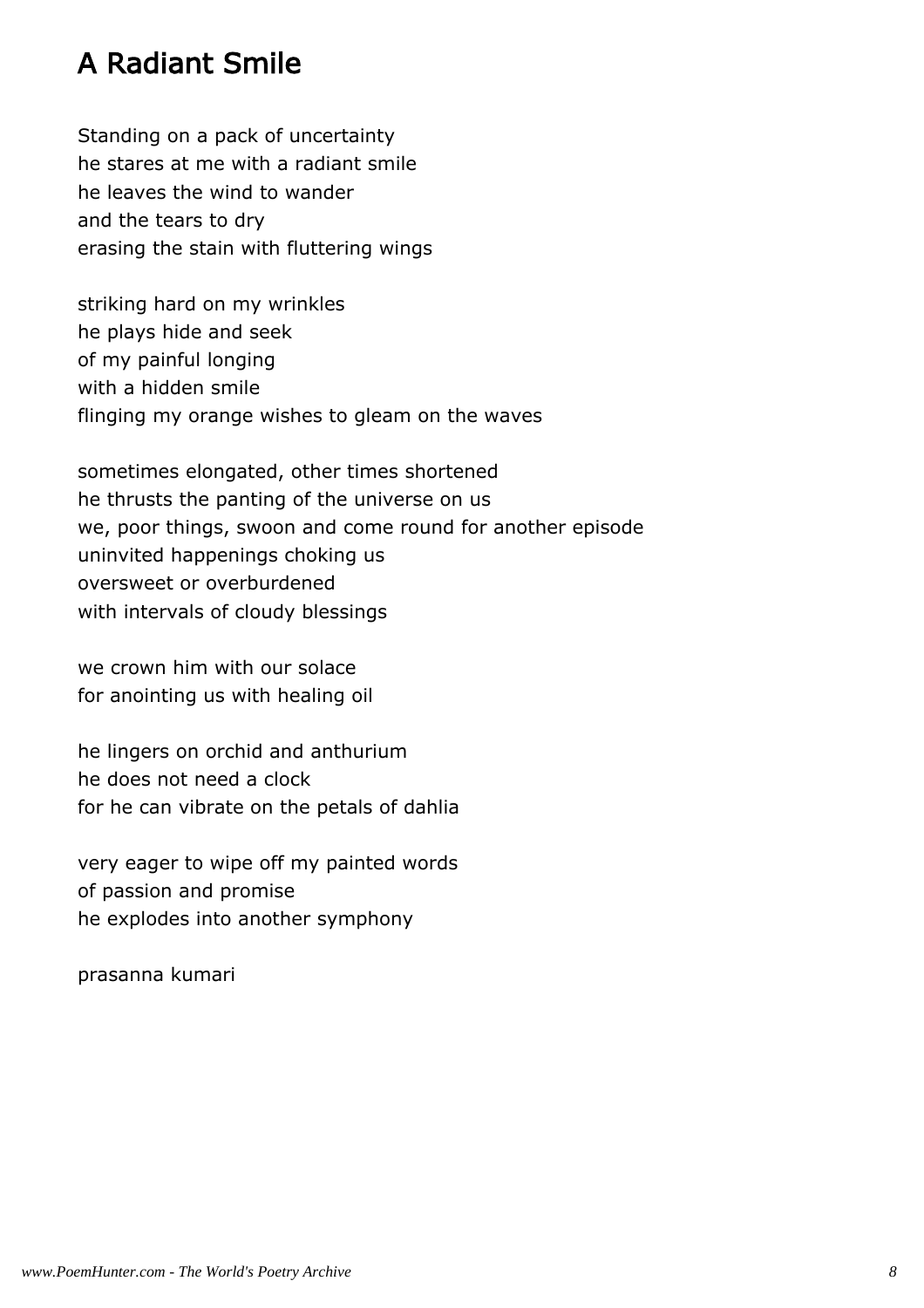# A Recipe

#### A Recipe

Birds nestle in the autumn trees creating beauty a melting song enters me a festival begins the golden sky joins the celebration weaving skirts to blend with the dancing steps

murmer of love whispering words of kindness purple dreams wait for the kindling moon the nights start humming melodies winter trees invite the fluttering birds to rip off the chill with love's myriad colors the festival begins

vanquishing the challenges with inner strength burying the fragmented reflection of our yesterdays with elapsing years a joyous mood is transferred to the spring and the spring adding blooming laughter the festival begins

virtue abounding sunlight pouring in on the summer trees crushing our egos contradict lies with truth within hidden moments truth's gleeful revelation we are not running on wheels but on jubilation riding together gaily there is festival in silence too....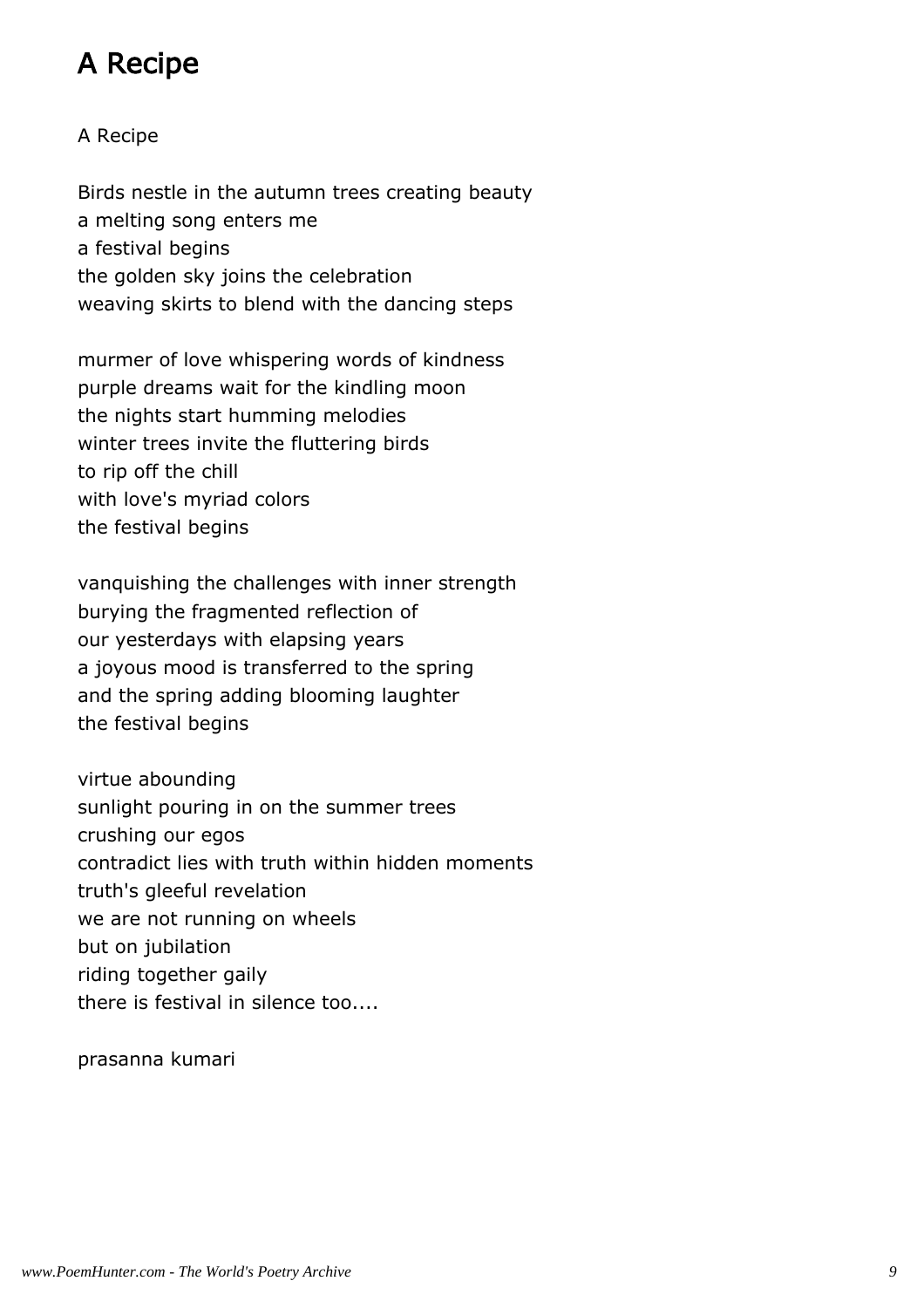### A Walk In The Woods

To the hilltop

led by the sound of sunlight drawing pictures urged by time erasing and re-shaping again and again

at every curve old things emerge and re-emerge perhaps, like the hatred which I left some time back

nature brimming with a furtive smile and winking with singing colors

Me, an intruder inhaling wrinkled happiness

the hills and valleys seek the harmony of mist to hide solidified sobs and sighs the topless trees telling stories to the rain of moments of seduction and gloom present the darkened pond escapes to the corner heavy with a destitute's biography veiled sorrow stumbling on the remnants of concocted complexities babbling brooks trying to evade shamelessly woven dreams of the meadows the cascade rhyming love-laden hours with glory, grandeur and grace

I stand here, naked with a haunting melody inside….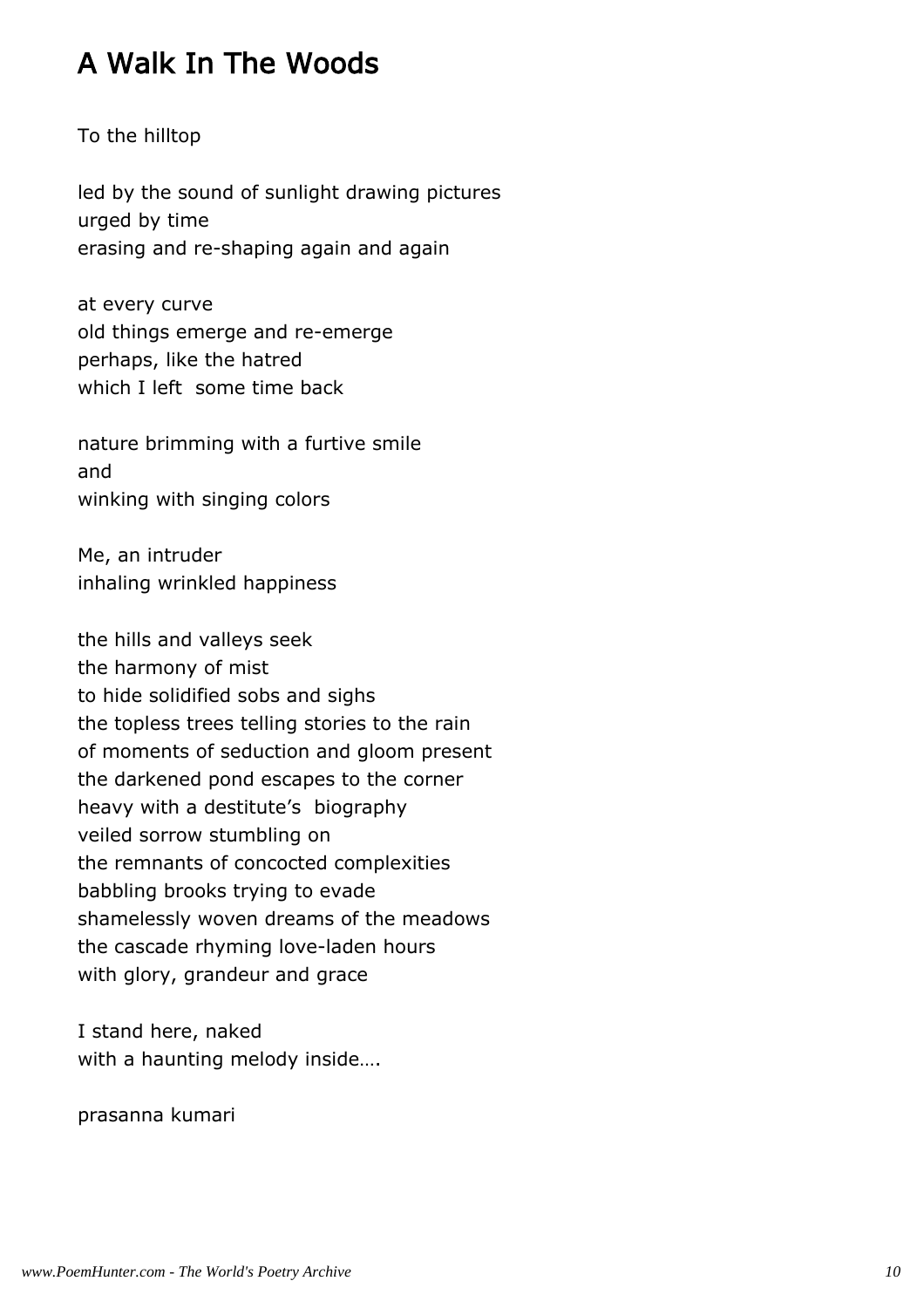# Age

old age is young age under red red flame of forest life not a wastage

young age is old age not under yellow canopy of flowers life a wastage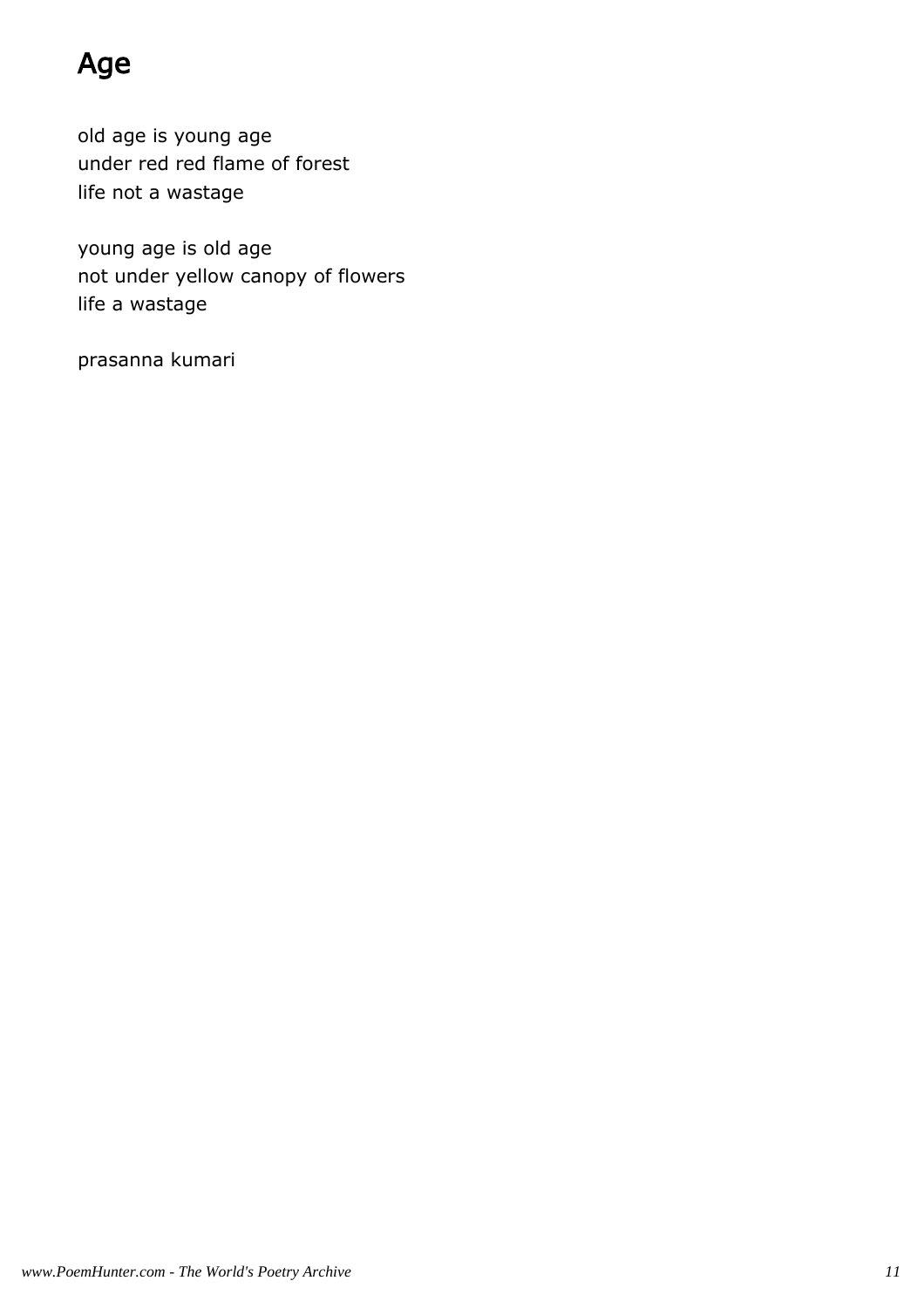### At The Departure Terminal

At the departure terminal

That is my son, going up the ladder He did not look back to see my tear-stained face...

I held him once to my bosom tight To keep him in my loving care To protect him from wind and fire To help him reach unattainable height

Tears from a mother can fill the river Fire from the mind can burn her to nothing Fear in the mind can choke her to death Worry can turn hair untimely grey

Needs will part us all away Death will steal us from this world Making us all a part of history Can we hold onto anything in this world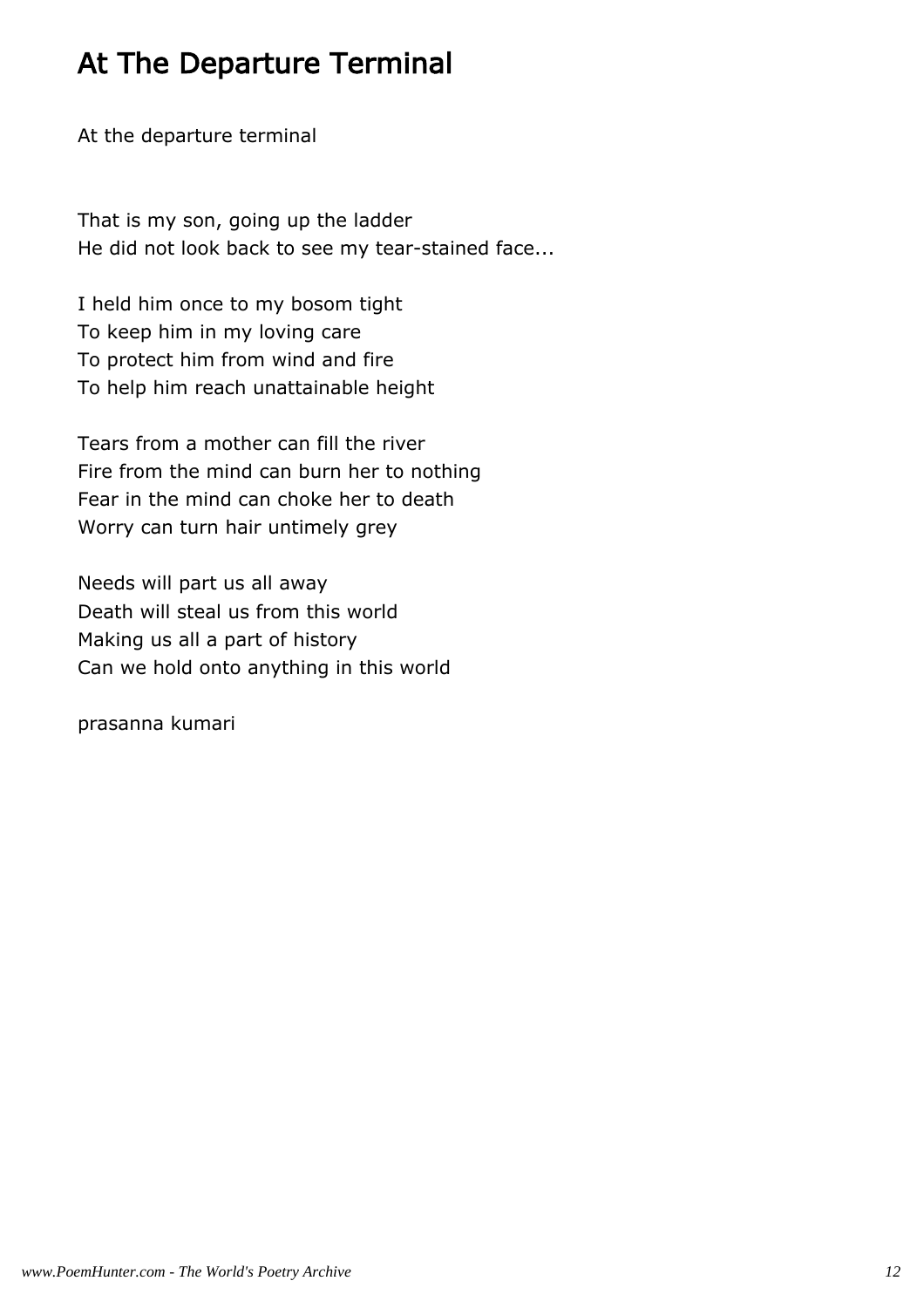#### Attractions

What is it that I need It is all that you need And it is all what they need To make us happy and gay

Let us go and find them out Why can't you follow me stout Is it not the honeyed midnight That make us happy and gay

Pensive near a singing stream My darling melting in my dream Our endless love appear in plume That make us happy and gay

Conjuring in words nature's booty Is it not poets' duty Flattering flowers with added beauty That make us happy and gay

With envy nature did glance When with her anklet did I dance Nature's melody enraptured in trance That make us happy and gay

Slipping into a melodious sleep Angels kissing me with love so deep A piece of sky in my words I keep That make us happy and gay

Giving voice to the voiceless Showering pity on the penniless Trying to make their life painless That make us happy and gay

Holding time on a festive day Why don't we meet and play Dazzling things I need not say To make us happy and gay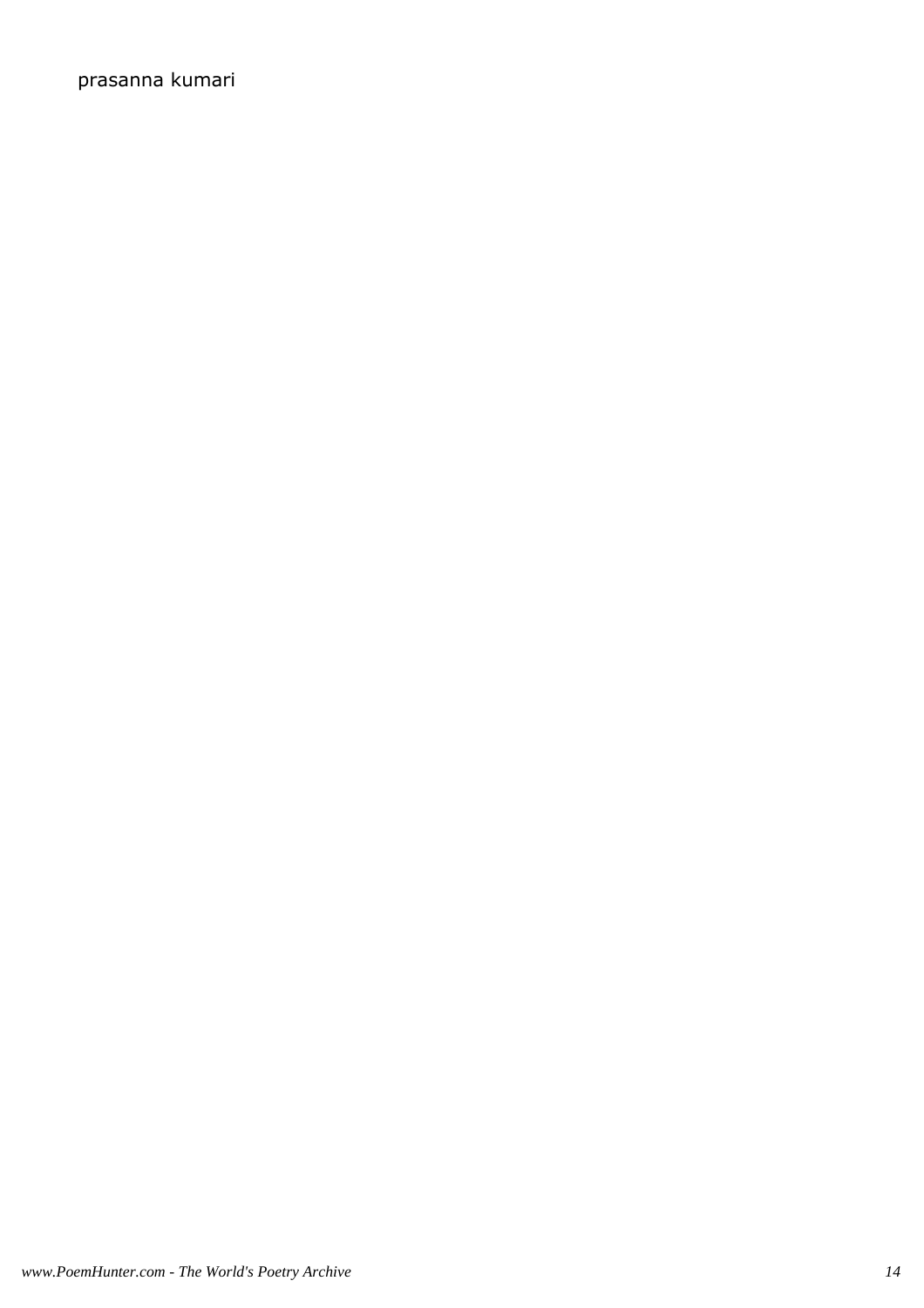#### Attractions, These Too...

ATTRACTIONS, THESE TOO....

 Glittering deeds I think I need Smiling hands I think you need Flowering minds I think they need To make us happy and gay

 Inviting spring with her rapture Radiant star of love we capture Pleasant memories we picture To make us happy and gay

 Let us find out melodious sights That leave us with sparkling thoughts Let us hear those honeyed words To make us happy and gay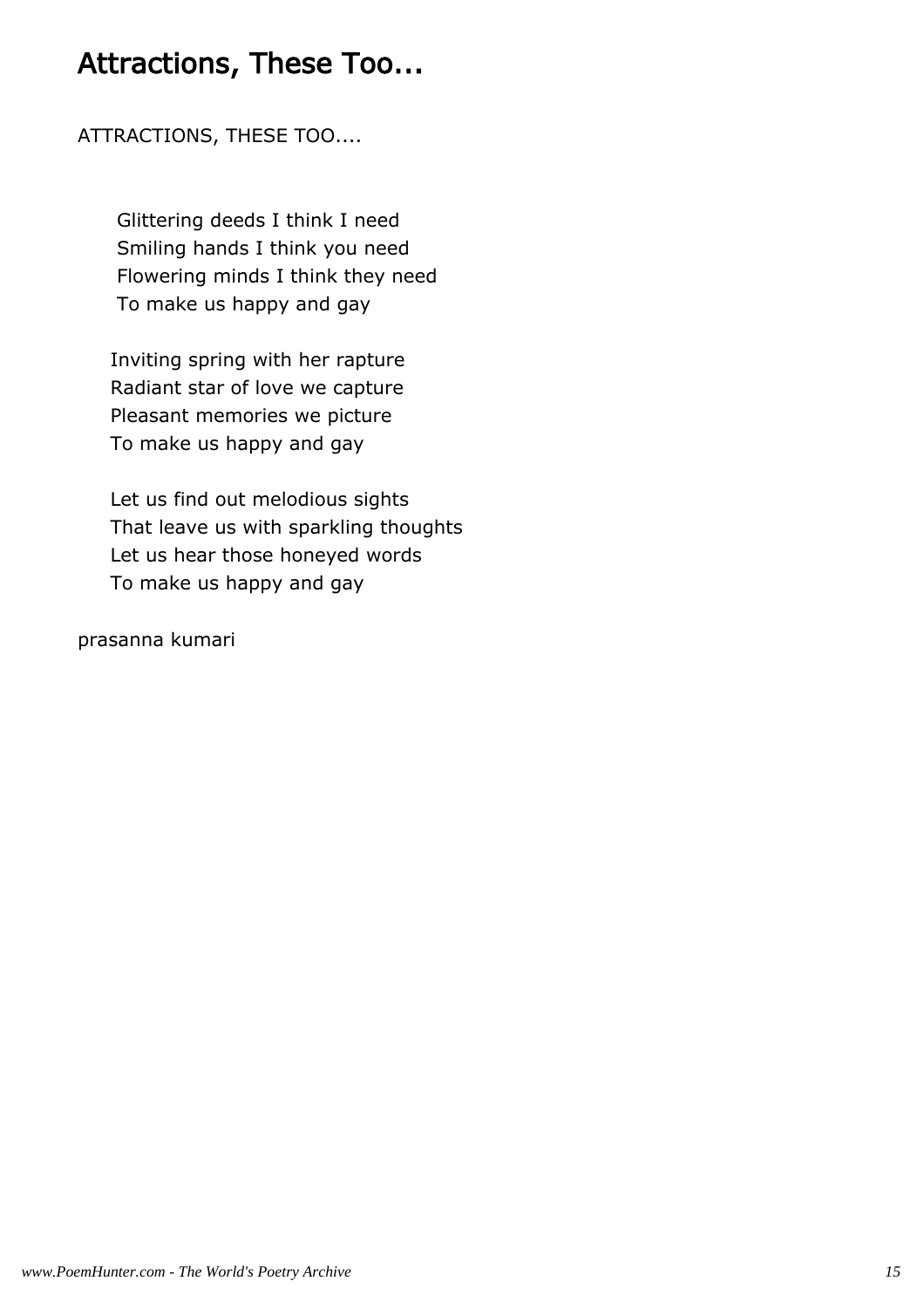#### Bubbles

Drowning my sorrows in the ocean I sat there on the sand...... Ocean, the Alchemist, turned them all to Shining silvery pearls And scattered around me..... A handful of beads from the roaring waves For every heart to leap in joy

Bubbles are not silly, Easily breakable, full of air Fascinating-carry all the rainbow colours

A hollow pipe and soapy water Boys and bubbles in the air

The falling cataract Forming snowy white foams Seduces us to sing and dance

The frothy wine on the lips Omar Khayyam's passing kiss

Your praise like a bubble Brings me pleasure with pride

The child with milky foams moustache Makes the mother laugh with delight Children in the surf Make me nostalgic The foams of a moving canoe bring me Thrill with cold wind

The making and breaking bubbles Of the falling rain-thro'my window Brings to me the transience of life

May I immerse in you, Ocean...... My unanswerable questions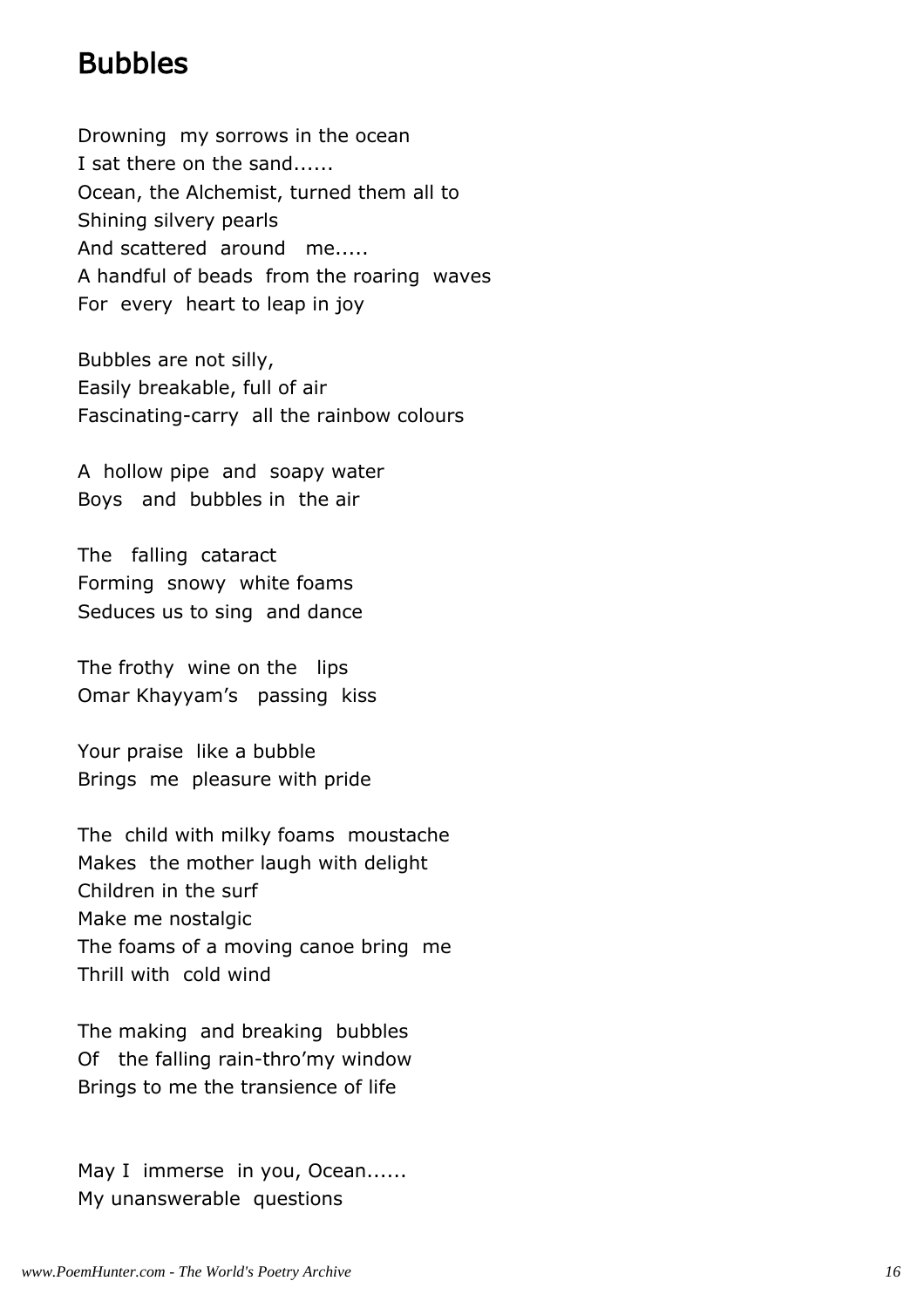The undesirable wishes The unsatisfied longings The unfulfilled dreams And the white lies The feeling that everything is true When nothing is true The feeling that everything is false When nothing is false And my loneliness crystallized into pain

But she asked me to bury my joys also For her to scatter..... For the mad, sad and the glad And walk away to eternity...... Gliding like a half bubble on flowing water...

Singing all this time about bubbles My mind is full of airy nothing.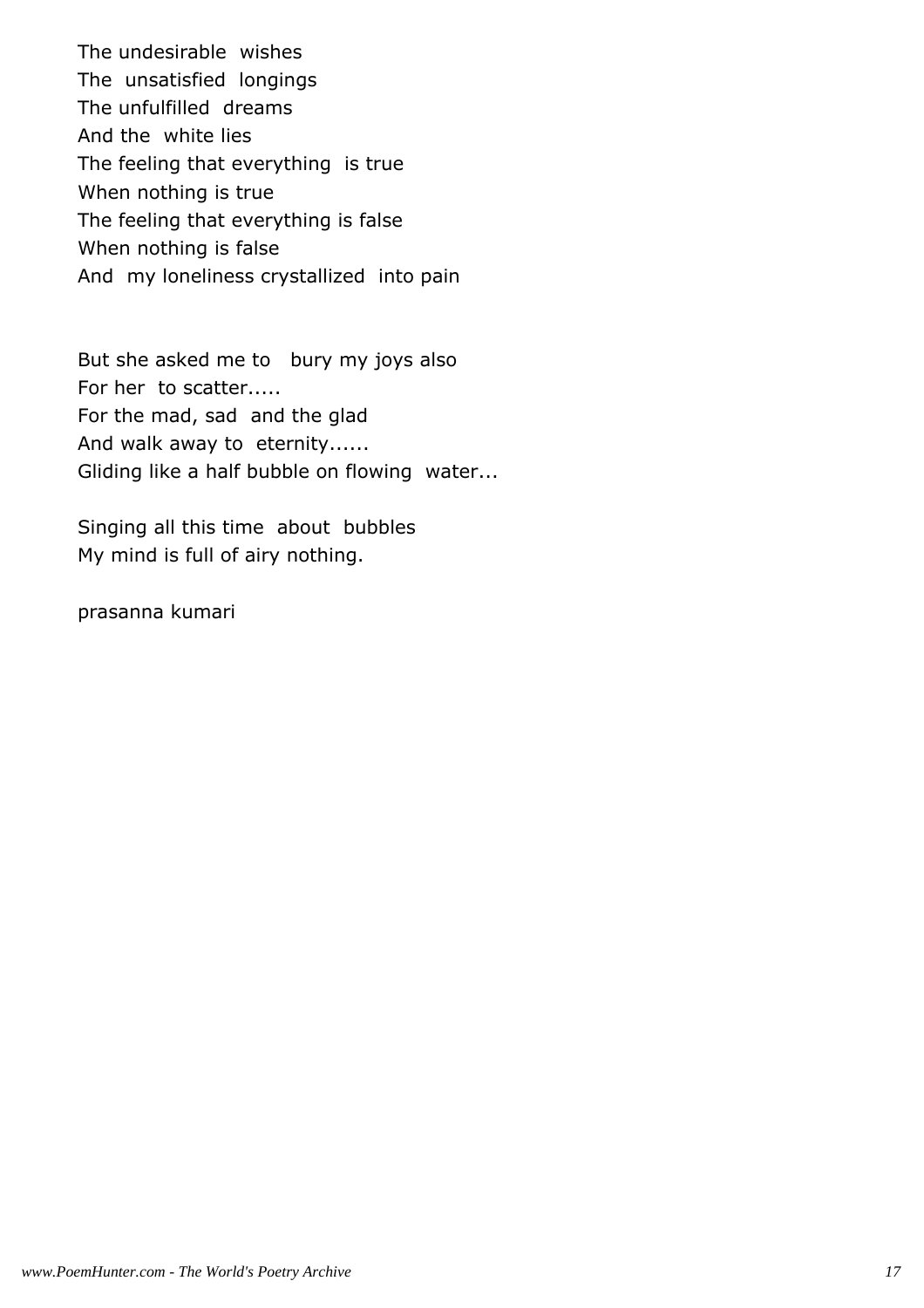#### **Butterflies**

Butterflies are pretty things Carry nature on the wings Life they made us colorful Painting nature beautiful

> Sucking love with affection Kissing them in creation Humming songs on flowers' lips Dancing breeze on their hips

 Dancing flowers' nearby Whispering ears with lullaby Caressing flowers with dreams Smiling at us with beams

 Fondling us to be cheerful Leaving us all wonderful Are they not God's messages For life to go on for ages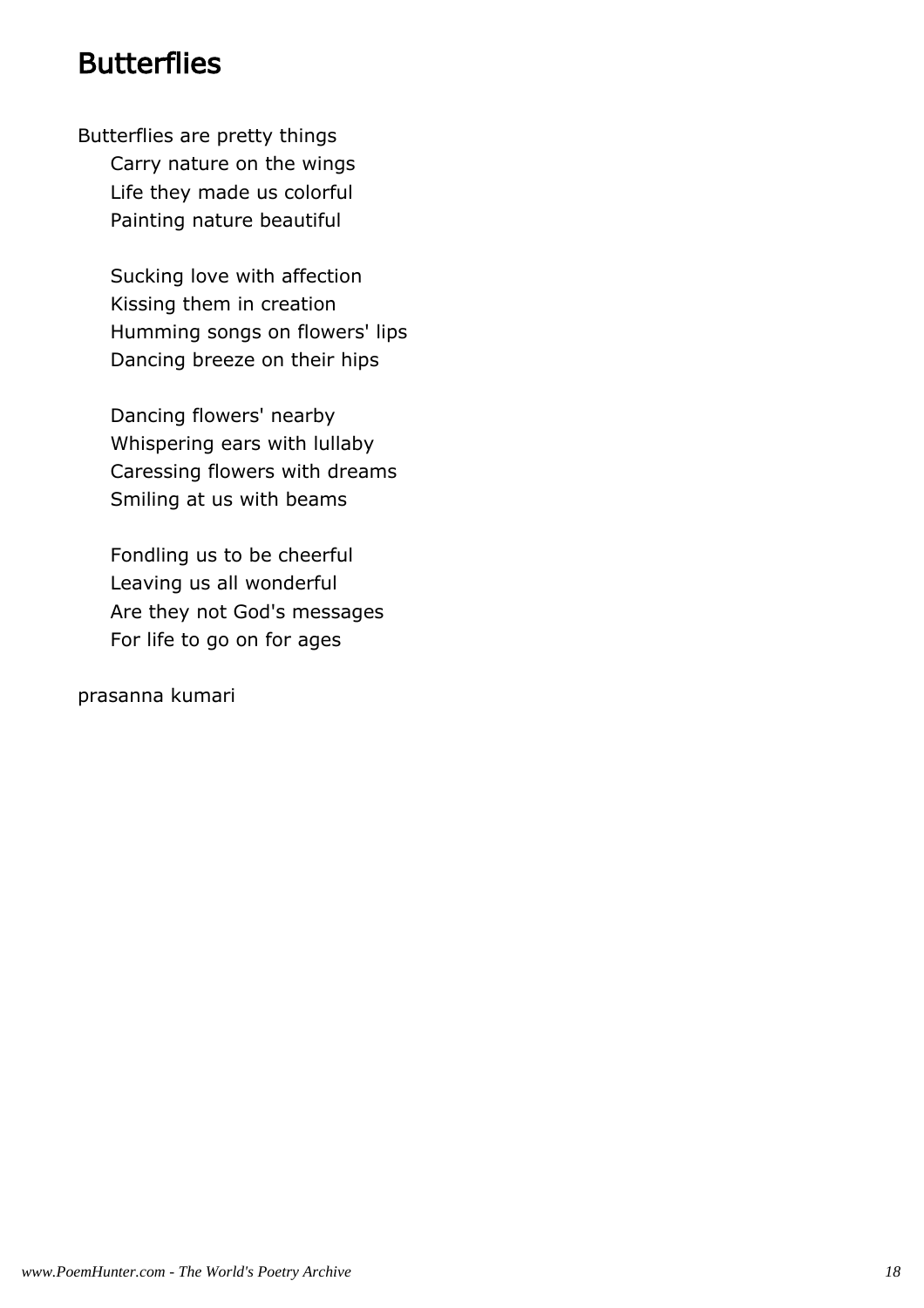#### Cactus And The Desert

Cactus and the Desert

the cactus conspiring with sweet darkness to weave the story of the deserted minds

the cactus brooding over-eyes on the far horizon to weave the tunes of the lonely minds

the cactus seduces the azure sky weaving dreams to germinate on the barren life

the cactus beckons weeping silence to weave a rhapsody for forlorn souls

the cactus flirting with the rainless cloud to shower rainbow colors on the empty hearts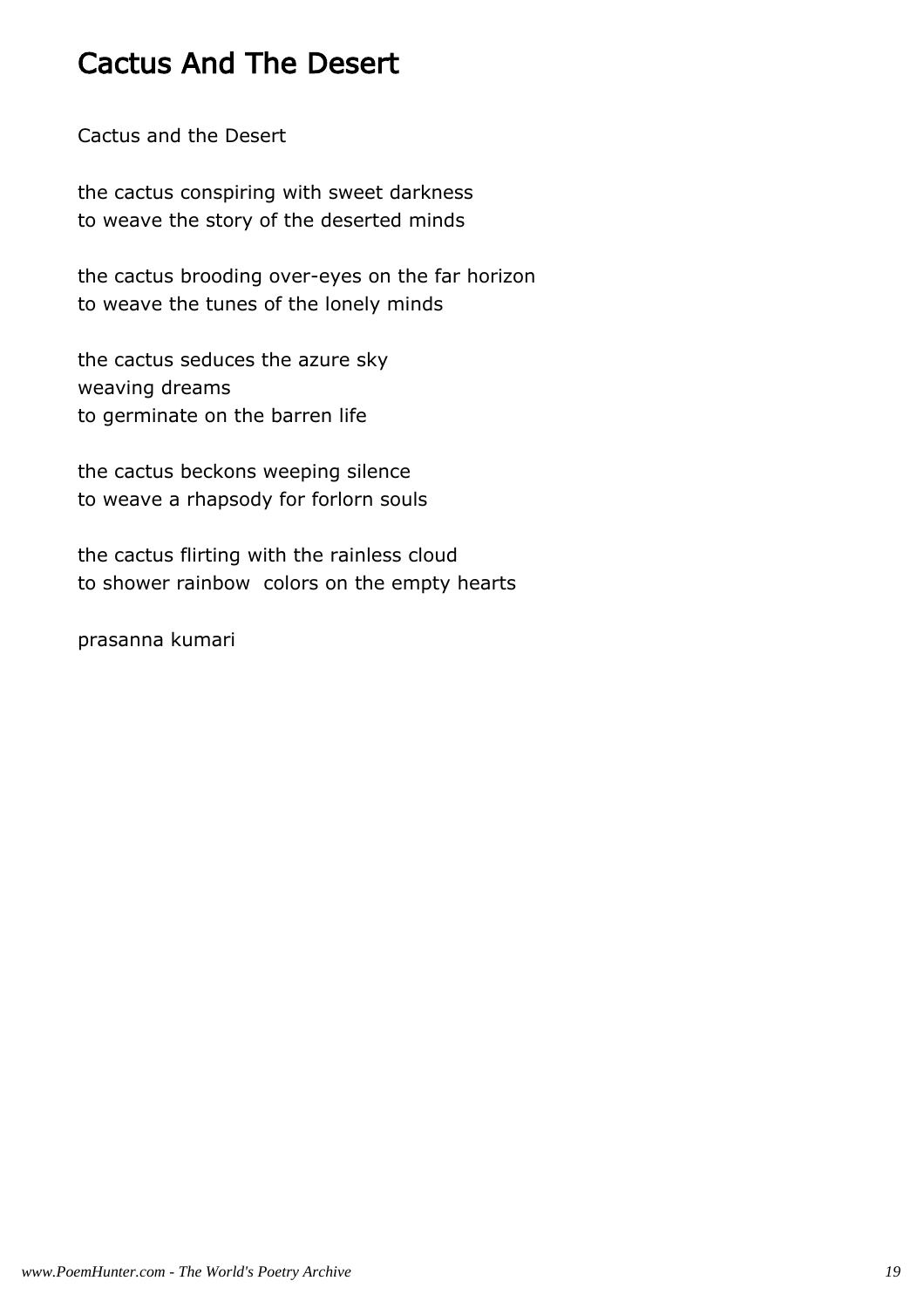# Celebrating Silence

Celebrating Silence

Alone, alone on the wishful hilltop Alone, alone on the longing beach Alone, alone in the silvery garden Listening to dreams…stealing hopes Celebrating silence……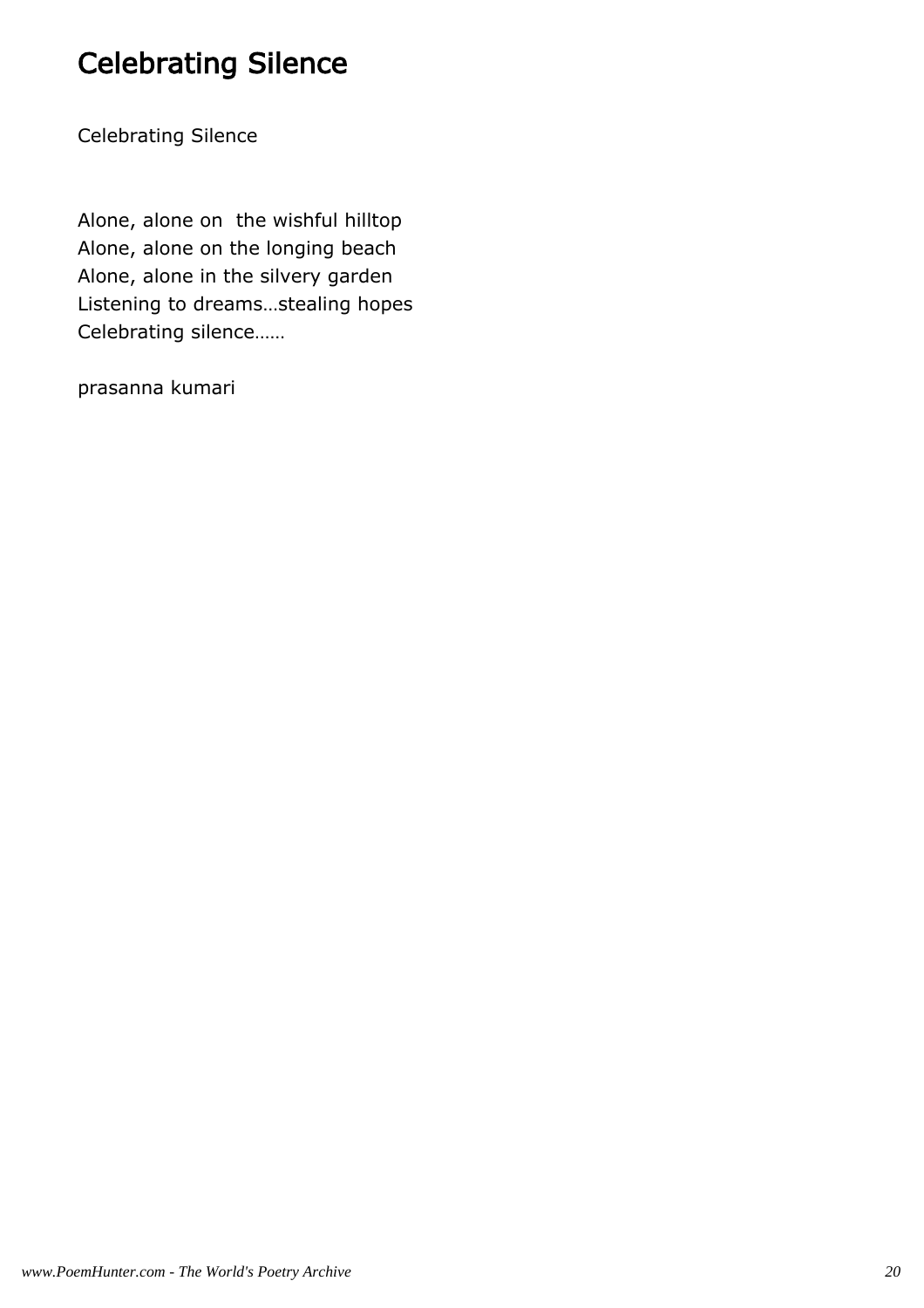#### Children-An Obsession

A mother's heart is always a mother's heart The breast milking for those toothless gum I mourn for the dead children...... Are they not blessed? I weep for those uncared infants....... Are they not cursed? I wail for those little hands searching for the remnants in the garbage And my hands stretching to all those staggering little legs The two little hands wiping my dining table make my food undigested The two little hands picking rotten grapes from the gutter make me sick to the roots The soft touch on my knees-two arms asking for alms unwashed face, shabby tangled hair, loose big garments-unfitting My heart picks these children home.... I carry them with me....anywhere....everywhere... I look back...tight little fingers on my saree.... They follow me causing me discomfort They pin me down to earth They keep the floor burning hot for my legs They keep my food half-way to the mouth I want to do something...... Am I not helpless.......? Am I helpless......? Am I also not an orphan like them.......?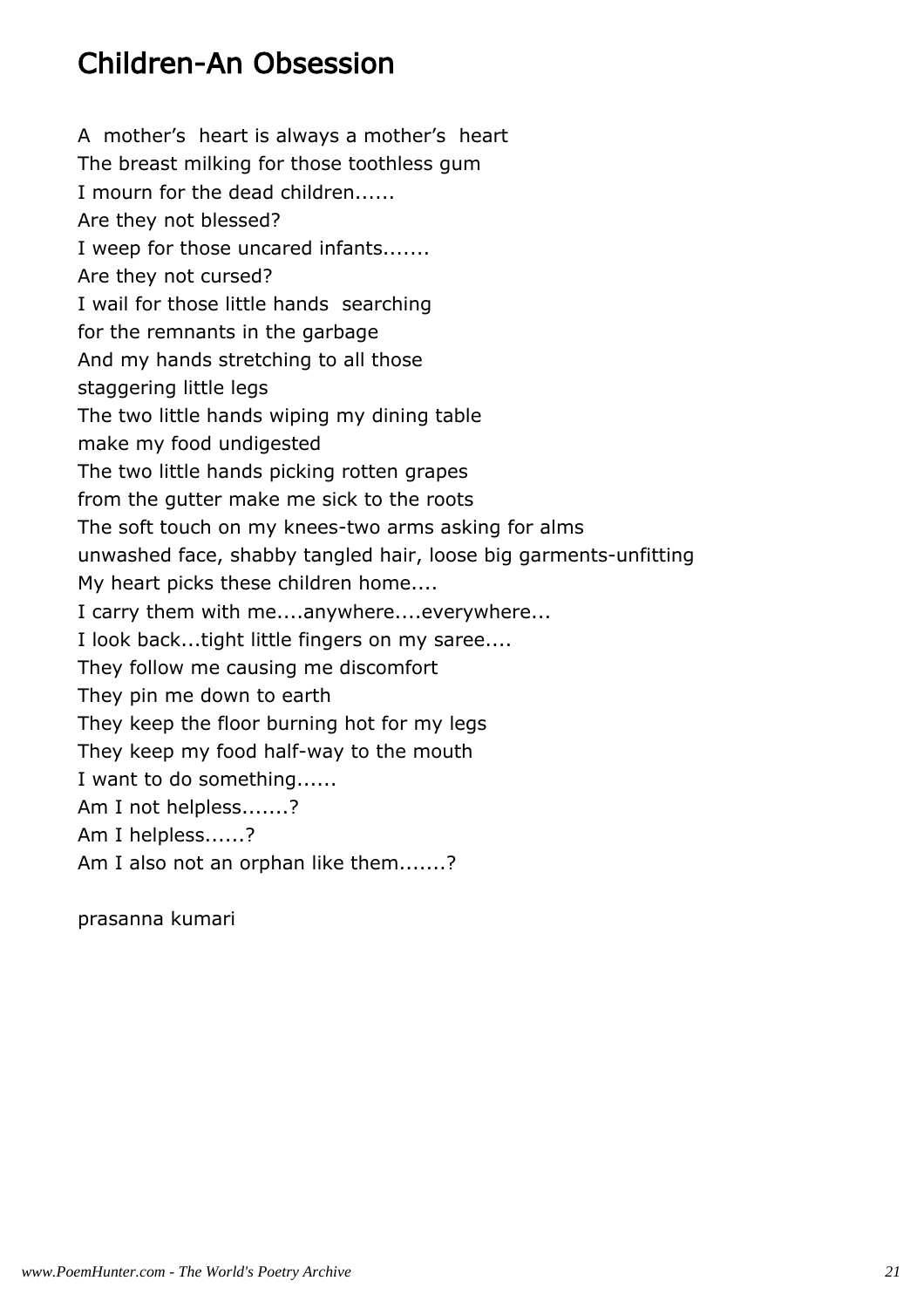# **Churidars**

the creamy one with a creamy face going up and down in search of her owner the grey and red was ready to fight but helped me with household chores the white one was peeping into my newspaper on my bed but finding it is yesterday's started to count my fingers the lemon yellow a little proud of its beauty wanted to add muskara but as the face is missing went to sleep and enjoy the golden brown in the absence of the brain helped me in mopping the floor but left mid-way the magenta sitting on the arm chair pretented to enjoy music and the poor browny without lace wait for the lace of your dreams....

no blue or green as both were fighting over the color of the ocean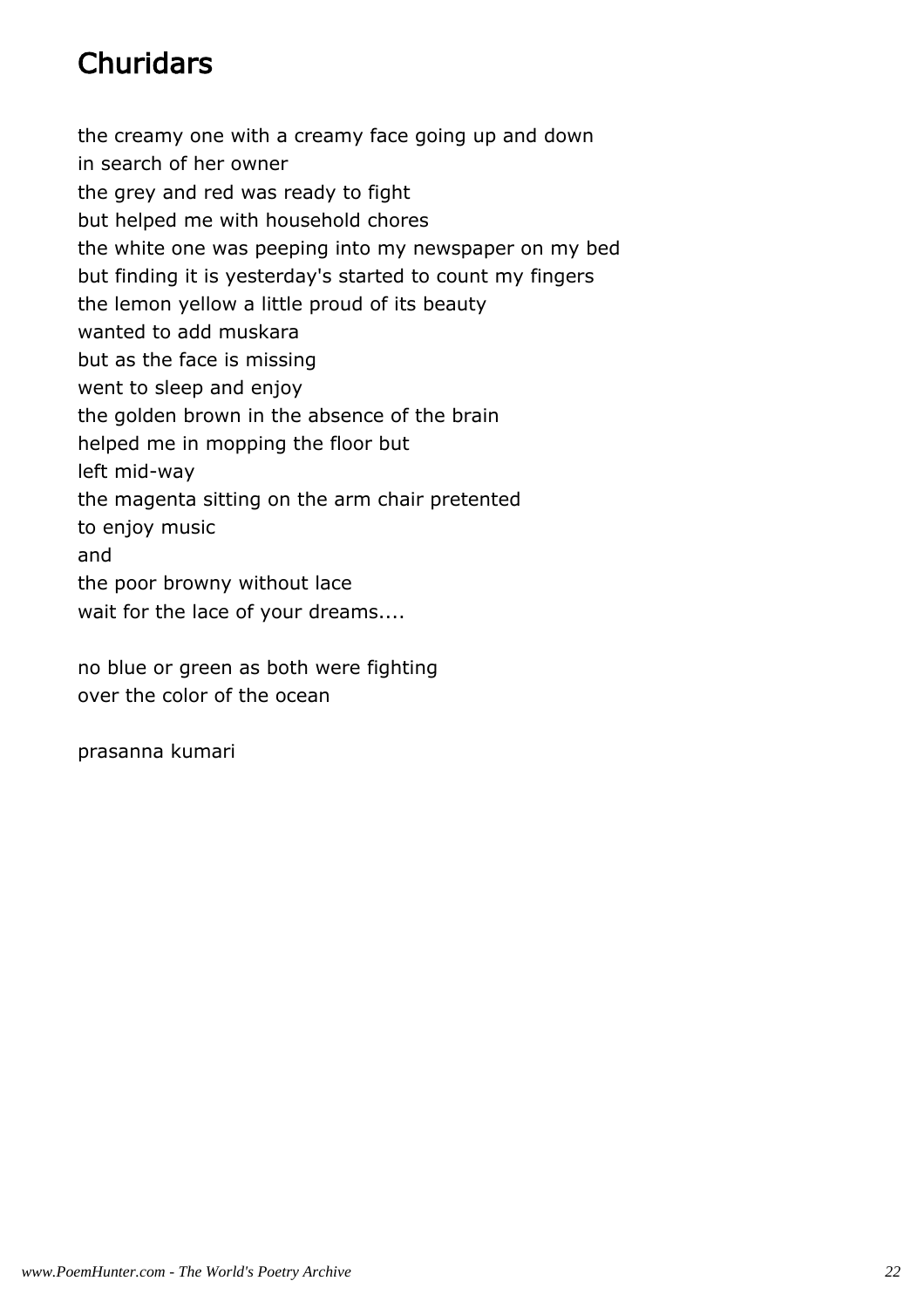#### Decorated Silence

Decorated Silence

the trail of smoke pronounced my name hesitant to leave....... the sky, burdened... transferred it to the clouds to rain on your rooftop know that...know that....know that it is sorrow's rain of silenced pain to be shattered on your window pane or to bounce back

in between us a sea of grief to drown and breathe in the failure of uncomfortable realities and let me swallow the darkness of your loneliness

Oh no, you are not alone the squirrel winking from a distant tree fluffy tail, soft and gentle peeping into the secret corners of your mind the black black bird with shrill voice adding glow and glitter the red robinbreast spreading her melody the sky with slow moving cumulus making the bitter memories more friendly the Sun sometimes too hot as a narrative of our imperfections roaring trees trying to hide shadows, echoes and mysteries and her child cold breeze alleviating the miseries

May I be the night to balm your eyes devouring your fears or plead the sky to lower the stars to fill the breakfast bowl of wrong delicious equations

your loneliness mocking at me...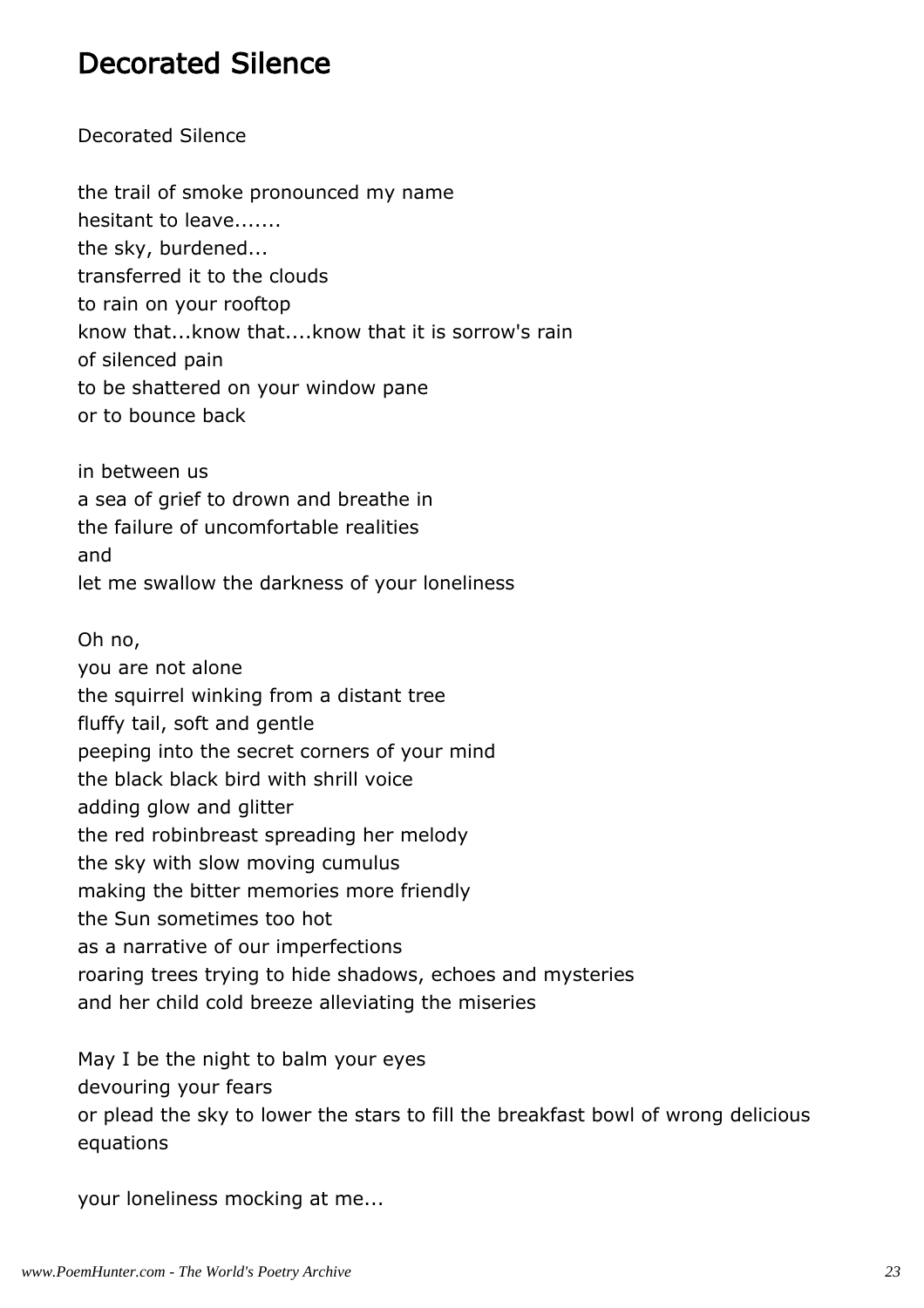I leave you decorating my silence the silence between unspoken words the words disappearing into a song of tune and tone to fill your plate, platter and palette

returning to people who don't even deserve tears and the husband I never have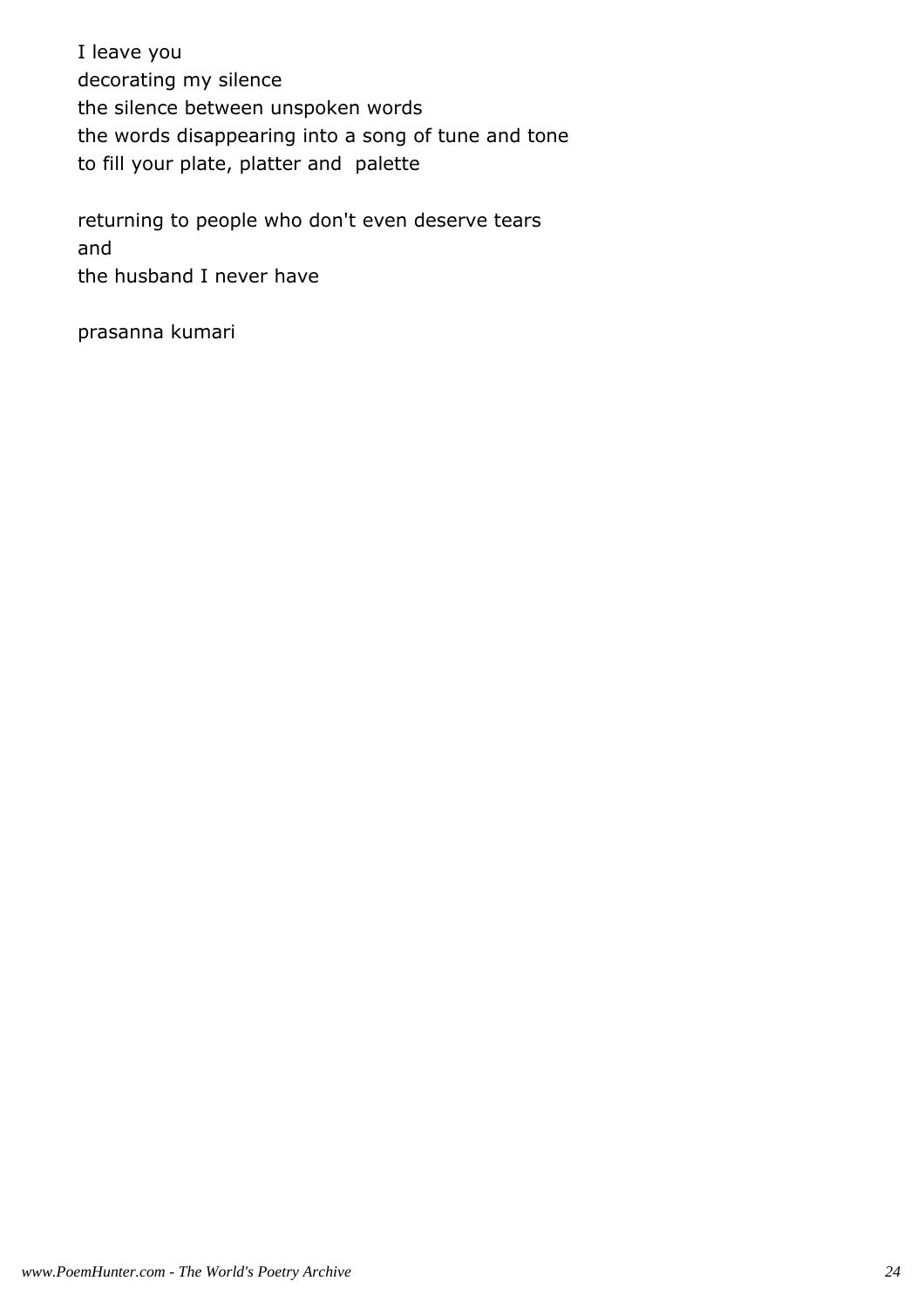#### Distance

Way back home the flower beckoned me the flower-strikingly beautiful

But the distance..... the earth stealing wet hopes the distance hangs heavily on me

climbing confusion descending despair circling characters ascending the sudden silence within crossing the doubts and fears enwrapped in saddening absence calculating the maddening loss absorbing the hidden truth and gladness ruminating the ecstasy and agony of moments of pain and longing and with faltering faith the journey unfinished with a distance unreachable the distance...

the distance the distance between myth and reality the distance between illusion and reality the distance between fancy and reality the distance between dream and reality the distance between naturalness and artificiality

the flower beckons me the flower once strikingly beautiful looked surreal now whispering words of diminishing yellow the surreal flower for my eyes were locked in another dimension WE DON'T UNDERSTAND US

with the courage of laughter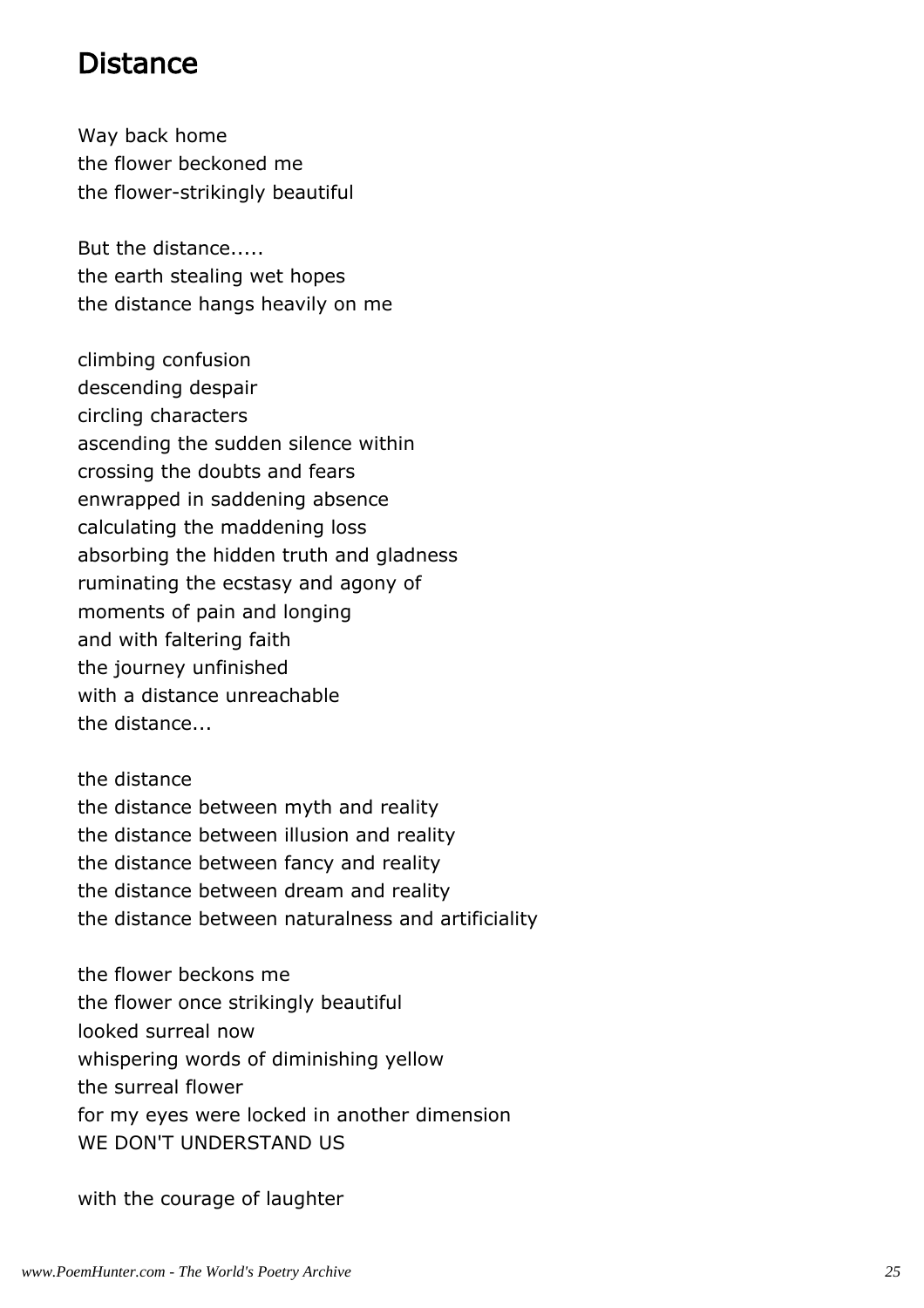and the journey unfinished I understand the distance is the same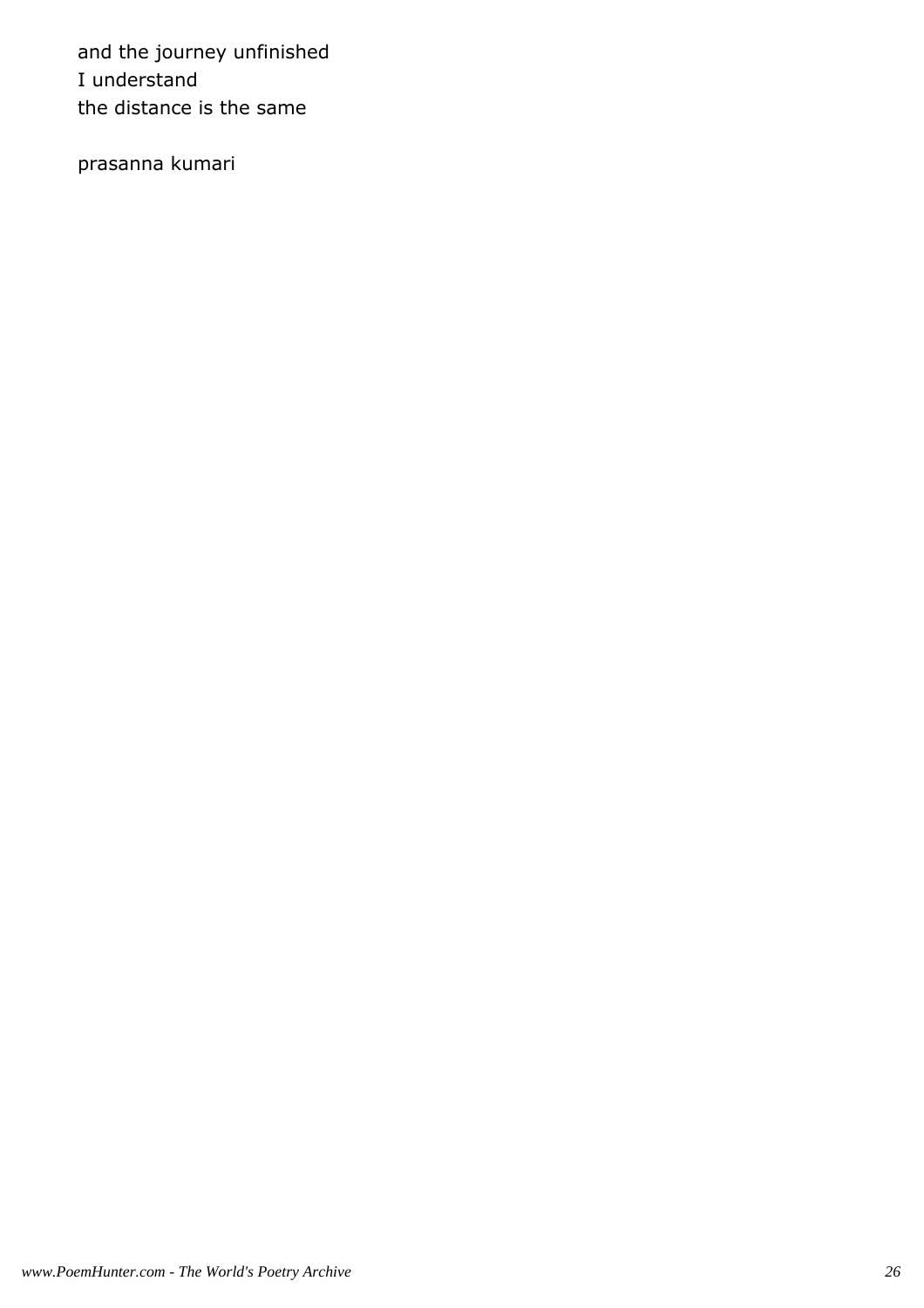#### Do They Call Me Again...

Do they call me again.........?

Can we turn the wheels of time back...... To compensate for all those wasted years God whispered poetry into my ears But words are elusive, leaving me to chase the echo....... Childhood innocence crept into girlhood Rambled on the hills and valleys-aimlessly A life full of dreams and fantasy Did not drown myself into the flowing life To collect the gems and pearls of its richness

The morning dew drops did not reflect the secrets of the night The chilly breeze did not repeat the cuckoo's song

The flowing streams did not murmur the mirth of life The silvery moonlight did not brighten the thorny path of life The tinkling of the anklets merged with the chirping of birds

Spring decorated her doors with flowers And butterflies to suck the warmth of life I turned away, the flowers faded And the butterflies to other flowers

I locked my life with the key of philosophy Hardened my mind to keep away the youthful passions Love remained only in the sky with the rainbow... Hesitating to stoop down to me

Lonely, I stand here alone..... On the endless path of life Do they call me again..... The flowers flowing in the wind,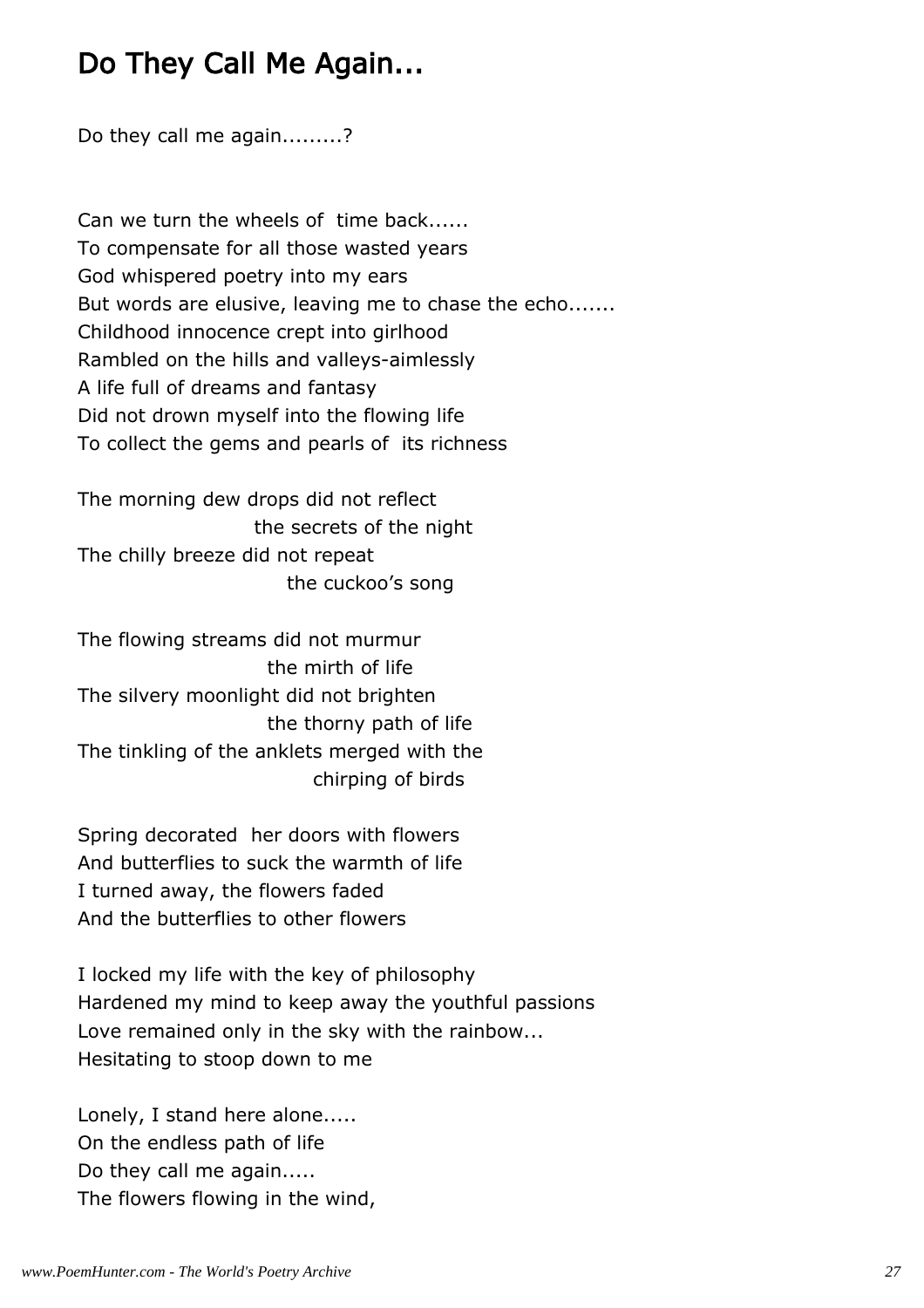.........and the butterflies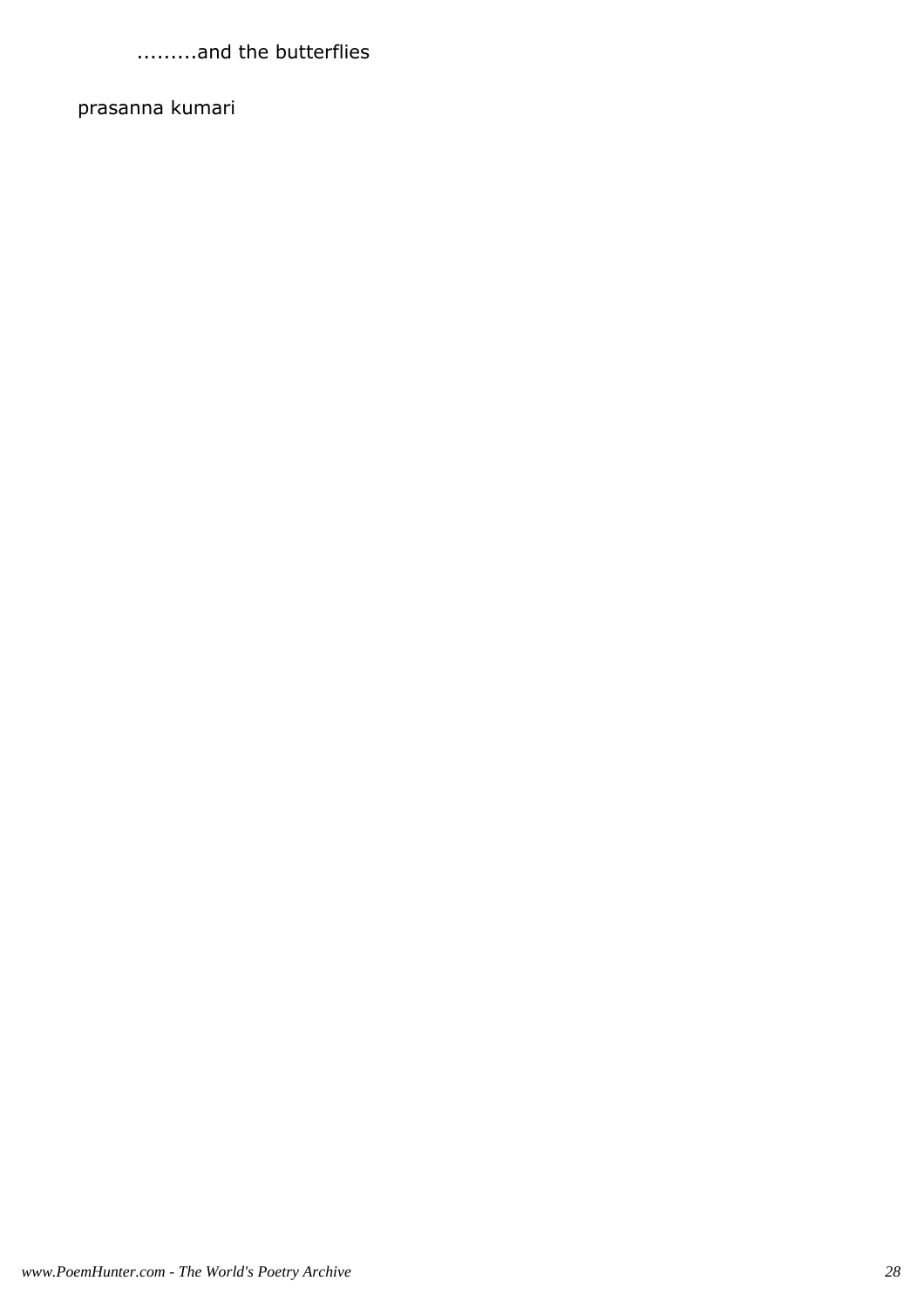#### Emptiness

here, with unbearable silence heavy with your absence emptiness showering memory's rain life on wasteland....

(written for a contest with the picture of a graveyard)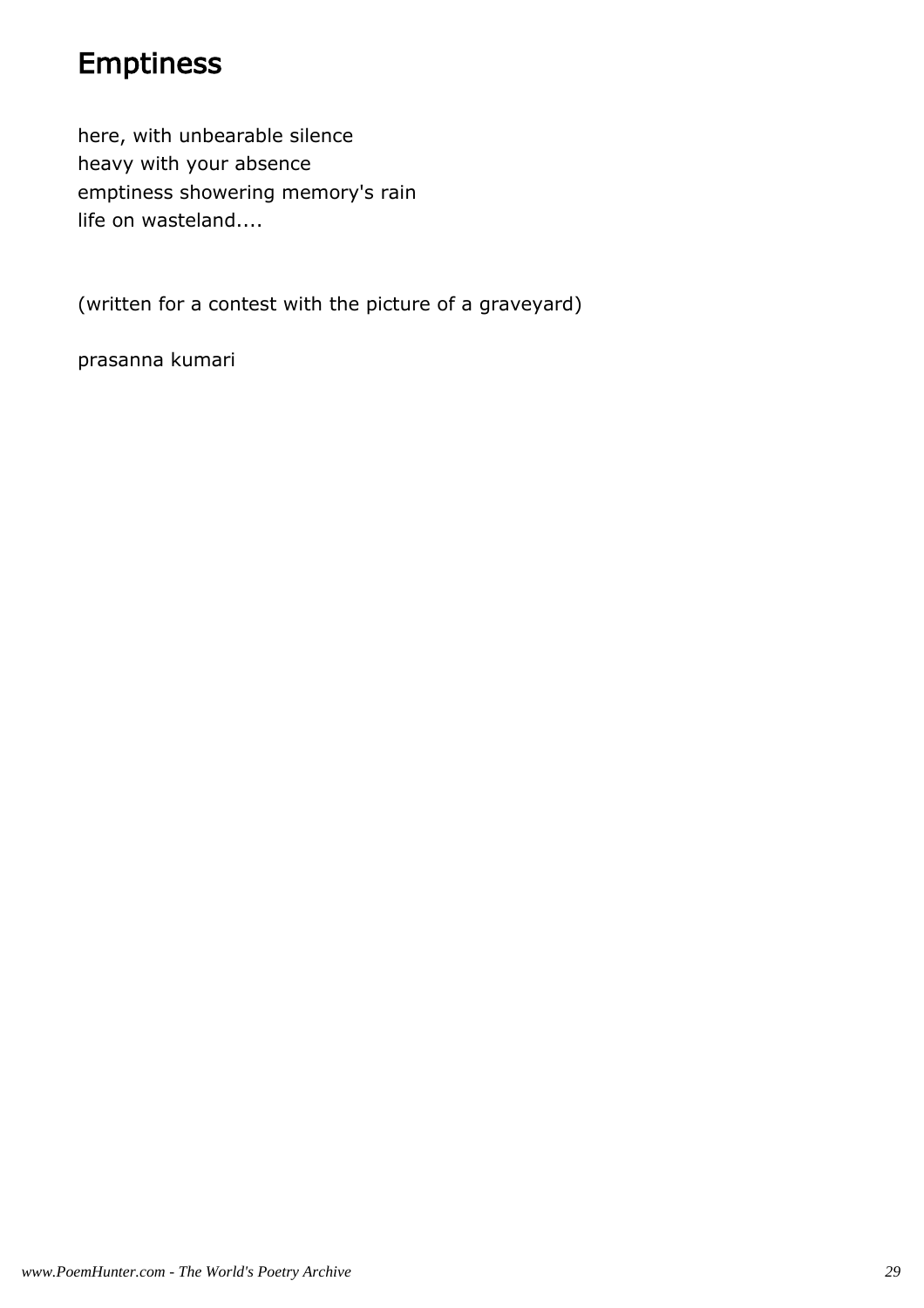# Epic Of Love

He sings She sings They both sing and... their children too..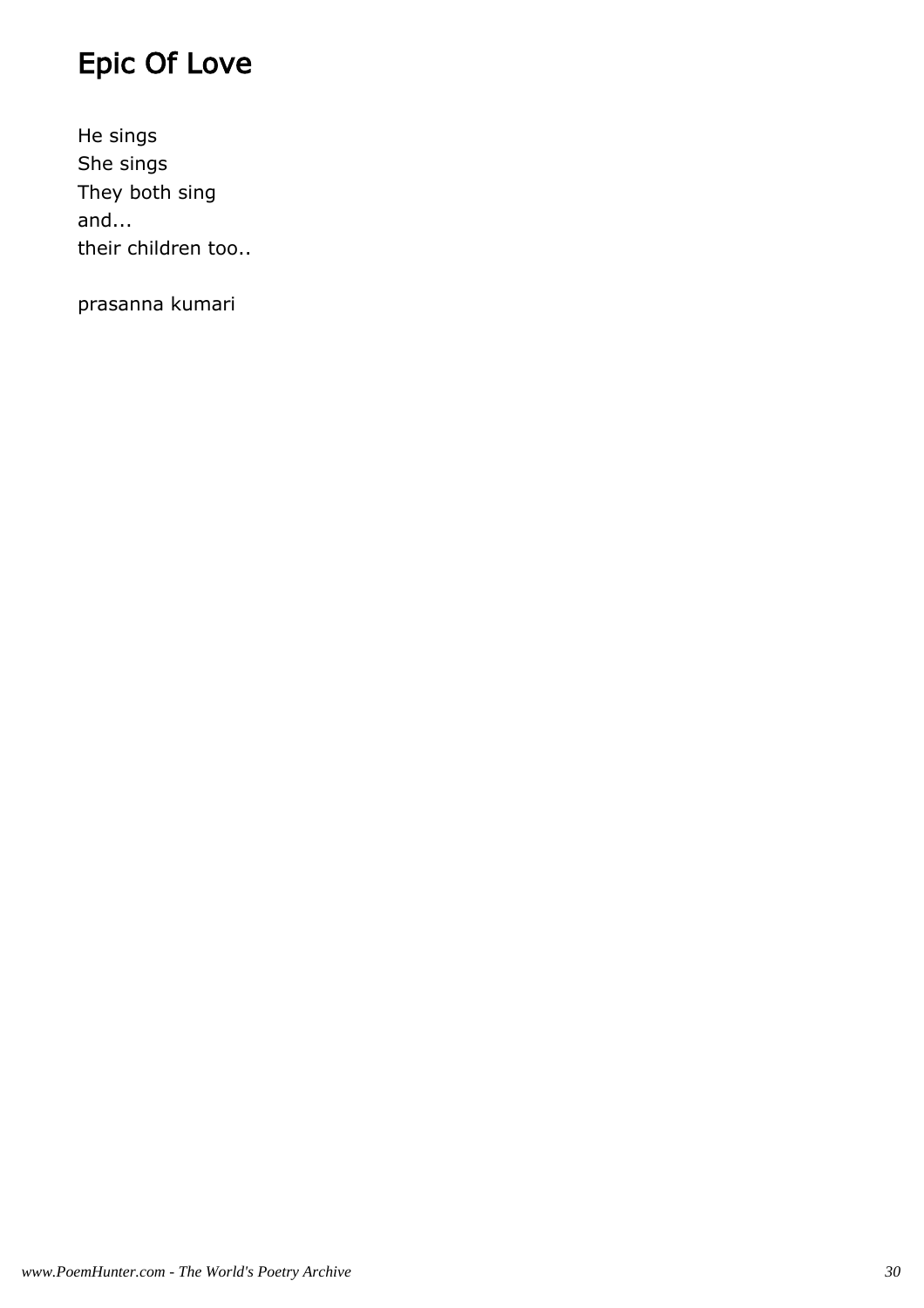# **Fluttering**

But then... Monday and me delved deep into oblivion Time battling with me cried to the bottom of my heart and we both wept twilight stole my self and escaped into fluidity leaving me abscessed the morning robs all my sobs melting into the wilderness I heave butterflies spring brought me a vase of laughter filled with many things left unsaid Friday faded into thoughts peeling my fake pretensions night tickled all hugs and vanished into yesterday Sunday discarded me blissfully left me wet and wounded December from a high pedestal frowns at my confusions April scattered me with questions on the scorching path betraying me with slippery promises Tuesday invoked in me affectionate pranks sucking my cold and confusions autumn wishes rustling golden melodies with naughtiness and novelties February left a moist impression of known and unknown emptiness and worthlessness the wind, as usual, hides in the mind of the trees breathing memory of cherished times

Oh, to be washed away by destiny in those times they teach me lessons which I can never learn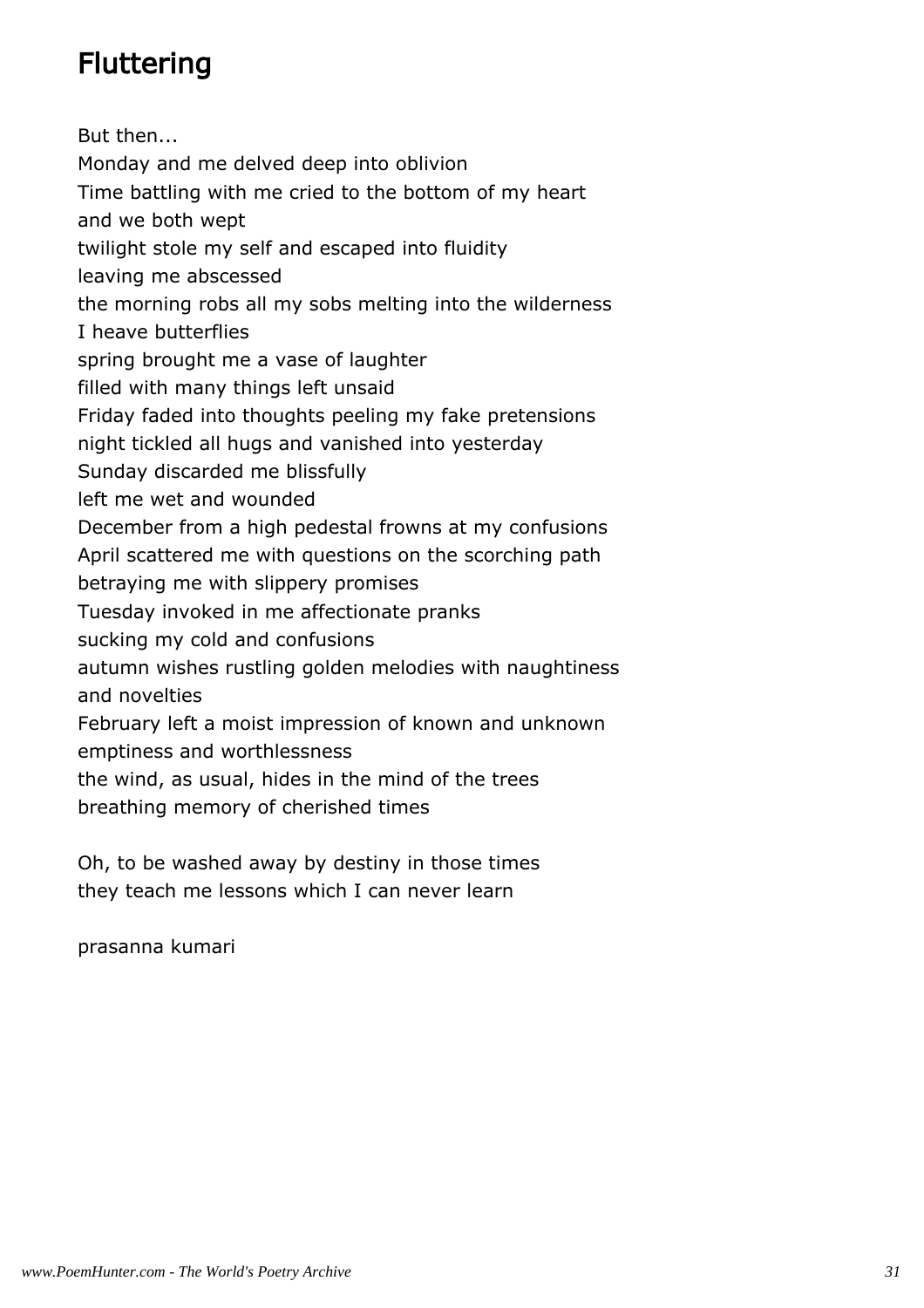#### For More And More....

for more and more.....

glistening is the love from above showered on the soft gentle earth the earth bows to the sky in supplication for more and more and more..........

soothing is the scented breeze dancing on the flowery spring and me, with the buds and blossoms yearns for more and more and more.....

thrilled in the melody of footsteps the earth is illuminated blossoming in the warmth of embrace longing for more and more and more...

the stars fluttering with dazzling love wrapped in sparkling smile and laugh scattering dreams to fill the earth to glow more and more amd more.....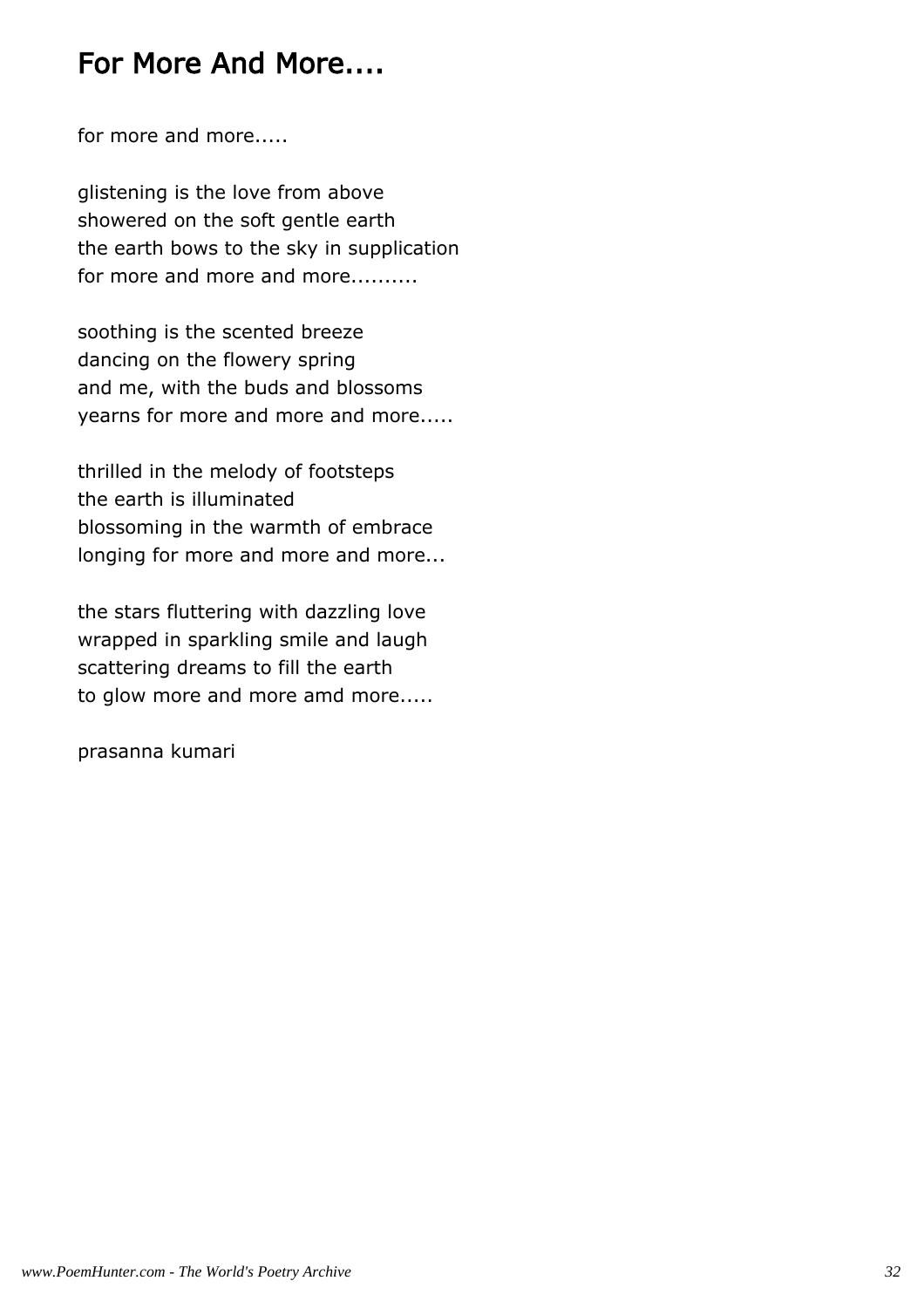#### Grandfather

Sitting in a semi- circle around the Sandhyadeepam Reciting from Ramayana and Mahabharatha Listening with awe and interest You filled in us ideas and ideals Lying in an arm chair Close -cropped hair, closed eyes The thumb encircling the middle finger You inculcated values in us That was long time back…

Initiating me into a world of letters through husk and bran My fingers in your hand Drew pictures in my mind …. Indelible….. Like grooved letters on the palm leaves by iron stiletto Of Christ Who taught us to pray only for the daily bread Of Krishna who advised 'work is worship' Of Buddha and his kindness Of Allah and his greatness Filled in me knowledge as power, light, solace and exhilaration That was long time back…

Times when values were values And greatness of mind was the greatness of man Ruled the village folk You the King and I, the Princess Judged, advised, helped, directed They were happy… We too…. That was long time back

On the step of the pond Gaping at my granny The grey hair and the hanging breast Dancing with the ripples and the water weed Wet cloth round her waist Returned to prepare your 'delicia' Of betel leaves with mortar and pestle Cherishing the times we were together….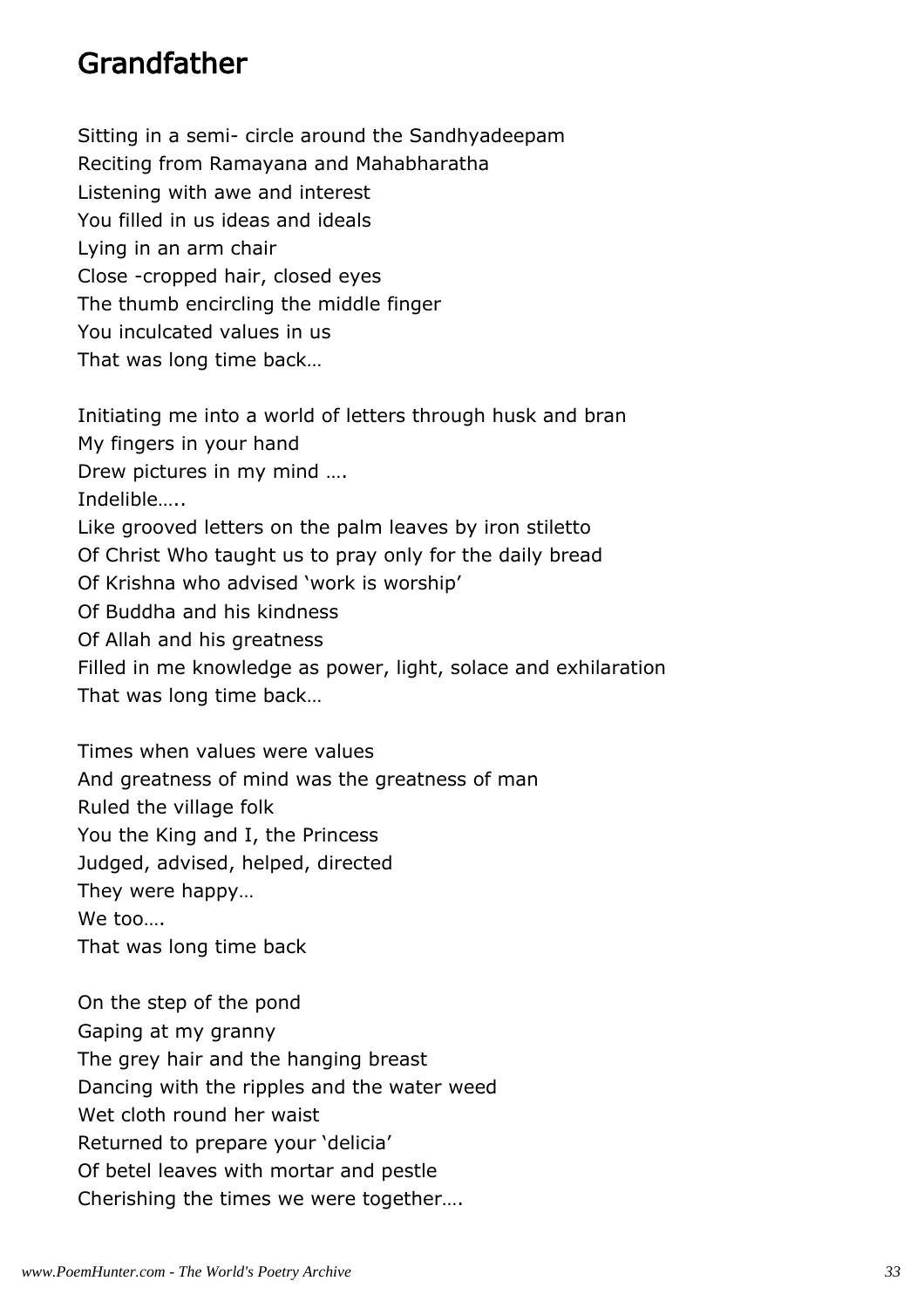That was long time back…

And now……… On a bed of arrows… You remain a Colossus in my mind Trying to fill us with inner strength Urging us to go up and up To see boundaries disappear To feel humanity as a whole

Not a Christian, nor a Hindu Not a Muslim, nor a Buddhist Who am I?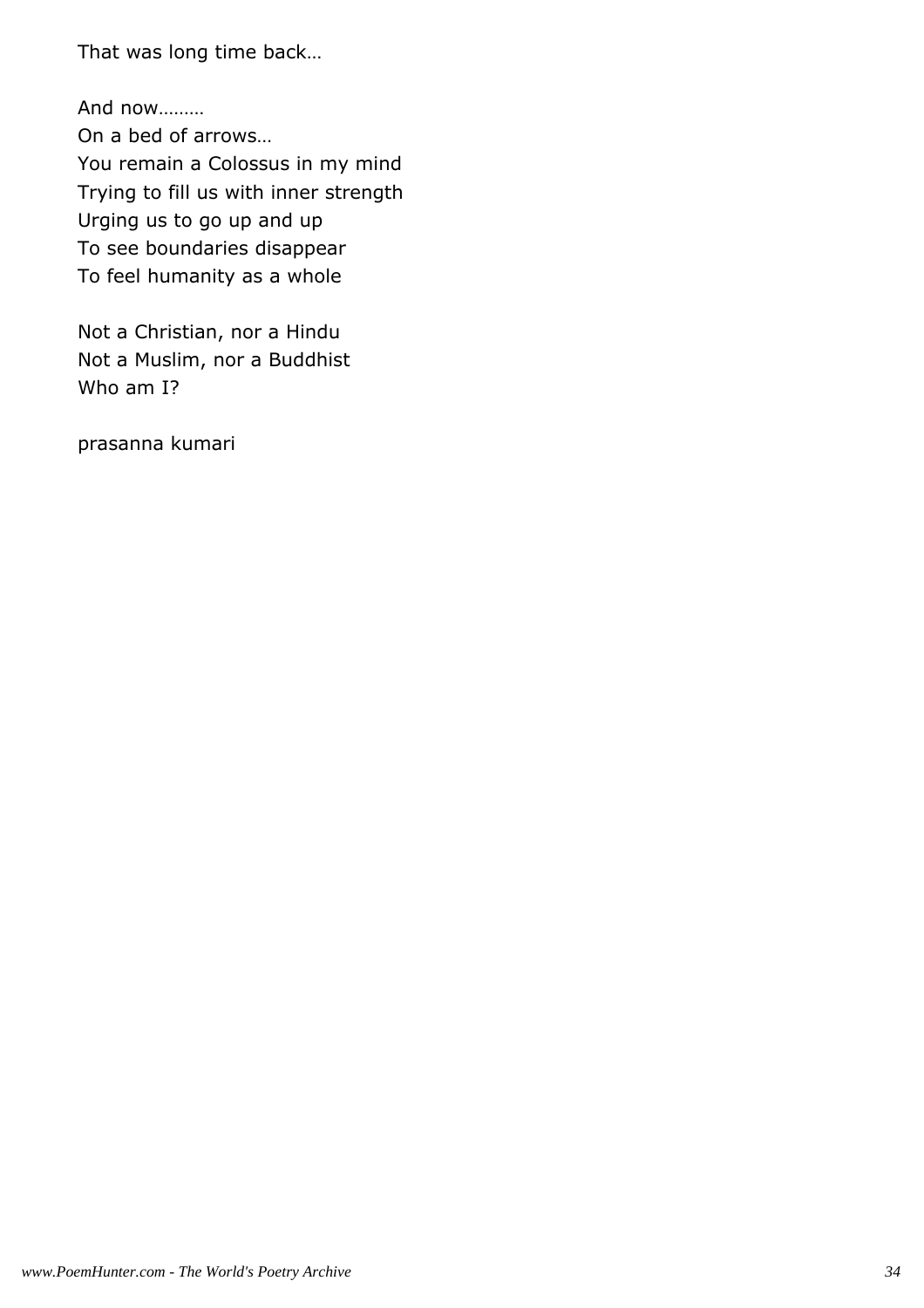### Heartbeat Of Time

Heartbeat of time

The world is bright and young with the irrational rhythm sung and unsung

ears listening to song from which music is stolen and often wordless at rendition

the night is long and endless blooming uncertainty

eyes open to sights disappearing in shadows dawn, slow coming splashing drops resonating tragedies with occasional farce, thrusting in comedies

dews reflecting vanished birthdays' wish, wonder and whims fading thoughts of dislocated laughter reality echoing thwarted hopes emptiness mocking with a painted face of colorless hues smell of burnt illusion forgetting on meditation and the heartbeat of time lost in the twilight

waking into a dream… …and ripples of laughter the earth is green and frothy.....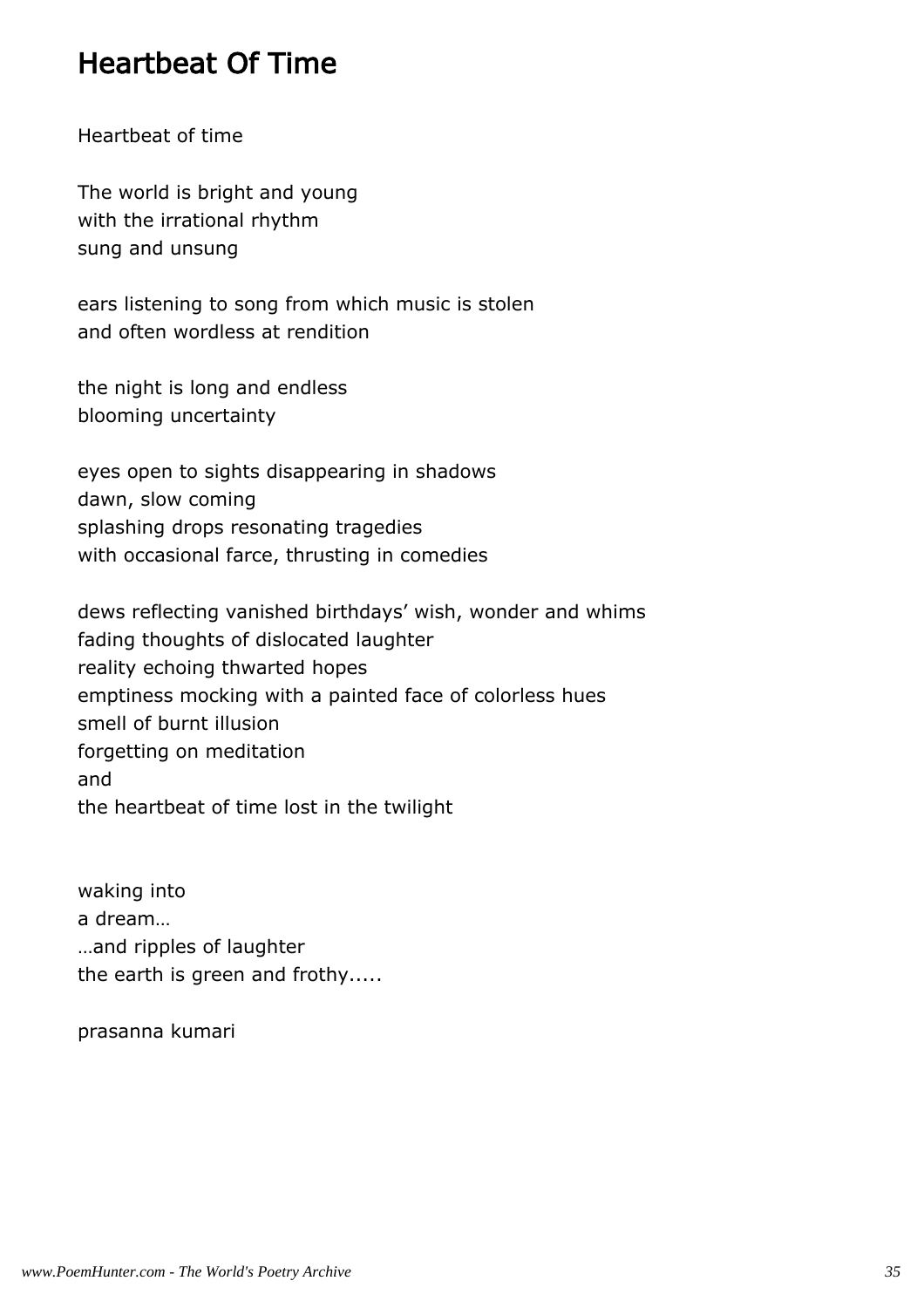## Hey, There

oh, there! once again the magic of rain, to ease our pain

hidden behind a butterfly kiss peeping through lovers' glance with bliss gliding with a caress through memory color of happiness for us to carry

when can I own the spring from which you gather colors and sing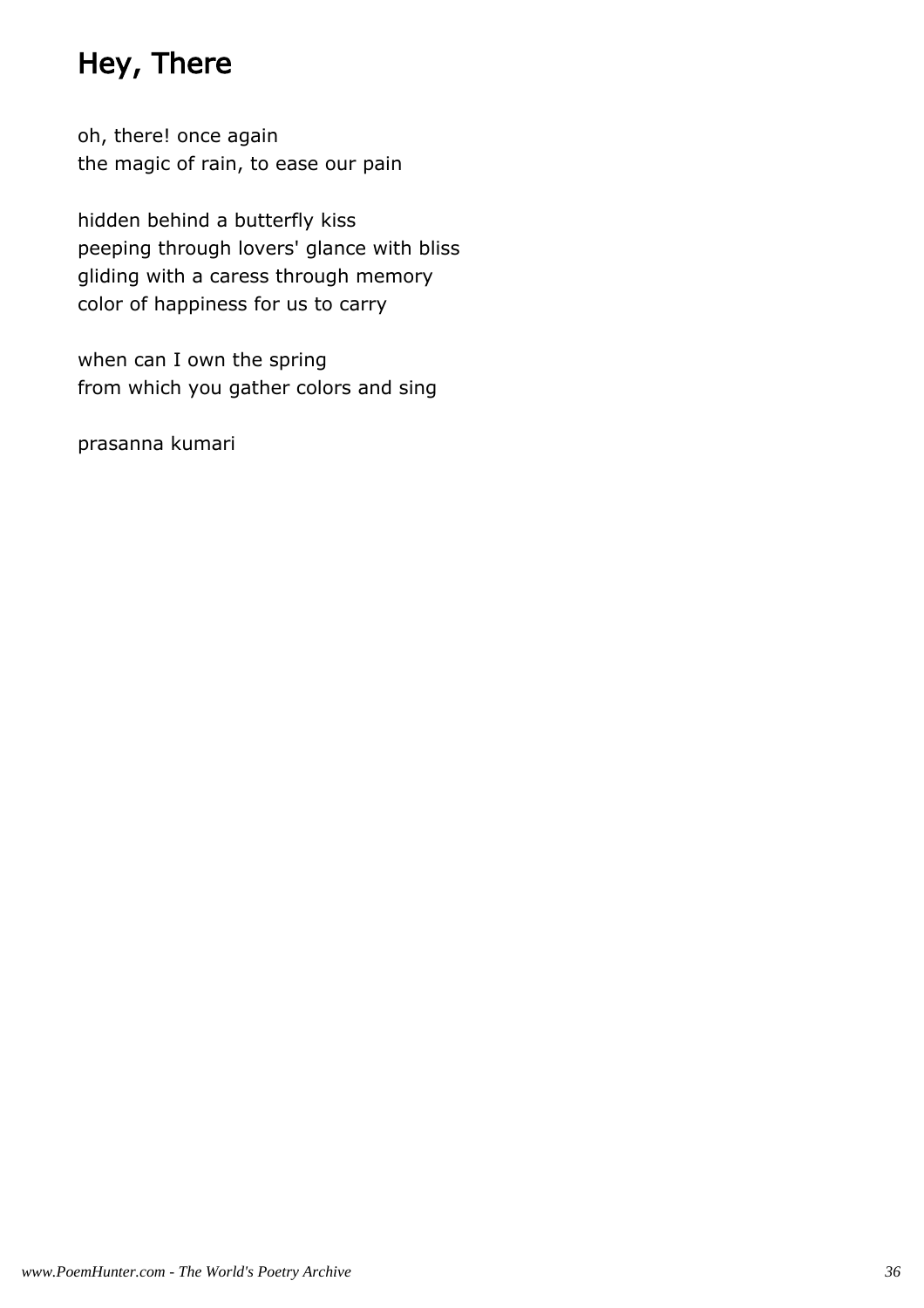## Hide And Seek

hide and seek of pain and pleasure spinning us in whirlpool beyond measure when and where, in life, we be in leisure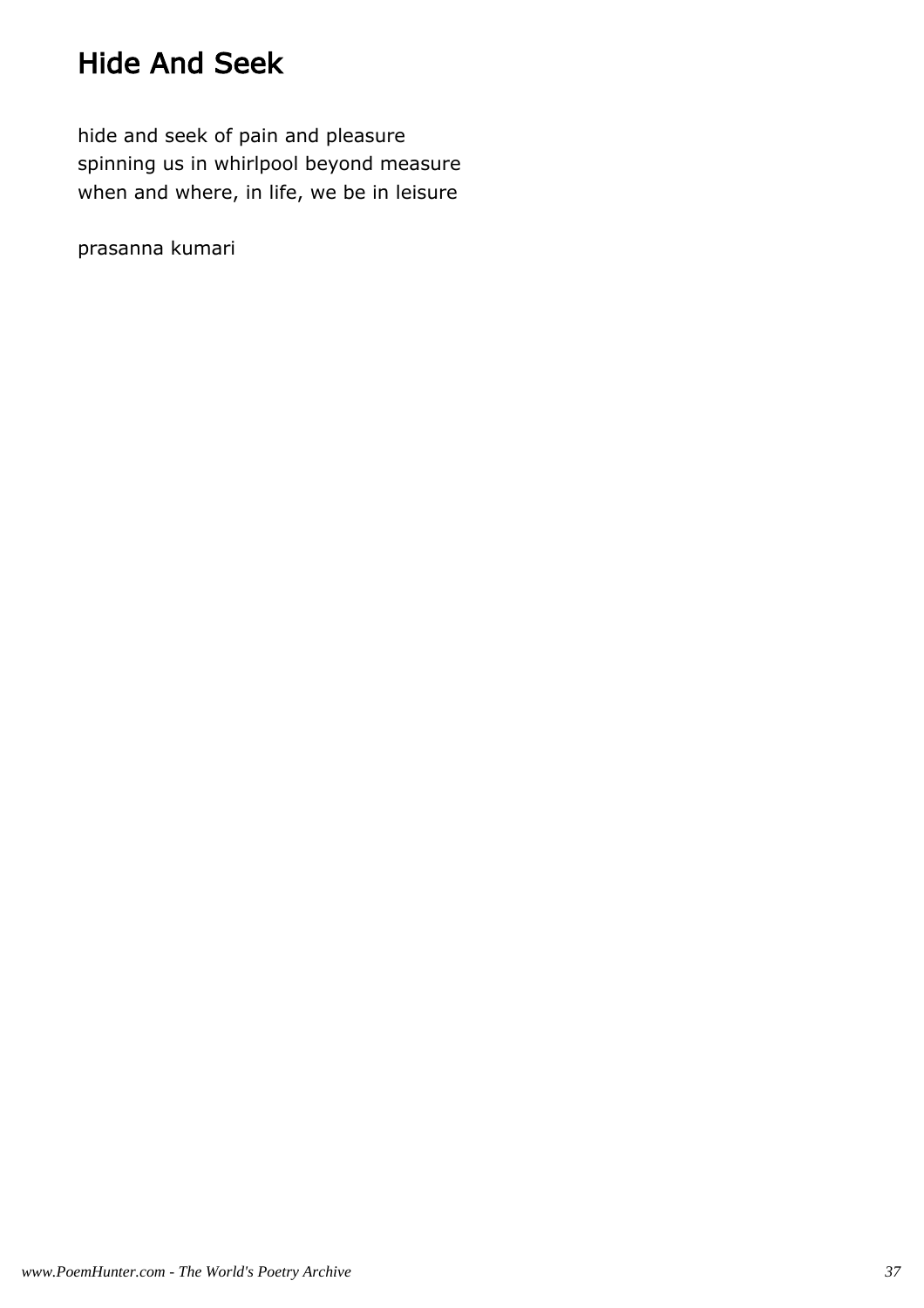## I Don'T Look Westward Now...

Idon't look westward now... their garden dews reflect the pain of her absence she left, Abiya my neighbour leaving her babbling and lisping in my ears she left in the flowers her inviting smile and the butterflies resound her anklets but I am not empty- she hugged her laughter on my shoulder

when springshower starts humming lullaby or when June starts plucking flowers she will be back, she will be back

By prasanna kumari, © 2009, All rights reserved.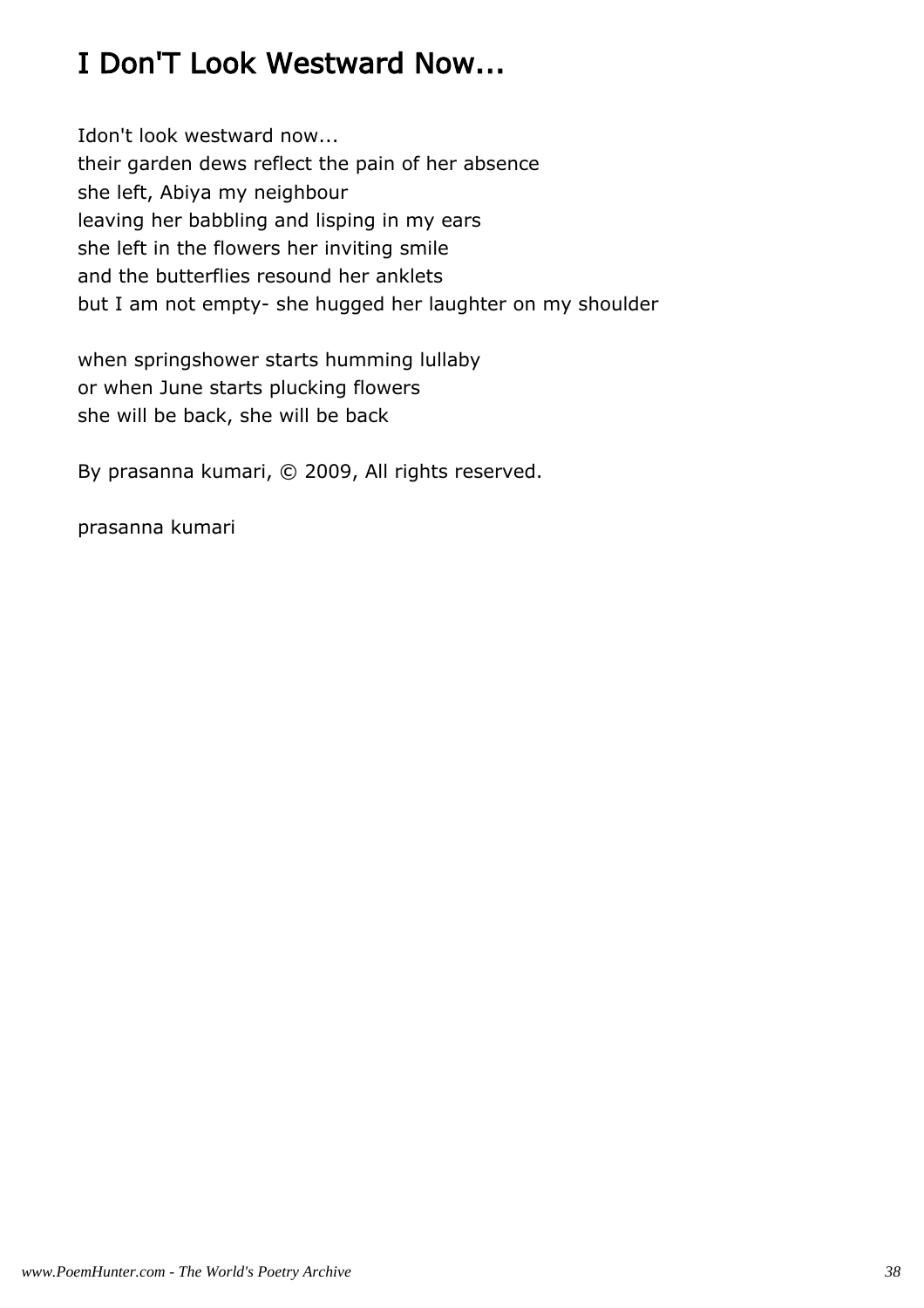## Irony

The air grows grim oscillating between remembrance and forgetfulness the world crumbles between fear and hope

my nights are days and days are days too the gods being lost between self-imposed infliction and incurable affliction the void sprinkles clouds of rootless enigmas

old stories retold in less heavy words and hushed tones to make it more palatable

like a faraway light fading from sight the wind, chilly and cold, trying to alleviate the darkness absorbs the creaking of my heart

reaching the opposites unknowingly is the irony of existence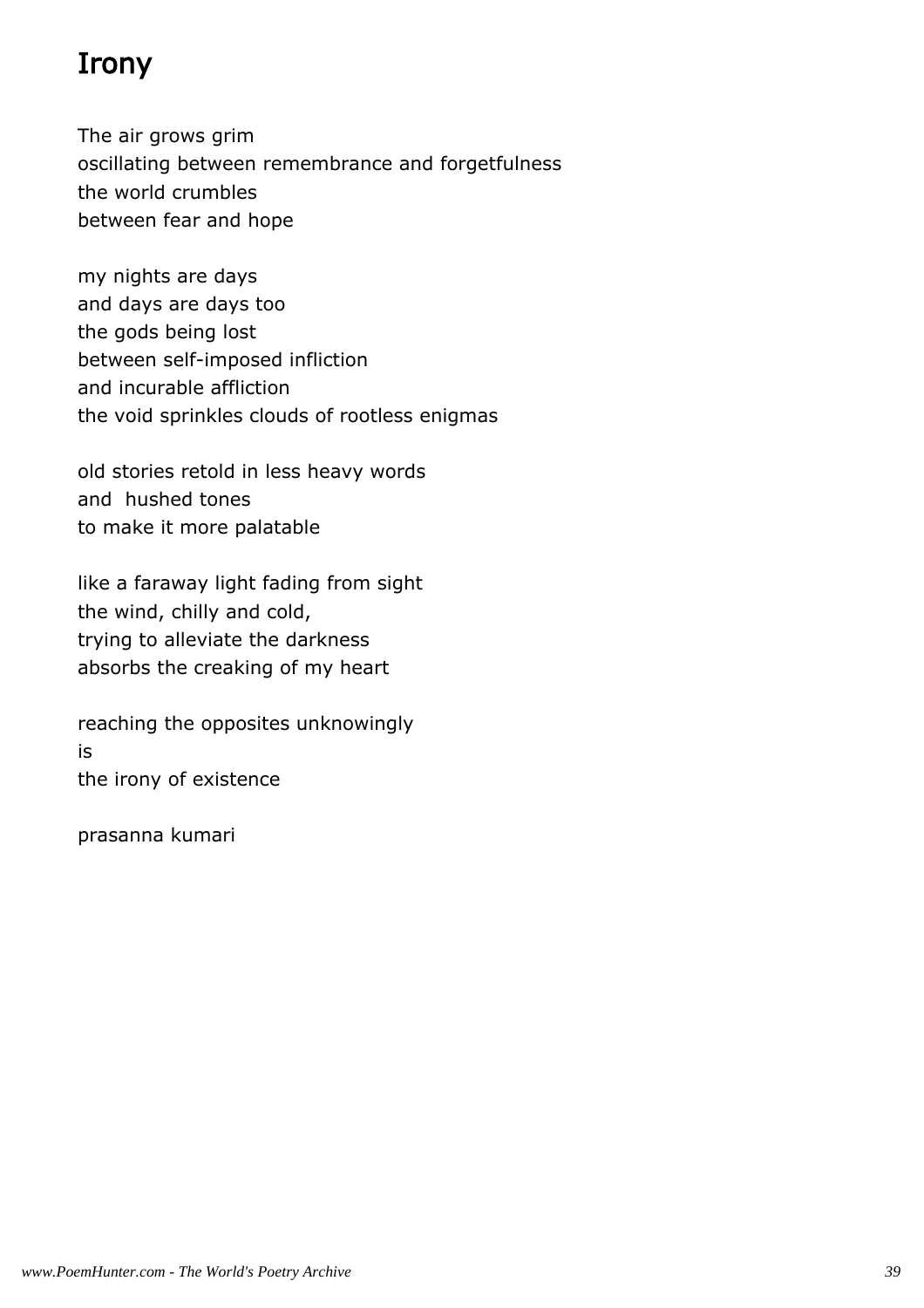#### Jesus In My Life

Now, with two thousand and five With churchbell memories live How in his blood and pool Jesus remained calm and cool

Jesus with his thorny crown Found me with my own thorn Suffering, bleeding on his cross Crying, weeping on my loss

Followed him a large crowd Noticing him made me proud There is ONE to wipe my tears Supporting me in my fears

Life he made me simple, light Elevating to scaling height Helping me to keep my throne All my deadly worries gone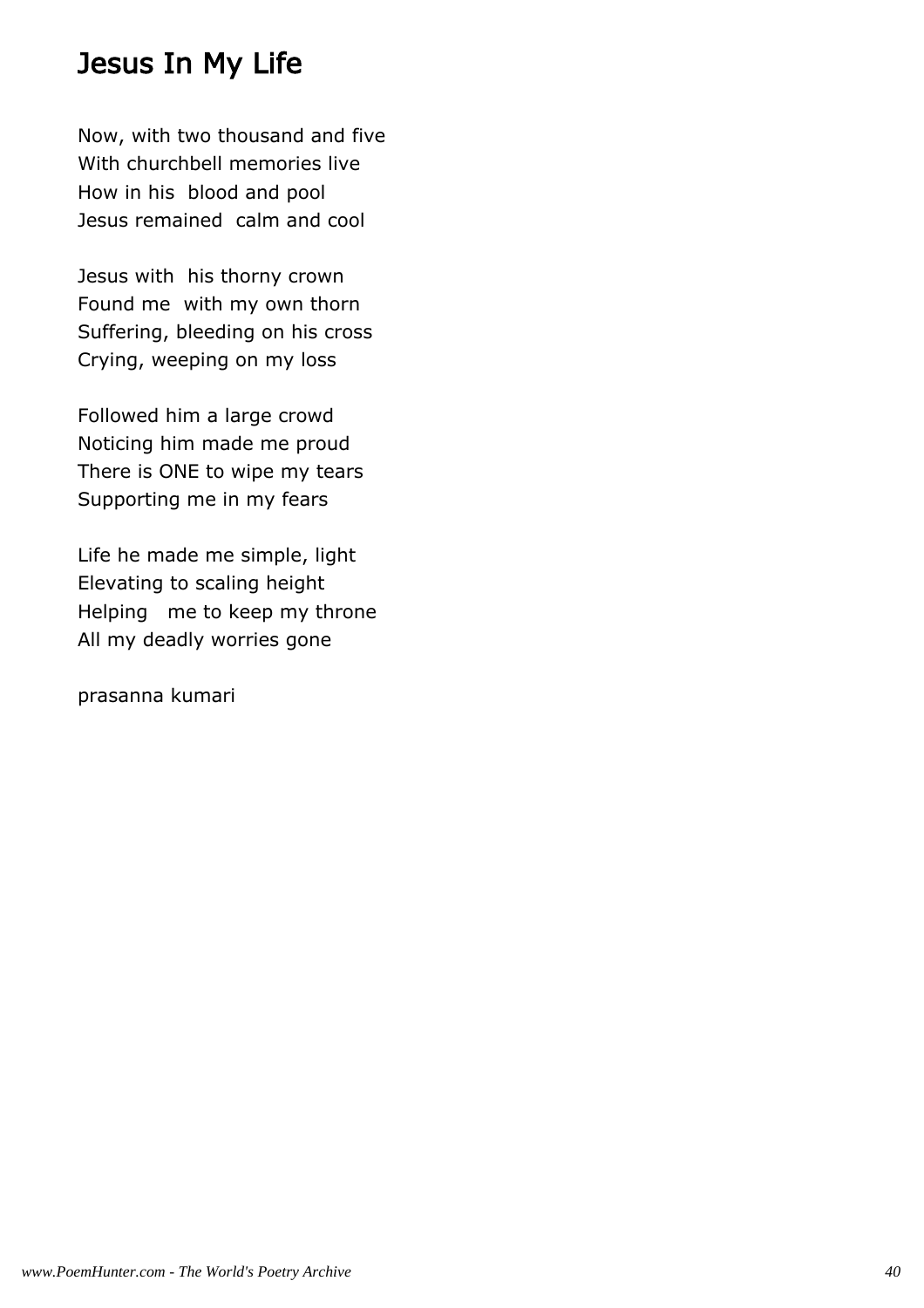## Let Us Sing Together, Love

Let us sing together, Love

I want you to drown in my songs, Love And be lost in me... But how do I sing...

My flute is only a hollow pipe My harp is with broken strings My numb fingers on my drum Nor have I got a nightingale's throat

Come and be with me, my Love Let's sing together...

from those unheard melodies

To fill our nights....

 with the music of the stars and the humming of the moonlight

To fill our days...

 with the song of the breeze flirting with the flowers and the murmur of the wind seducing the leaves to dance

Are you not listening, my Love I am singing...

> from the music of raindrops falling on the grass from the soft sound of buds blossoming into flowers from the murmur of darkness embracing our love and the soft sound of light enveloping us And from the last dance of the falling leaves.....

A fleeting smile on your lips...? Heard my songs, Love...? Are you not intoxicated... By the sweet and enchanting music of our love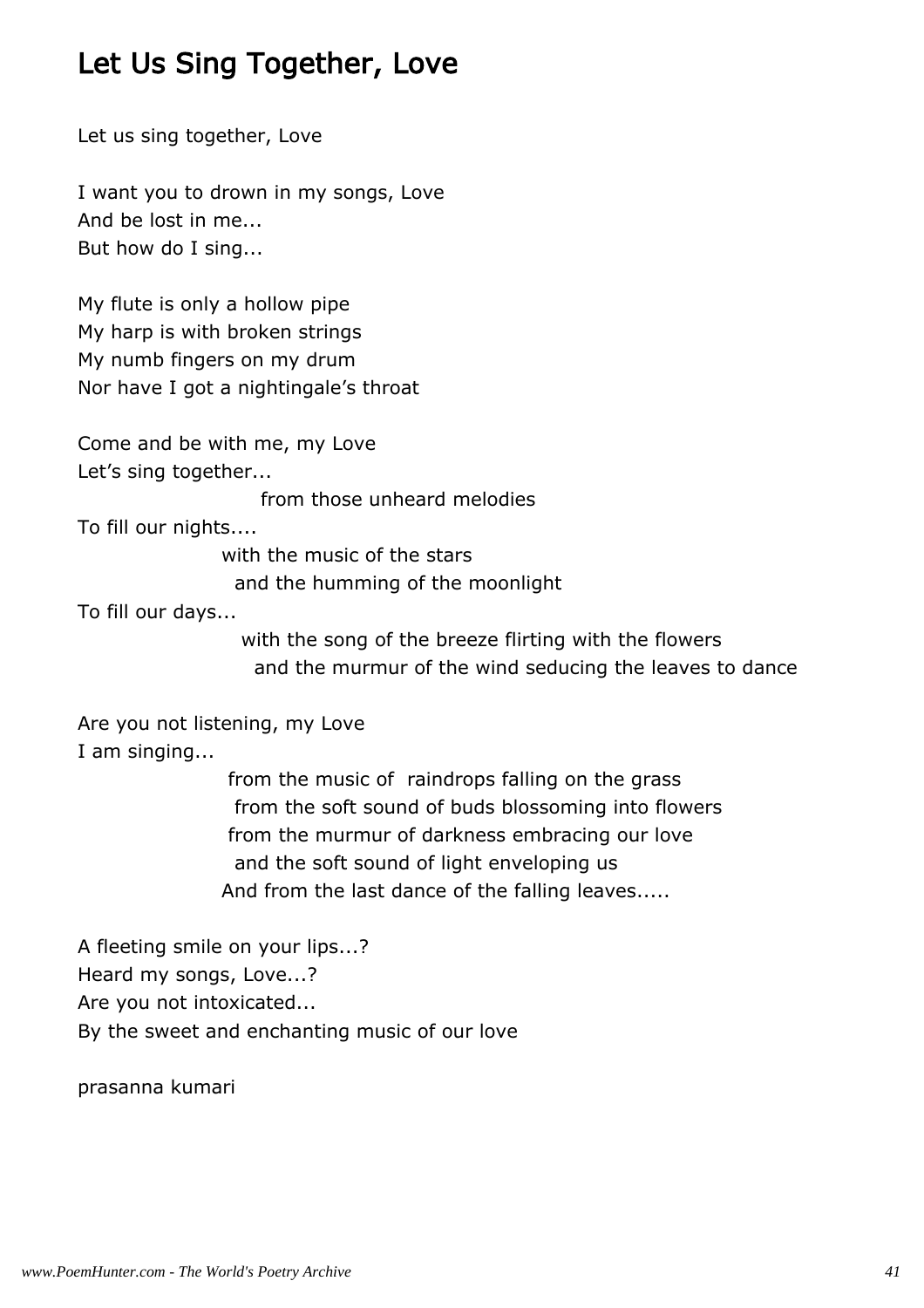#### Life's Little Surprises

on the upward surge.... the treasure-chest spilling pain which the tears are not able to measure

the winding path on the meadows with shadeless trees the scorching heat which the summer is not able to calculate

among the autumn dry leaves rustling thorny silence life's superlatives brushing on my cheeks

winter mist treading on torture and torment to bleed.... sometimes the echo of soft gentle laughter adding spice with beauty's pain and the chill the winter is not able to feel

the spring elusive.... forgotten in misery and pain embarrassment picking rights and wrongs adding to the burdened shoulder

mysteries scattered on the path to feed on unknown fears sweeping memories lost and found enwrapped in numbness the shapeless shadow reflecting on the ripples of troublesome water

on the cross-roads... baffled not for freedom's unlimited choice nor for love's unexplored joys but.... pining for a shore blossoming solace yearning for life's little surprises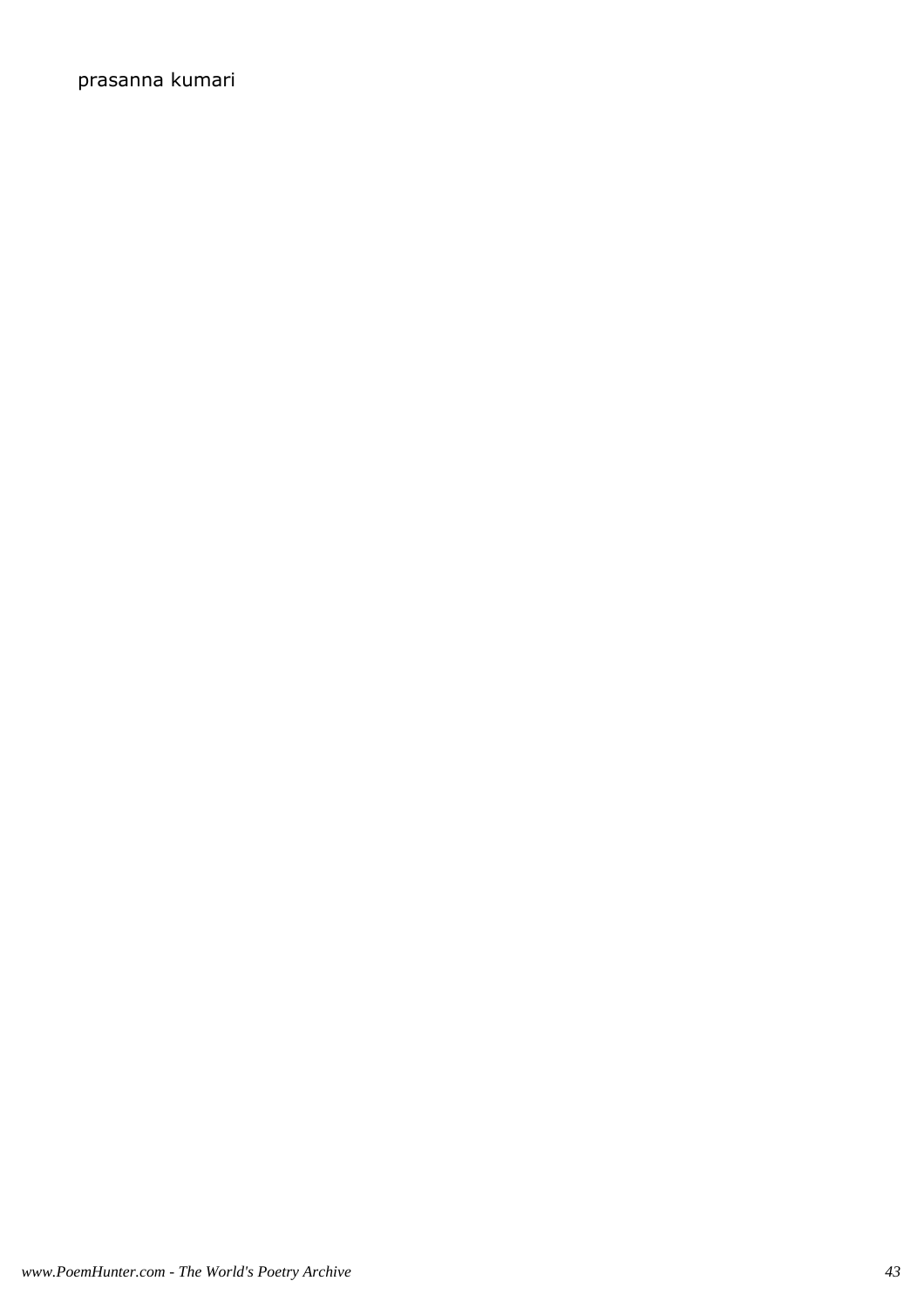## Limerick 1

there was an old man in Vazhore whose remarks made us sore he thought 'I am wise' we thought 'He is unwise' foolishly he remained a bore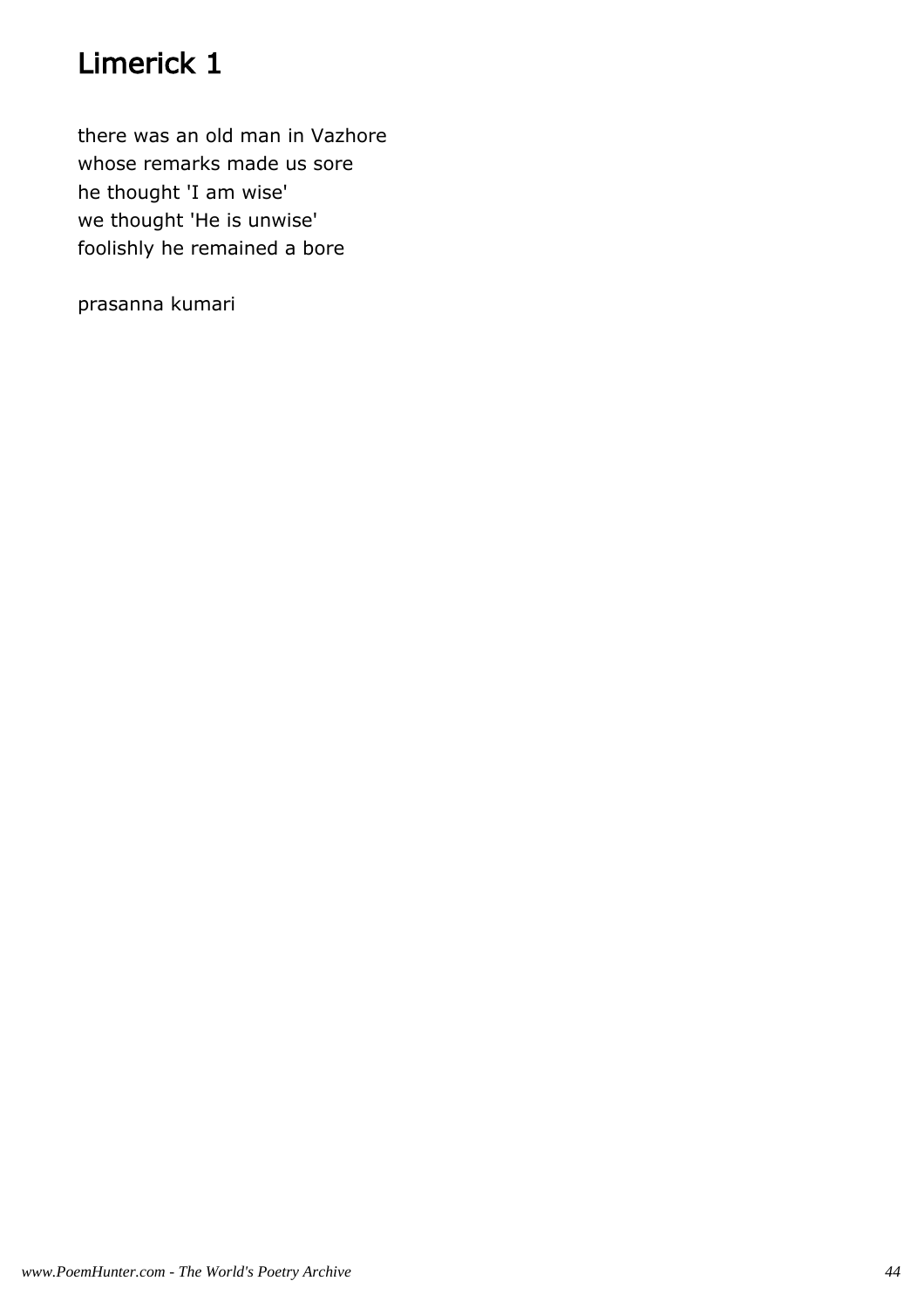## Limerick 2

there was an old man with ease who made us smile as cheese who thought his head so big we thought it full of pig he left us to be with peace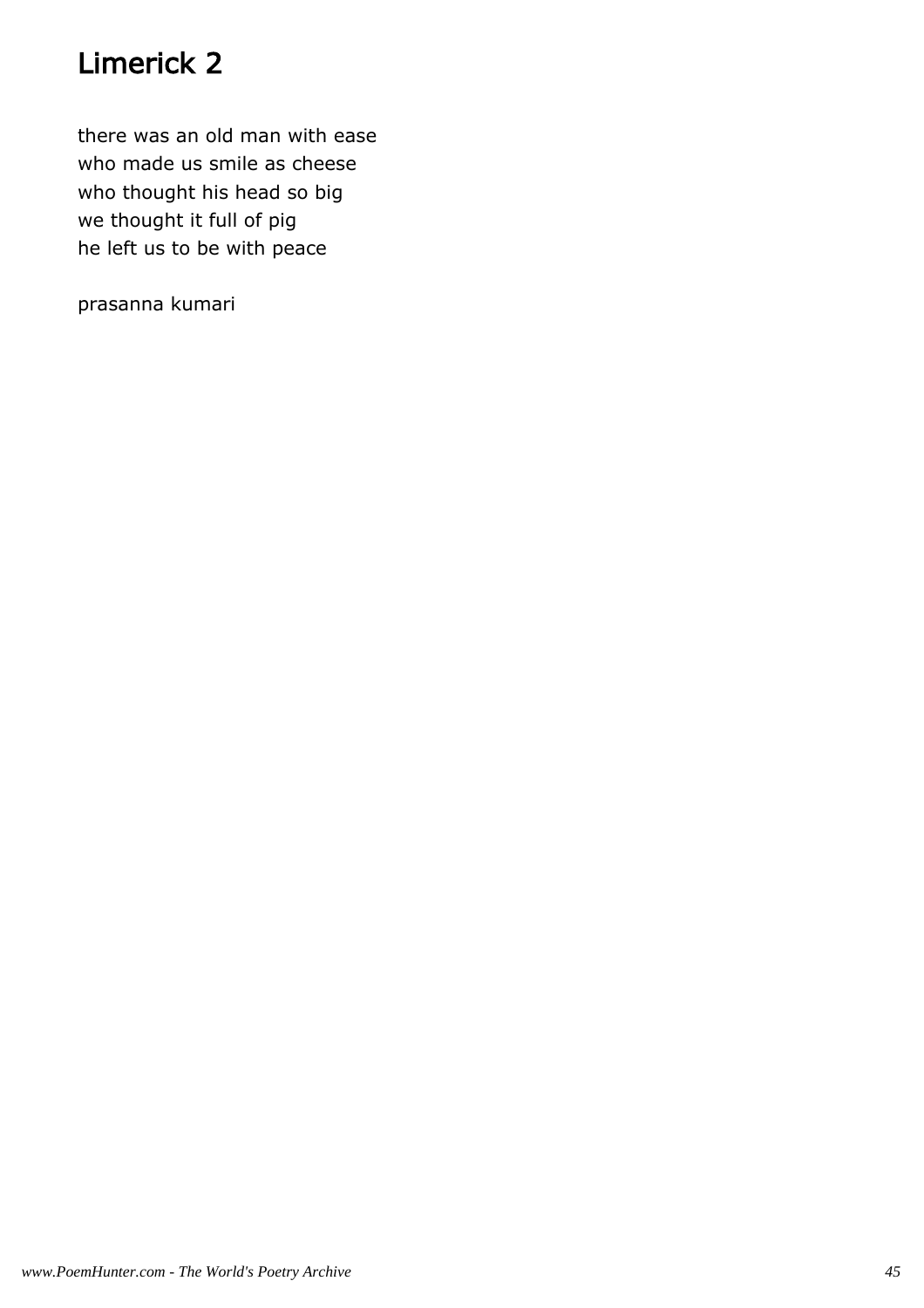#### Love Is An Endless Song

Taiwan holds me back nothing does she lack people, places, palaces all gleaming in laces

looking at the map Taiwan in world's lap big and huge and great are her sap small and little are for others in the map

Kaoshiung calls me back nothing does she lack Love river reflects color of love mountain breze inspires a thousand dove

kaoshiung beckons me with boom never can she end in doom spring mesmerises with her bloom flowers seduce with the blossom

Kaoshiung keeps me back full of rapture in her sack chubby cheeks invite a kiss left undone, oh! what we miss

Sherry laughs like chattering beads that reminds us of past good deeds Cristal won me with her tears are we not blessed, the poets, the seers

Taiwan tempts me back Taiwanese art enraptures me Taiwanese craft fascinates me Cristal's tears follow me Love is an endles song

(written after attending World Poetry Festival in Kaoshiung, Taiwan reading poetry with Nobel laureate Derek y and Cristal were interpreter girls who helped us to translate from English to Chinese and vice al cried when we left,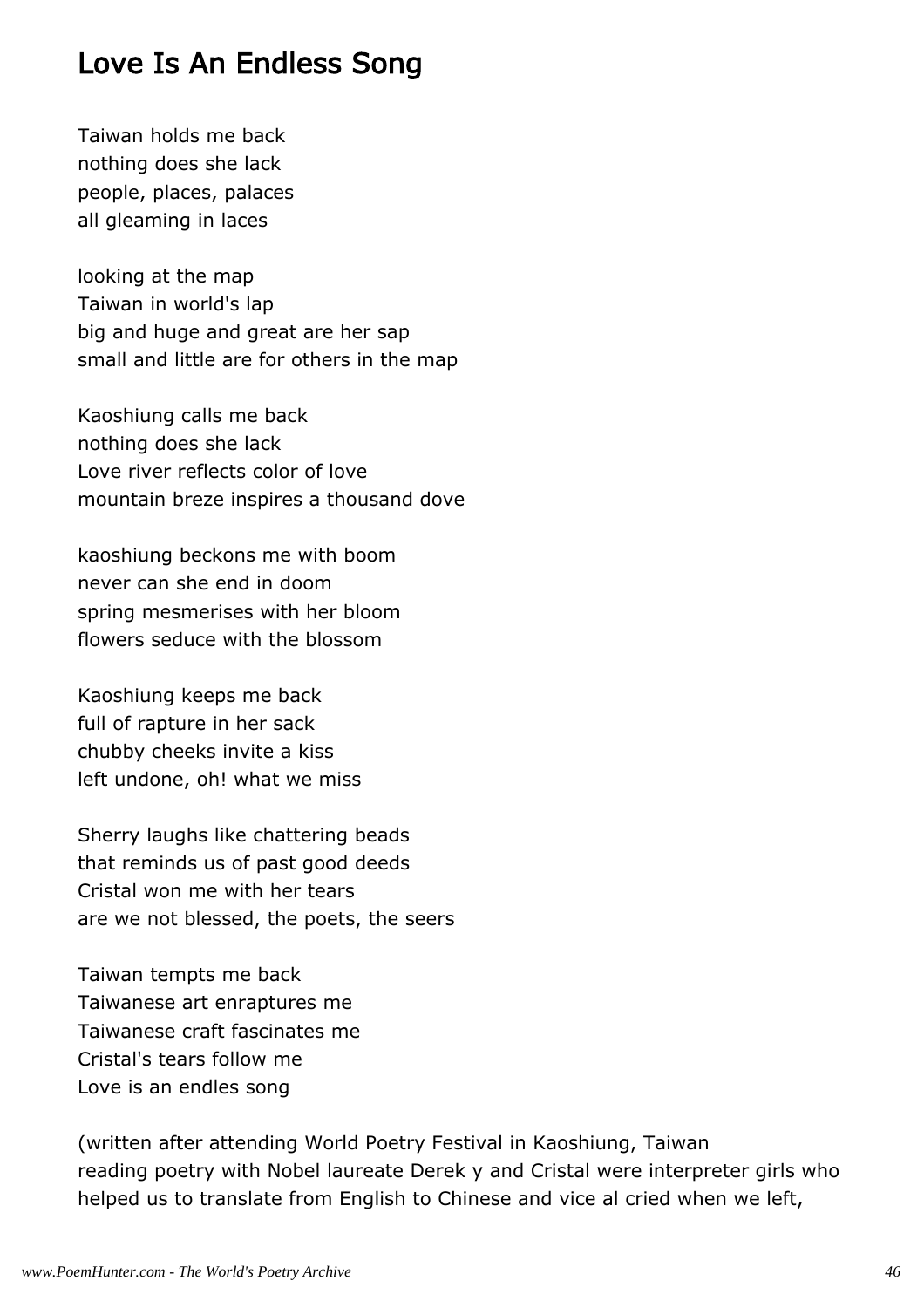such a strong bond of love with four days (March 24-27,2005) -hence this poem

Love river is the name of the river flowing through the middle of the city kaushiung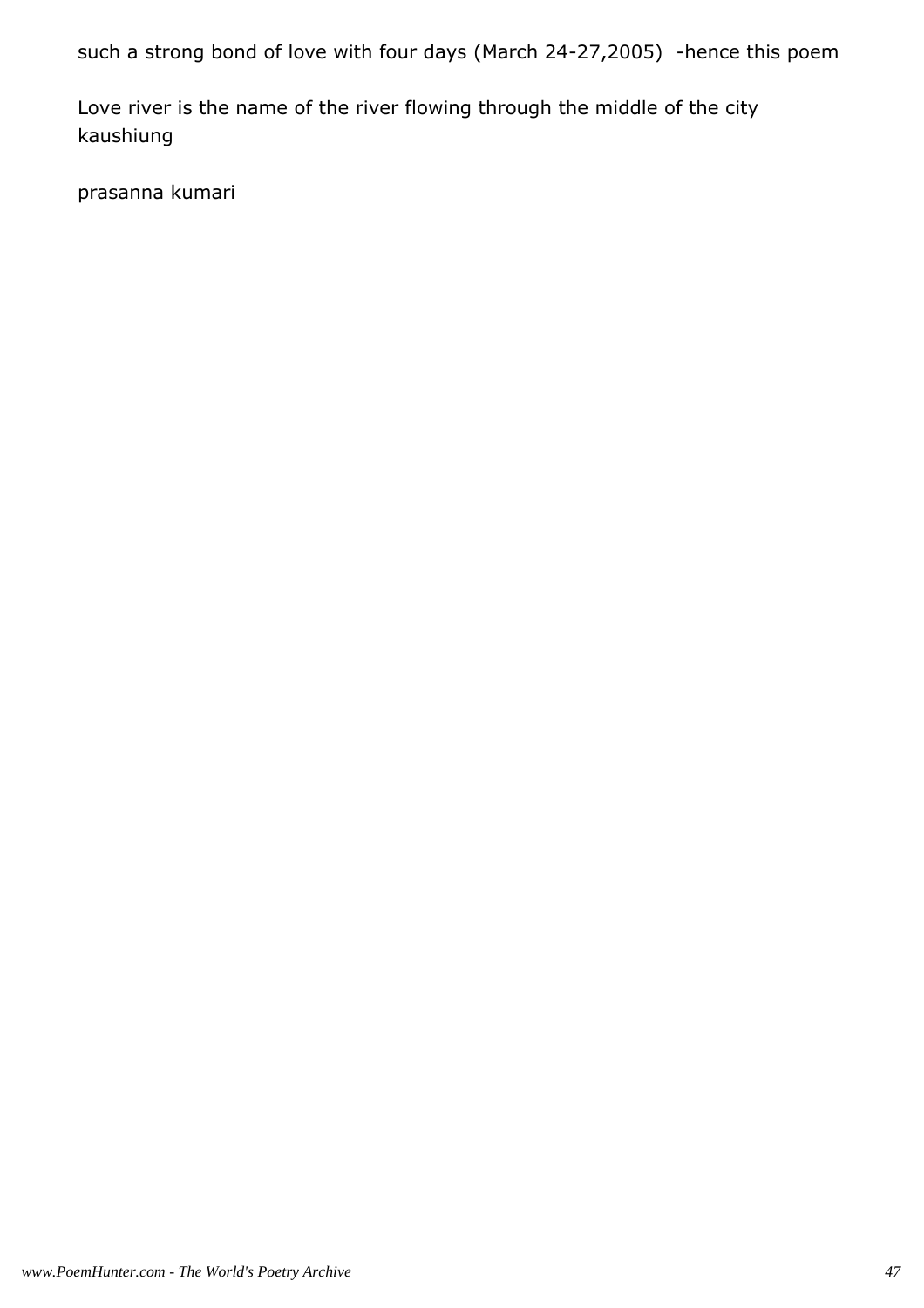#### Man And Nature

As I walked along the path Crushing grass under with wrath That wanted to whisper sounds Left unsaid beyond bounds

As I rested under the tree One blue leaf fell on me That wanted to conspire with light Planning future far in sight

As I passed a well-known tree One blue and blushing smile on me That brought me back my youth And sure, well did it soothe

As I passed the mountain still Stopping wind to play on hill Flirting flower and dancing deer Lulling leaves all keep me near

As the brooding breeze did wink And the fading sun did sink Bringing me my memory past Dissolving the moon at last

When I left a lasting sigh Dancing waves did keep me high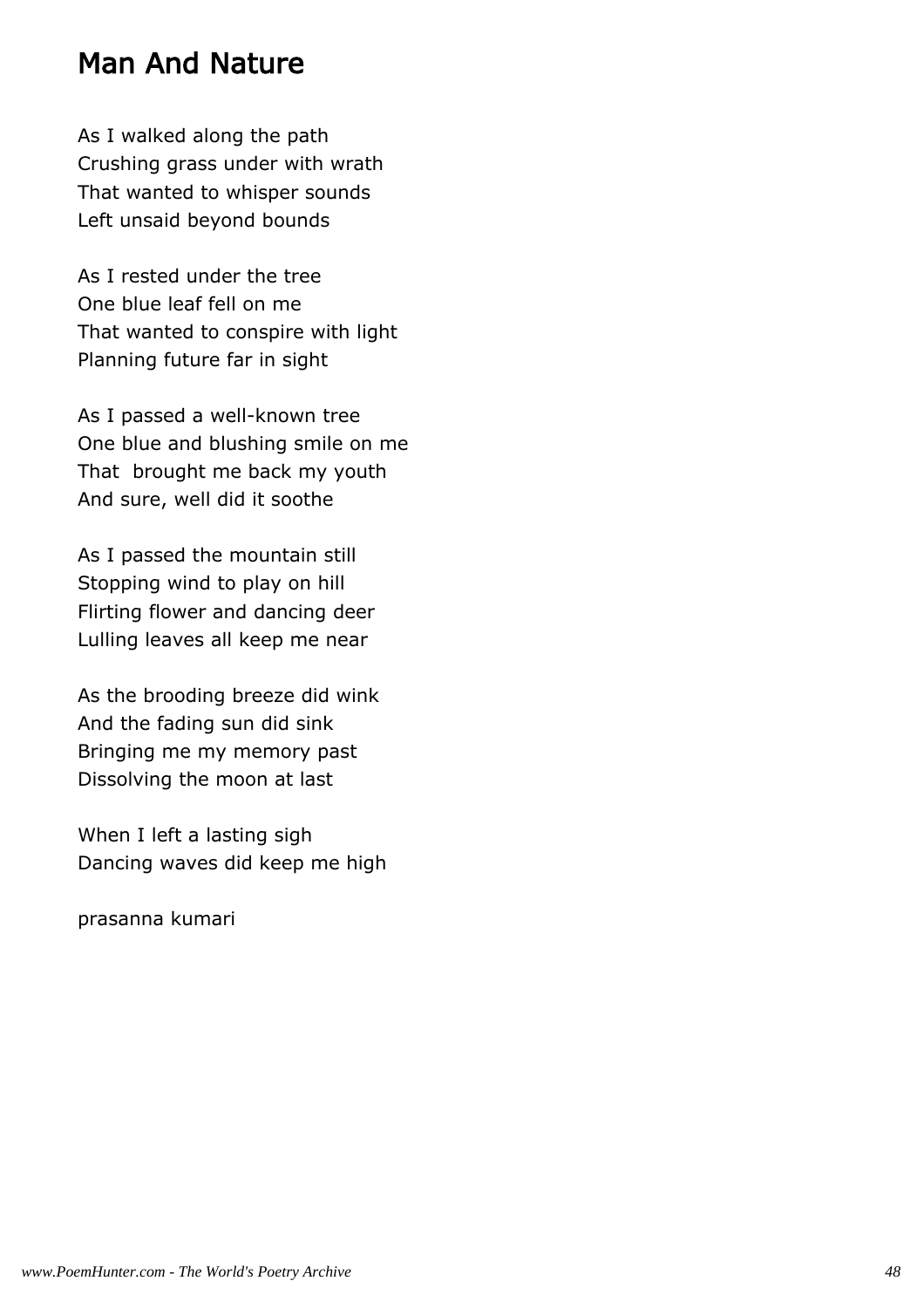#### Mirror

I loved you once, you took me in With chubby cheeks you made me grin I love you for you give me back Without hiding in your sack

Once I found you in my teens Made me pretty, all my means Found you grow me all seasons Nature filling moons and suns

For some time you missed me there Then I found me missing here Dancing I was with my dear Lust and love, hai! keep me cheer

You made me reflect without mask All these questions may I ask Without answer you showed me Wife and mother I can be

With grey hair I thought wisdom come Grey hair did not make wise some Wisdom gained, I found me failed Oh! Mirror, can you make me resolved

I thought you keep me all absorbed Without letting time involved But, I found in you me sold Once decked with a speck of gold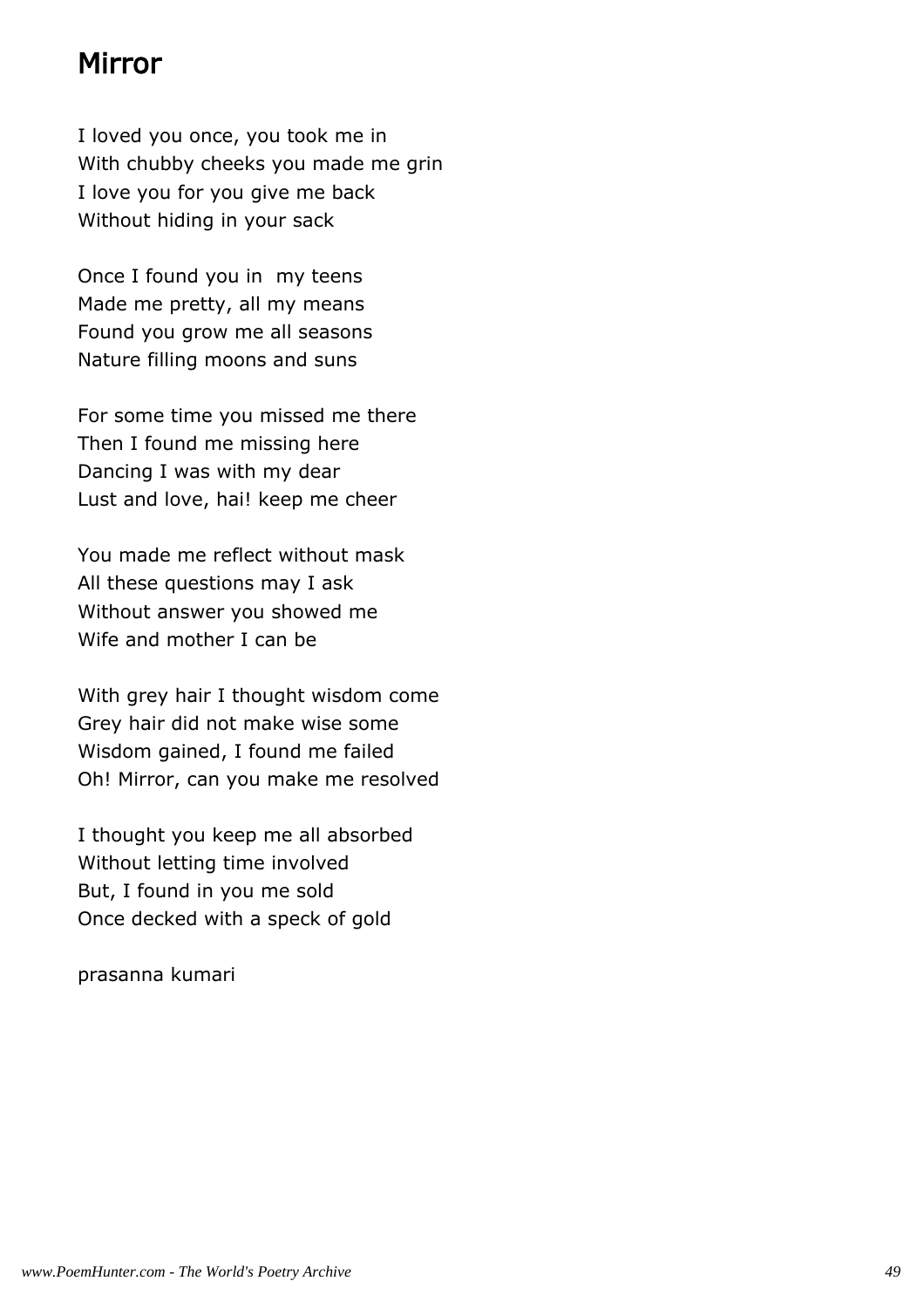## My Song

Could you please hold my hand, my dear And listen to my song? My song of joy and pain My song of footsteps washed off by the waves, Of music of the heart both melt and unmelt Of the Kajal-mixed hot tears and the pain Of the journey by the snake-boat sinking down and down

Could you please listen to my song, my dear Of the serene calm morning and dawn Of the young sun's golden rays showers Of the sweet notes of anklet picking flowers And the whole lot of them snatched away Away for ever, from the breeze of joy

Could you please listen to my song, my dear Of childhood joys and brotherly love Of the pain of separation of us being scattered To the corners of the world by the tempest of Ill-fate; leaving behind memories deep Heaving the sad sigh of my emptied life

Could you please listen to my song, my dear Of the butterflies that saw us happy on the swing Holding the spring in our tender hands The sky grew dark scaring and staring The torrential rain with vengence! We lost the spring and floated down and down

Could I recline on your breast in ease and comfort, my dear We searched for life in the heaving waves Our limbs became lumps and dead tired And I woke up with my spring lost forever What a heavy loss it was! Let me find solace in your bosom, my dear...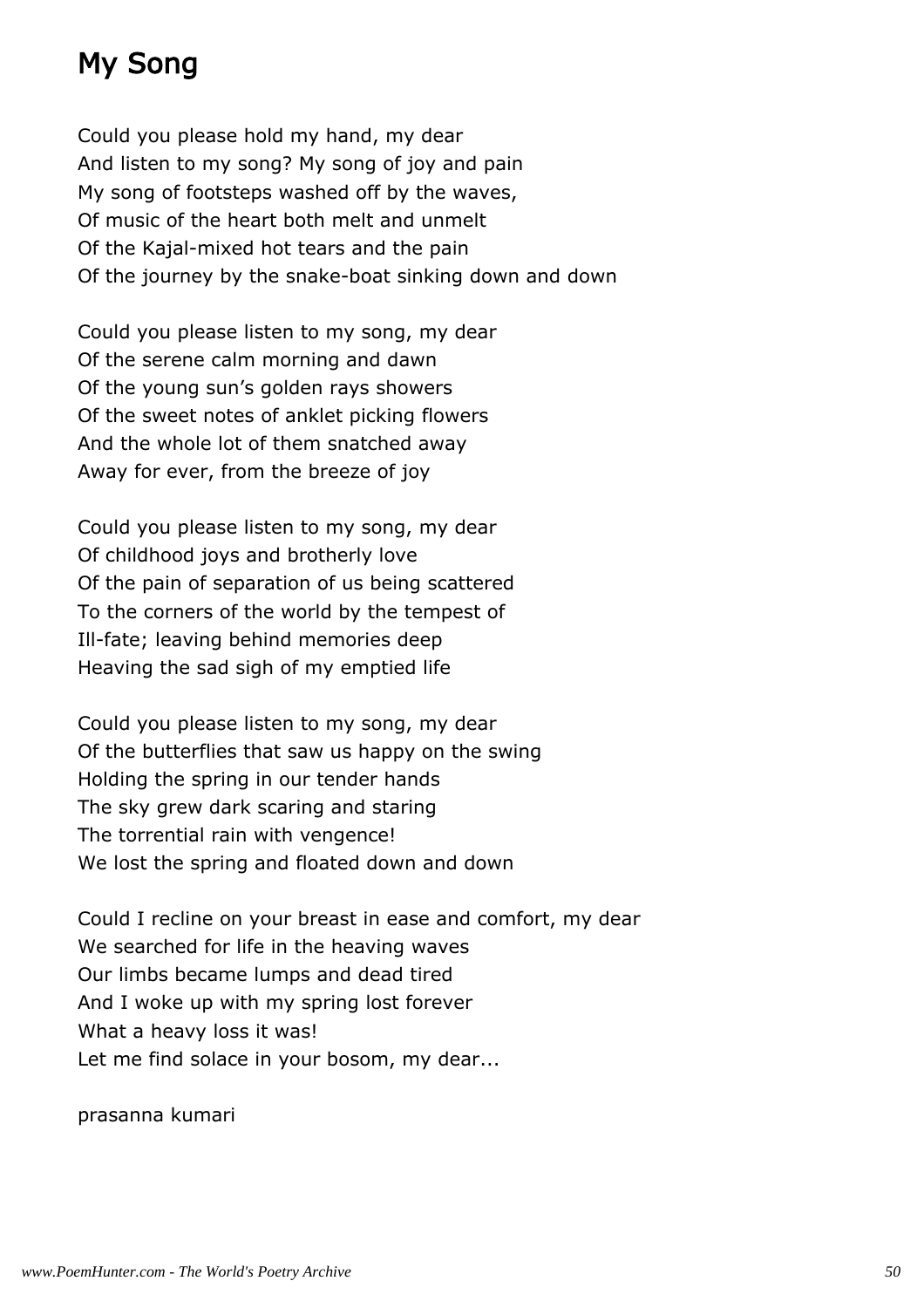#### **Mystery**

Binding together is mystery Like you and me....... That makes me think The meaning of love And the bond......

No night without darkness No day without light Who owns darkness? The night or our Satanic mind Who owns light? The day or a loving heart

The odour hangs in the air But only dangling, no belonging Who owns scent? Flowers or the lasses

The eye does not own Once the tear is gone Who owns the tear? The eyes or a pining heart

No rainbow seen Once the colour is gone Who owns the colour? A ray of light or a ray of hope

The way leads us on We leave it and walk away Like a canoe in a ferry..... Do we own time...? Our all-time friend Still.... Can we be free of time....? ...........free of space...?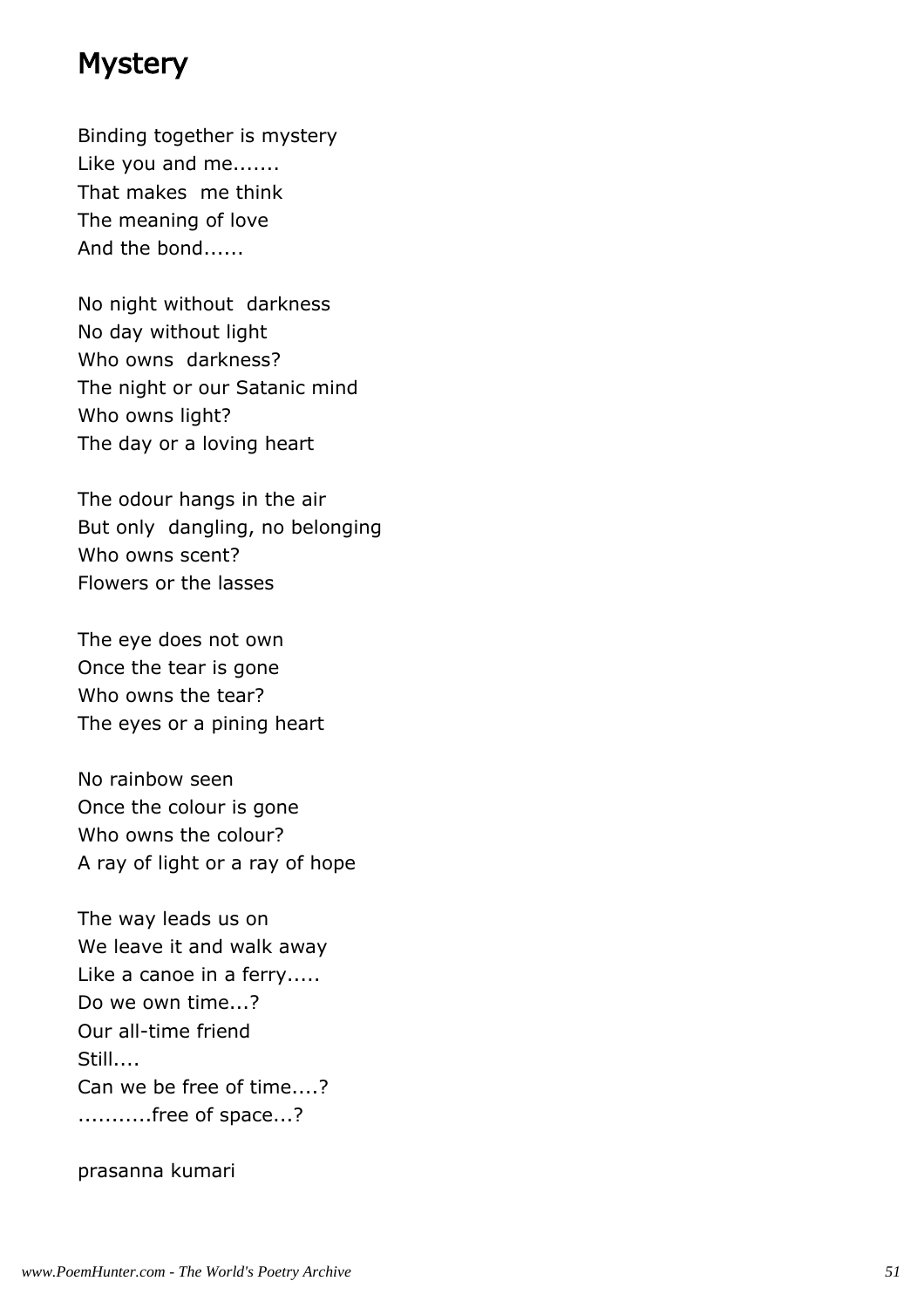#### Nowhere

Where should I spread my bed sheet......? On the left is scorpion and spider On the right stinking garbage Beside the window, falling water Near the doors, stamping feet

 In the middle hangs invisible meaninglessness Near the middle sways saturated nothingness On the wall leans choking depression Frozen life sleeps on the floor

Dead yesterdays' pricking pain Burning today's frightening flames Unborn tomorrows' wild threatening Reverberating in the air

Dumb words hit on my head Creeping revenge blocks my way Stinging hatred paralyses the heart Venomous greed slips thro' the roof Cold passion permeates around And secrecy searches a place to hide Detachment........

Home.... Home....! ! ! Home.......? ? ?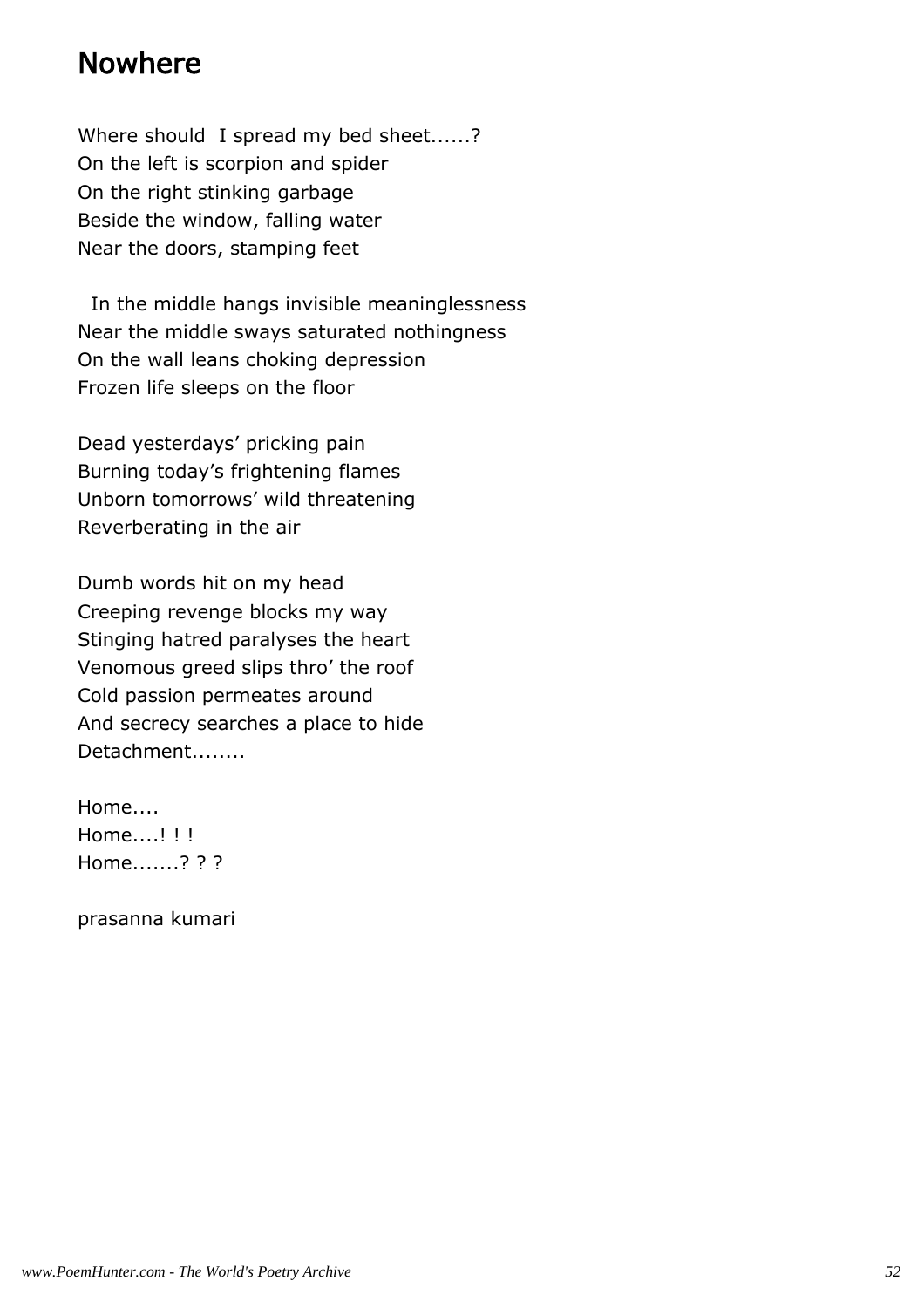#### Nursery Rhyme

People on my left and right Laughing with all mirth and might Leave in me a life delight Consoling my heart in tight Helping me with soaring height Fill in me all cooling sight

Staring at those city light A wonder thought does give me fright Where is our inner light Have we spilled and made it slight Filling dark inside is blight Leaving us with less insight Making daily life in plight

Why should we all start a fight When friendship is burning bright We need not be full of fright War will end with peace upright Don't be afraid of twilight Setting Sun will bring us light We will go and fly a kite Well before the dark and night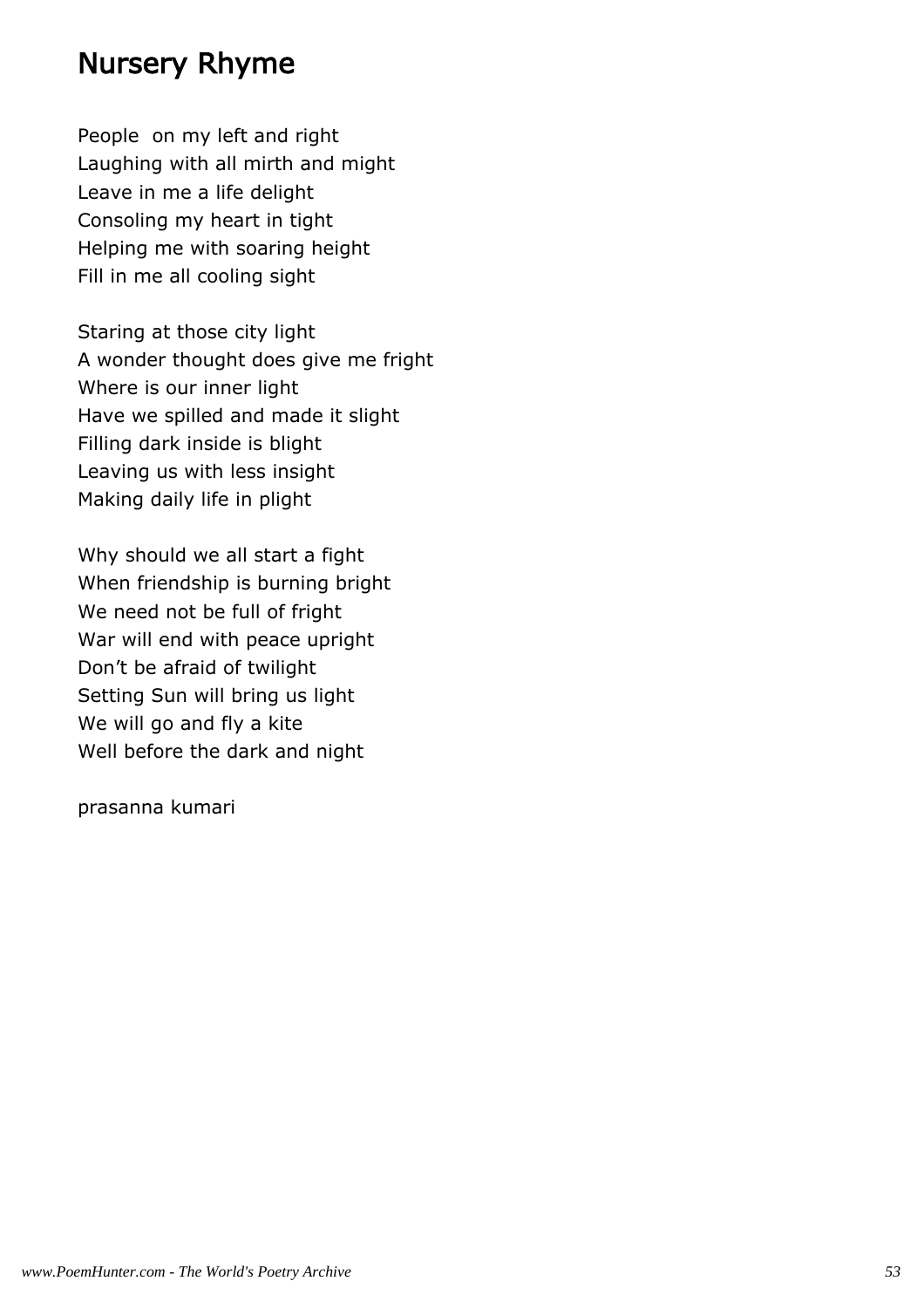### Pangs Of Love ( Valentine Poem)

Pangs of Love

I feel pangs of Love Piercing into me, soothing me to ecstasy Crushing my body, breaking my bones I want to escape, but feel paralysed I lie motionless, gasping for breath

You say love is happiness and ecstasy I feel love as sad and agonizing Sound of foot steps, stolen looks What do they give? Agony or ecstasy

A pat on the shoulders cannot alleviate my pain So you raise your hands to wipe my tears But you are helpless, motionless – What can you do? Only gaze into my eyes.

I feel it a miracle, you beside me Chanting words of consolation But can any words quench the burning fire of passion? Or bring back to me my battered life?

Not a face that launched a thousand ships But a face that betrays a shattered self Trying to keep alive in the midst troubles Facing you with a borrowed smile.

Nor have you any romantic charm How do we come under the spell That could raise me to another world That could make me drunk and lost.

Not for the moist print of your lips Nor for the mark of teeth or nail But for what? I do not know Thrilled, I sit in front of you.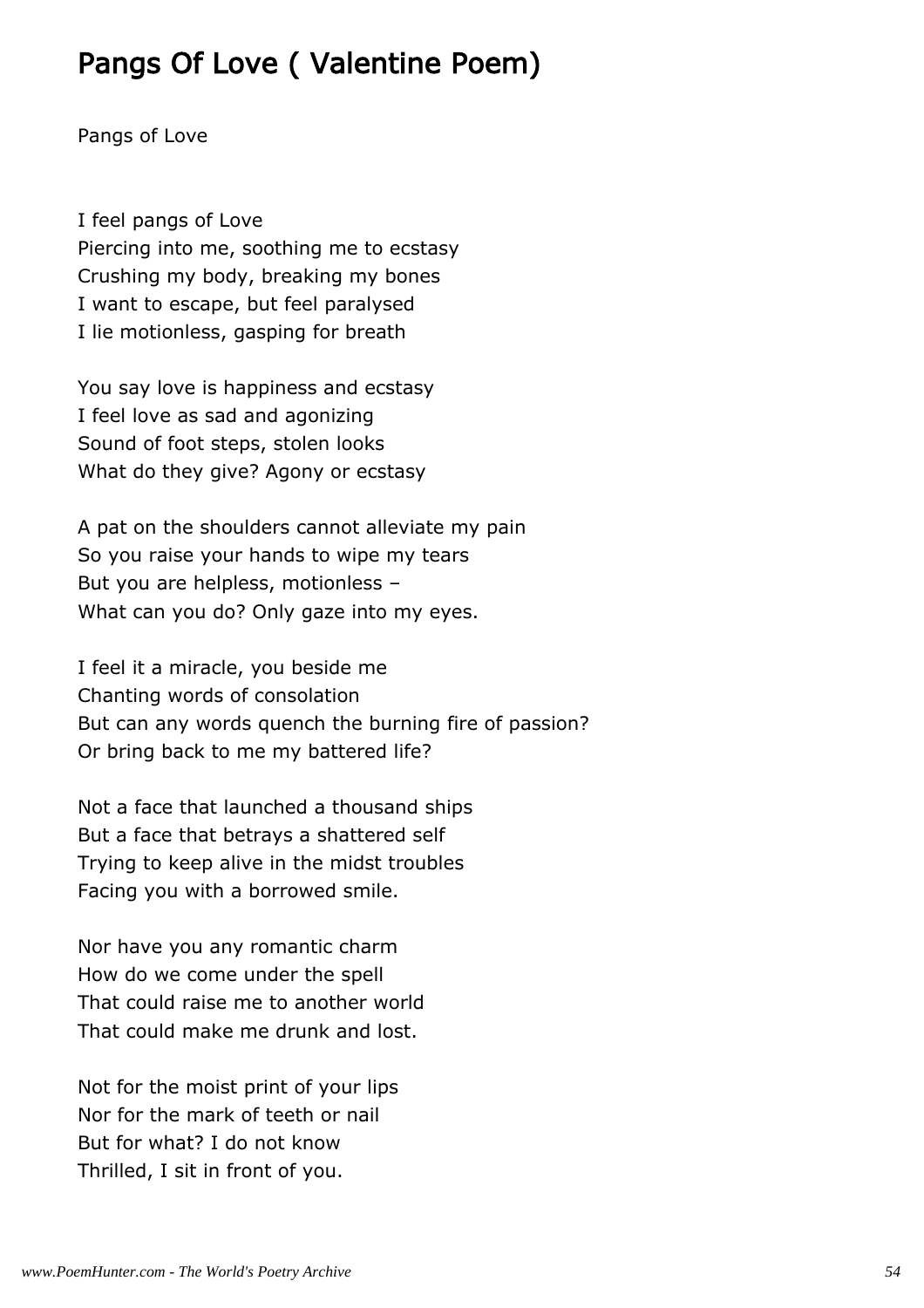I feel my path strewn with flowers To welcome me to a whole new world With the weight of your living presence I feel myself born again.

You ask not my comfort, nor I yours We are apart, we are near But how, again, I do not know Do we share our joy or sorrow?

Keep your ear on my chest I will hug and hold you tight To make you listen to my heart Pounding for you on my sleepless nights.

These words are from my bleeding heart Not for your stroking hand on my hair Nor for the panting breath on my neck But for the showering bliss of love.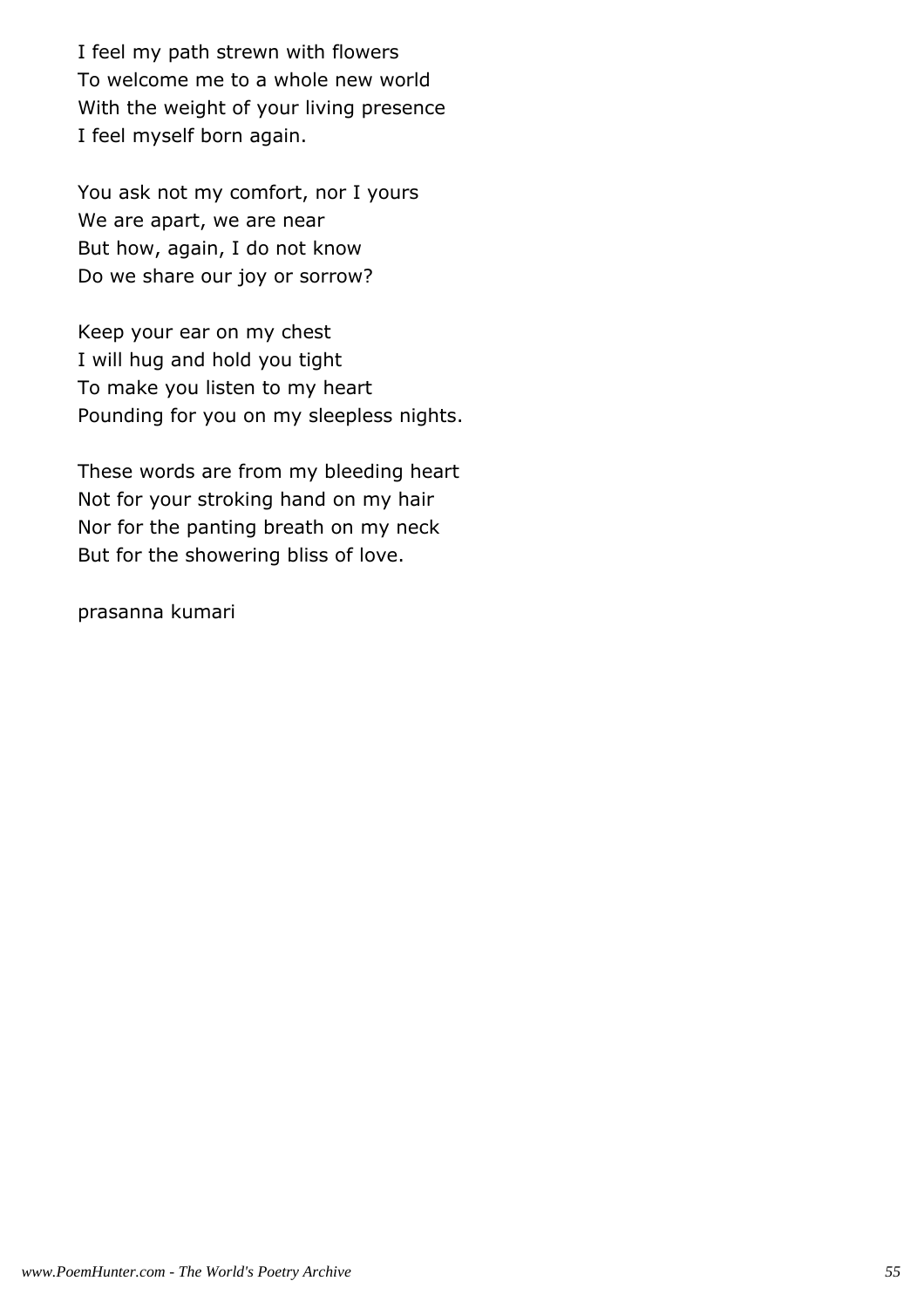## Paradise

Home.... Home....! ! ! Home.......? ? ?

A home is not a wonder world Nor it is a thunder world Sometimes a blunder world Always a tender world

It is not a dream land Nor is it a scream land Sure it is a calm land Always a warm land

A home is a home is a home When built on the bricks of love Plastered with mutual trust Painted with kindness Floored with a sense of belonging An earthly paradise….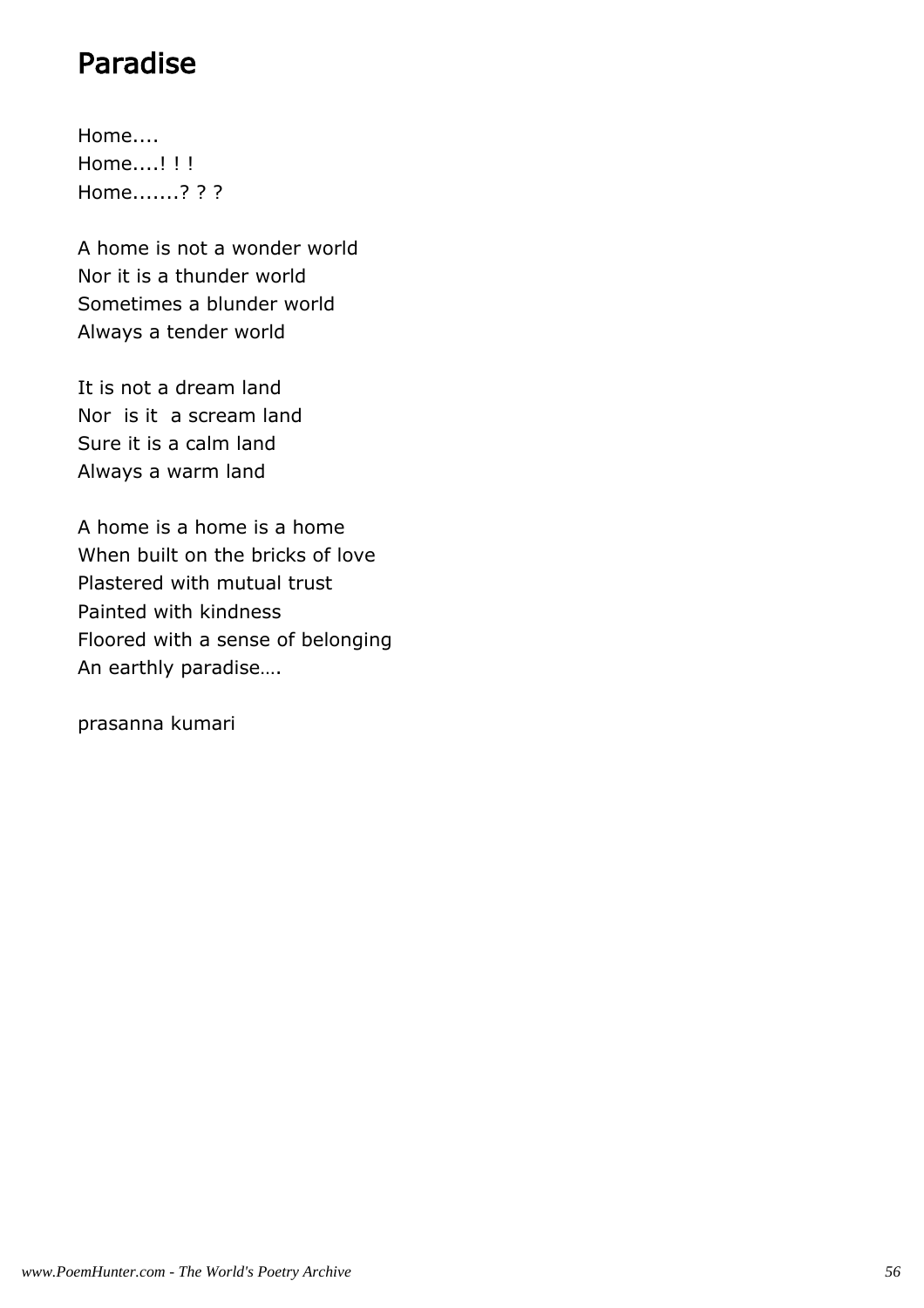## Poets' Weapon

words that weep, words that cry words that laugh, words that smile words that hurt, words that heal words pregnant with a world of passion is all the poets' weapon to fight, to conquer the human mind and heart....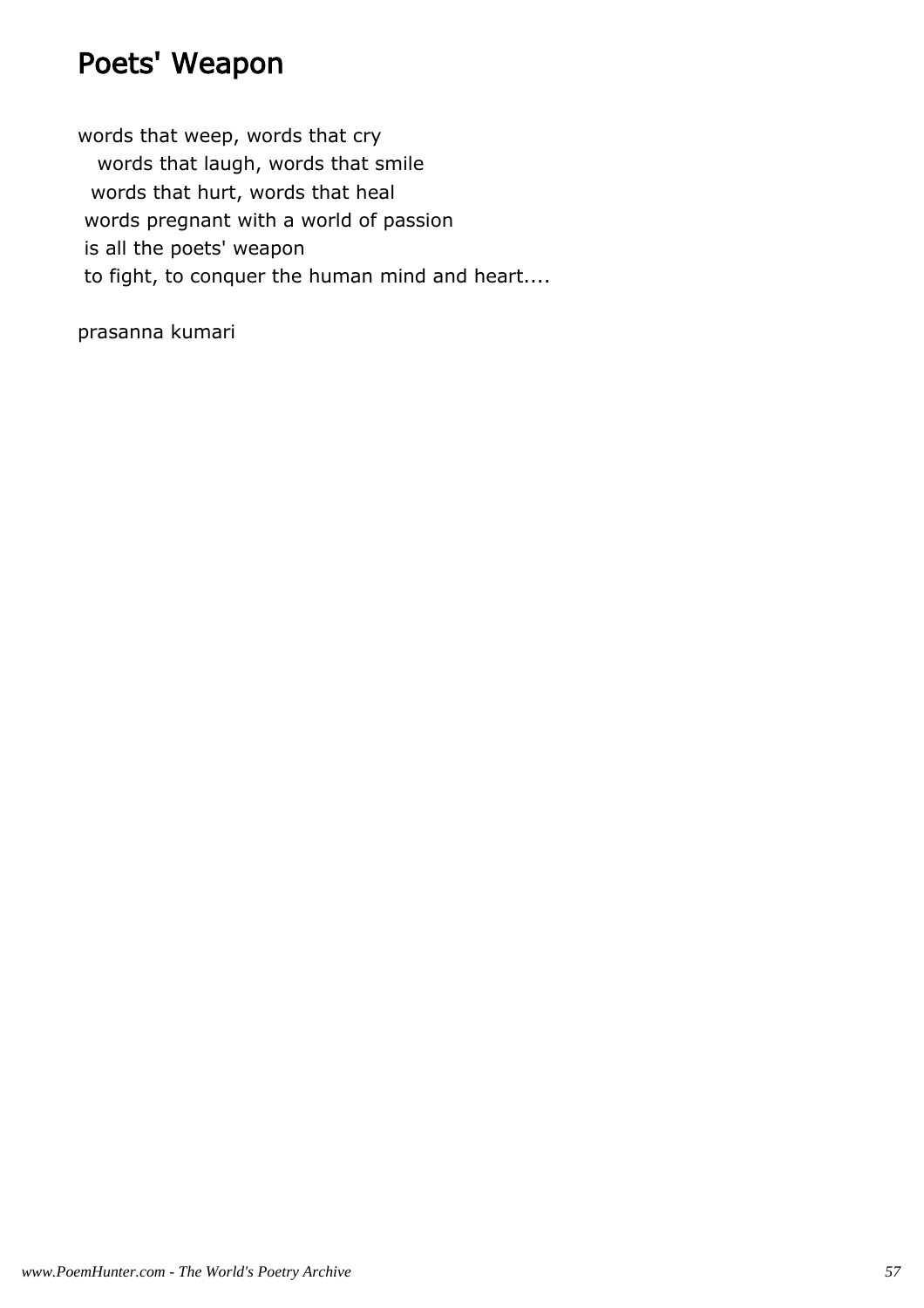## Relaxed

Lost...... I was ignorant to know the absence the absence not of the empire but myself lost......... kept me ransacking no pearls in memory to sip from the honeyed soundlessness and dreams

suspended between past and future the present teases me and a one legged smile sighs on the winter chill

stumbled on conceit tumbling in the whirlpool fumbling for words with pen and paper

Life is too incomprehensible like some poems unintelligible to the layman like me unreachable shrouded in mystery sometimes charming like a dance but the rhythm fled, steps going awry music not synchronizing dance a dance of destruction

now almost uncertain of the real loss relaxed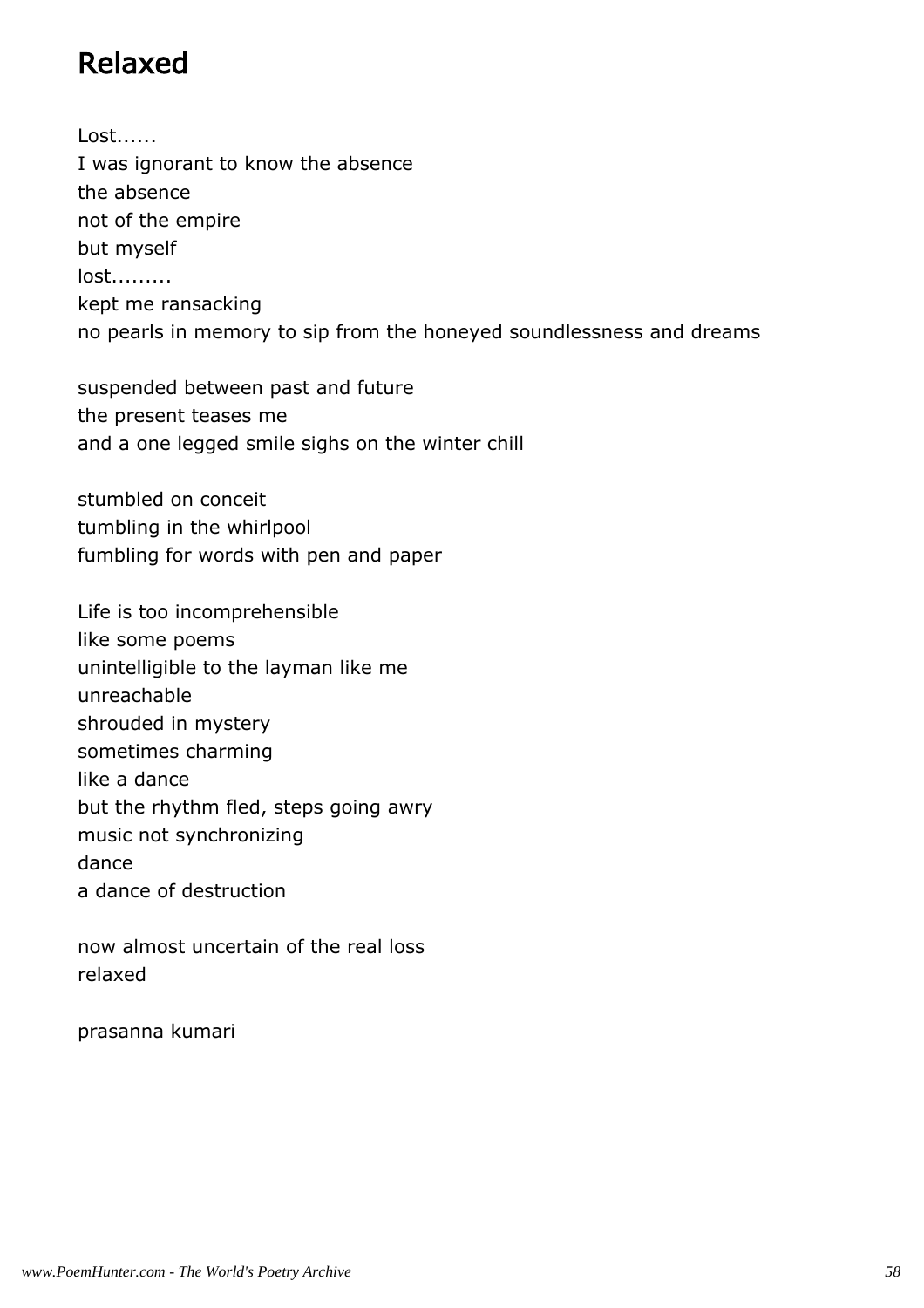#### Resurrection

Stunned I stood in front of life Alone in the pathless wood— Dragging forward... The Sun did not filter through the thick foliage In the forest.... Forward again.. Slipping on the stones The boulders blocking my way The caves swallowed me into the darkness Stumbled on a clod of earth..... Exhausted, blank, frozen, collapsed

A light from somewhere First glaring-then revealing Letters, words and two hands lifting me up... 'Life is beautiful'-echoed in my ear 'Listen to the music of the wind'... The scent of flowers thro' the nostrils Beckoned me back to life

Memories flooded in my mind With flowers and ribbons on plaited hair Two little hands on scrabble forming words Then the delight of the child jumping up and down The joy of simple creation! Why not me? I thought Like the sculptor shaping beautiful things Out of black, sticky clod of earth A work of art To absorb and elevate us into another world

I stare at the heap of letters Pick them up to form words-Words to form poetry With some divine power The lifeblood of my resurrection! Mysterious! Dumbfounded! I stare at my own creation! (written long time back)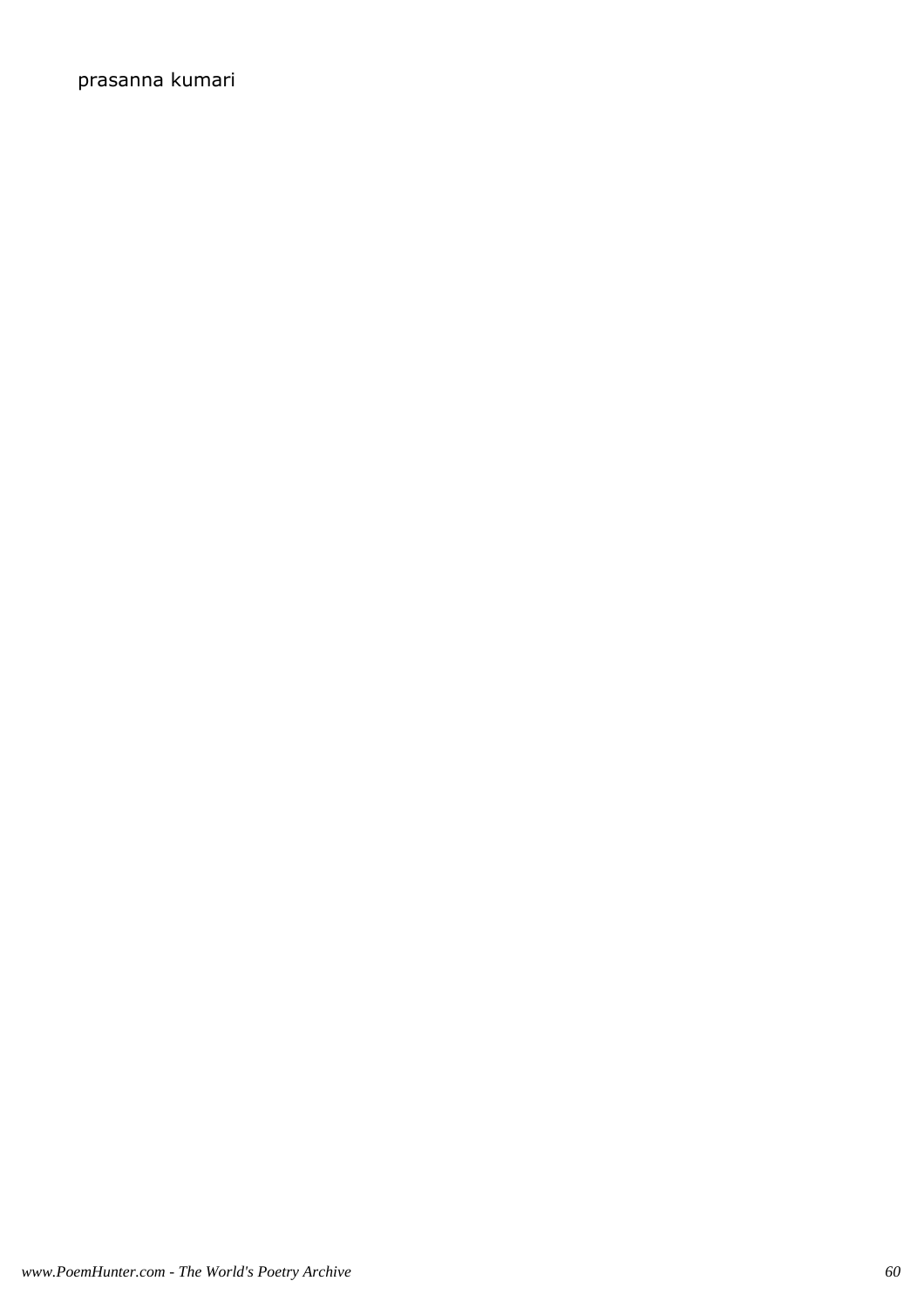## Ruth Wildes Schuler

If 'culture is concern for others' she is more cultured than others while i dream of light she is the incarnation of light every love is marked by selfishness but never hers, her words are full of kindness delving deep into the history of nations she fills her poems with image, voice and emotions her heart beats with the deer which destroyed her garden she considers all animals her dear that is why the deer live with her pardon with care she nurses her ailing husband so much lovable and kind she keeps her wrinkled life with vibrancy the world should emulate people with efficiency her family members are with full of attachment never can we remember her with detachment

(Ruth Wildes Schuler is a poet from California, USA.I met her at World Poery Festival in Taiwan.A true friend is a sister not born to our parents)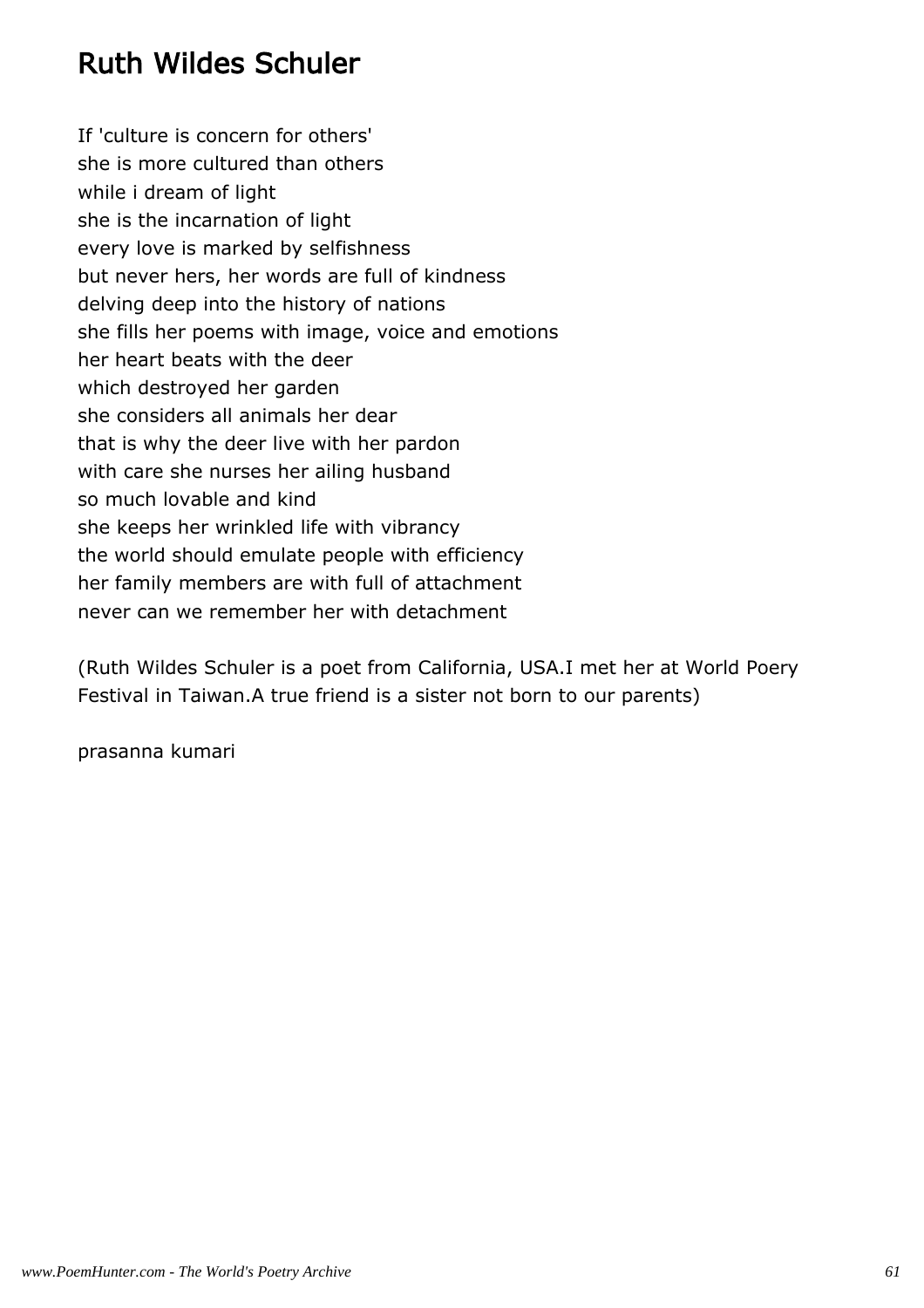# She

She is a mist, a misty affair the sequence barely seen getting lost to be found with breathing words among gasping breath ferrying from baffled shore to botched riddle sound of mirth and laughter drowned in the tides of suffering trying to distill sun and moon in the absence of pomp or power or even the dream of fairy tales trying to make sense of this stillness from past vibrancy and vivacity she, undefinable cramming ten thousand emotions into an easy song spilling dreams, fragrance and melody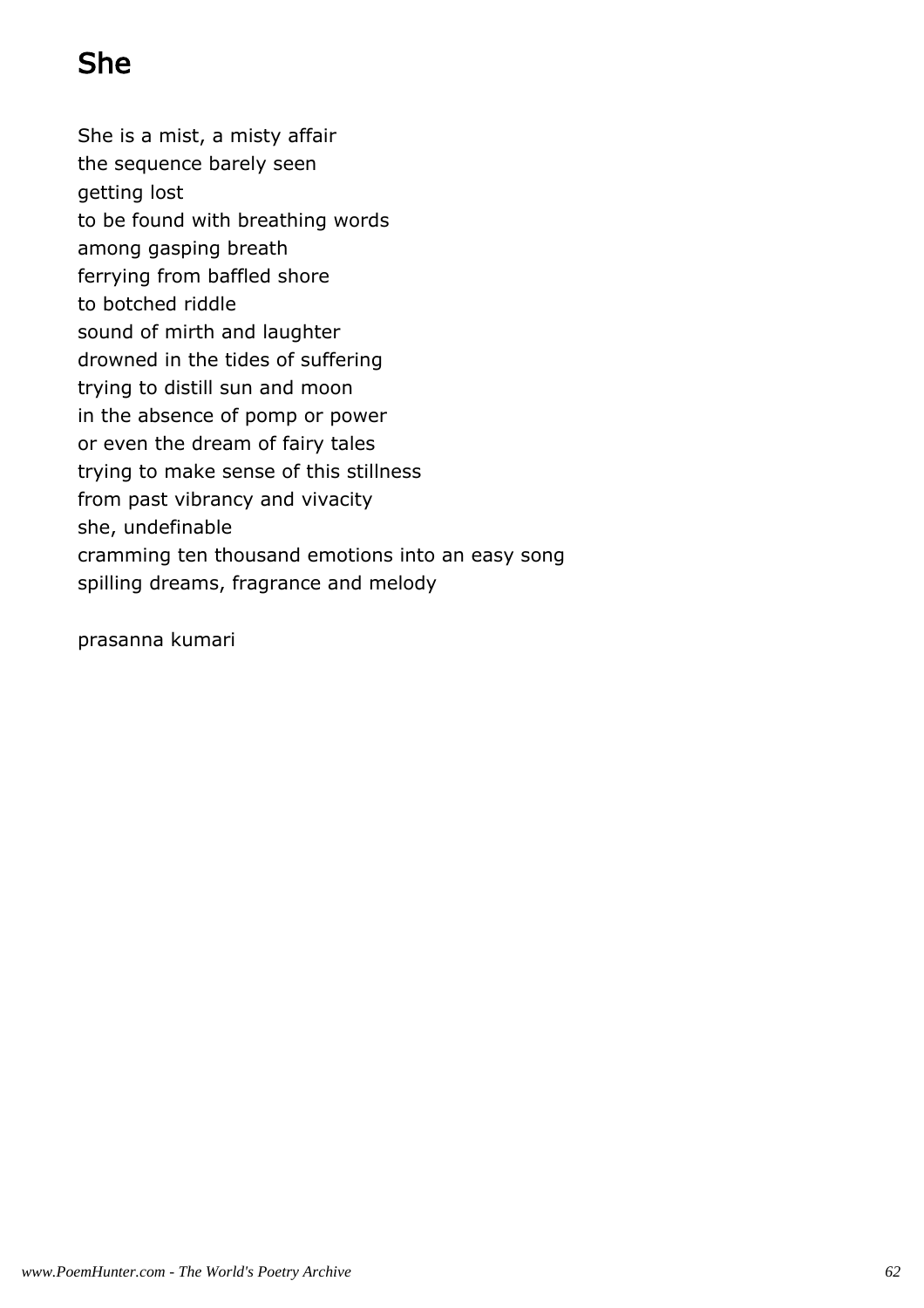#### **Signature**

a song oozing out of the myrtle leaves mystifies the path with a song within a song the jasmine holding many a breath of honeyed sleepless nights adds glow and glitter swaying from hope to wishes the orchids longing look the daffodils winked at the rose in pursuit of happiness the dahlias trying to enjoy breezy coolness grooming into consequences the marigold pretended indifference peeling an orange sweet and sour the violets creeping on the silence blooming on hearts defining beauty the daisy with silvery delight wait for birth and rebirth the chrysanthemum numb with frozen memories heavy with faltering souls the tulips at the corner stood as pallbearer of the psyche of the lost souls the night enchanting and absorbing nature's rhythm sprinkles lilac, magenta, yellow, pink and purple the trees embrace the laughter of desire to conquer the blushful dreams

and every petal of every flower with the signature of poets giggling at realities

with moon on my hair and sun in my heart and stars around us waking into consciousness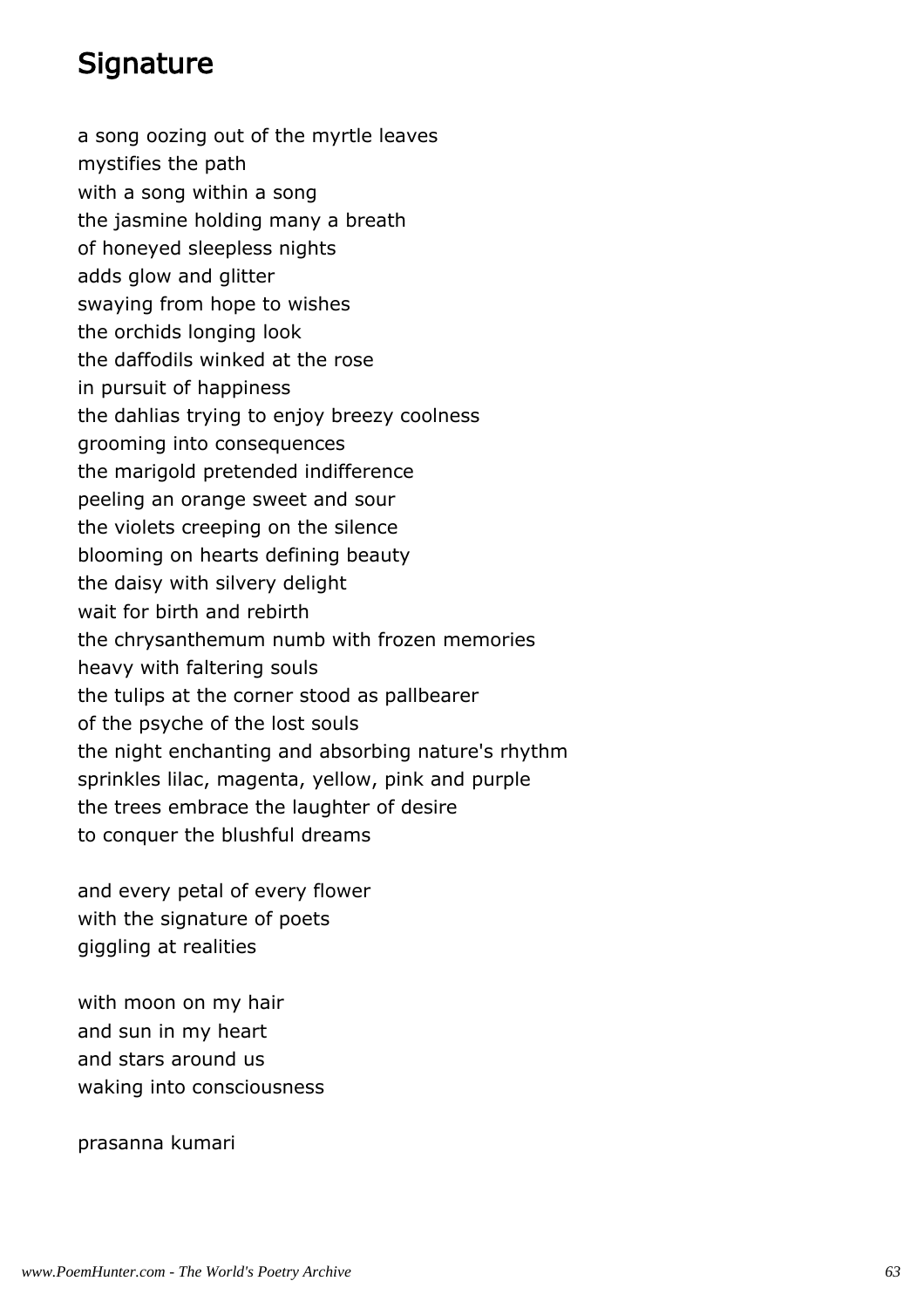# Singing

painfully satiated blissfully rejoicing singing silently

(written for a contest, three lines without nouns)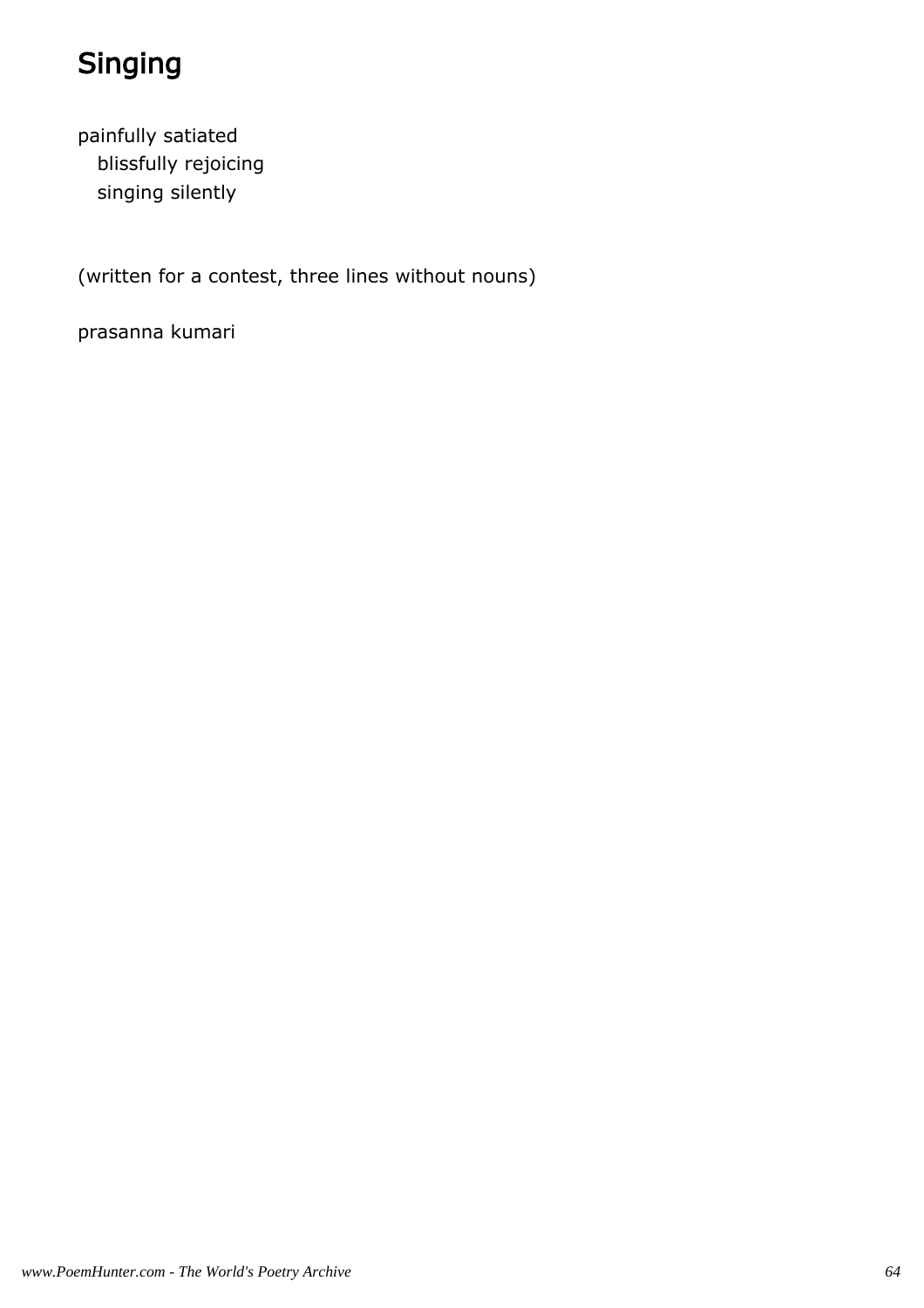# Smile

I will wear your smile in my heart forever that is my smile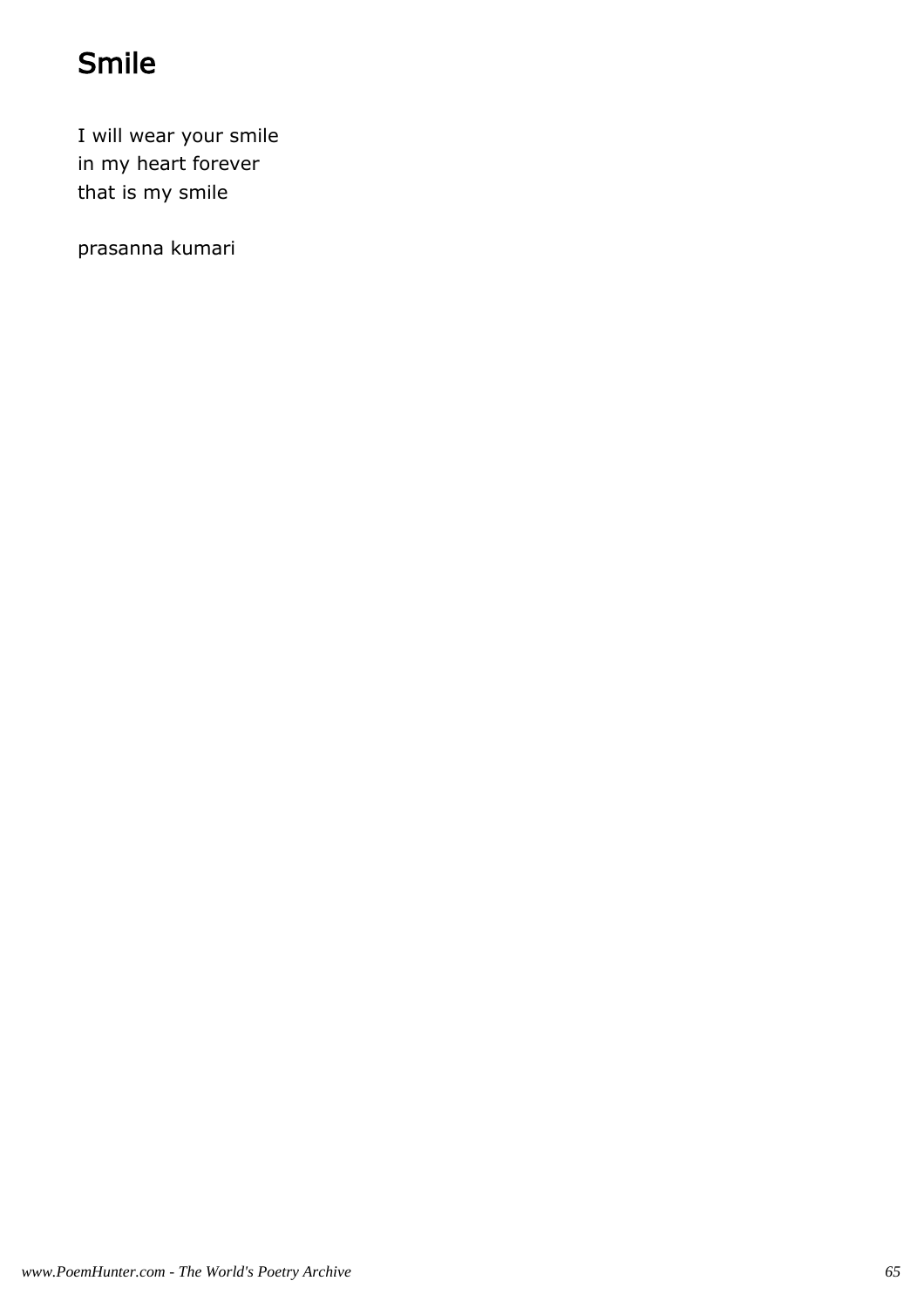#### Smile-Once More

#### SMILE-ONCE MORE

 smile caressing your lips fondles my body in bliss

 smile a glossy smile to enliven my mind in style

 smile a smile to sparkle to enlighten my soul to dazzle

 smile and smile with you enthrone my spirit with you

 smile a lustrous smile to enrich my route awhile

 smile for Heavens to bloom smile to cast away my gloom

 smile as moonlight glance see my rhythmic dance

 smile on my shoulders' wings Oh! listen, the bird sings

 smile when at its best cast Cupid's arrow on my chest

 (i noticed that more people read my poem 'smile'.so i felt smile is more powerful than 'War' which almost went , this poem happened to me)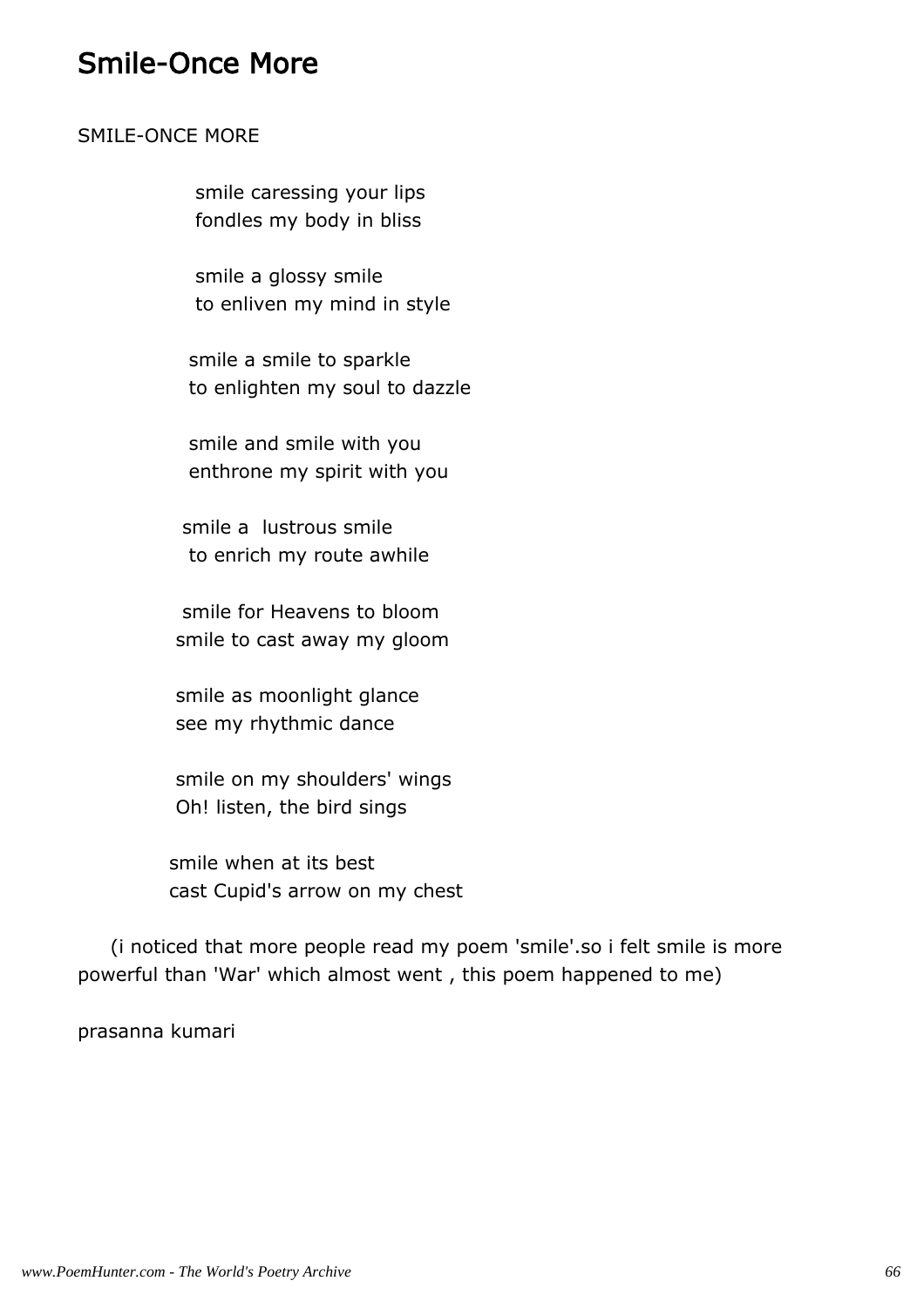## Still There...

vanishing into infinity's lap to bring back eternity's sap oh! still there, decorating the mind and the sky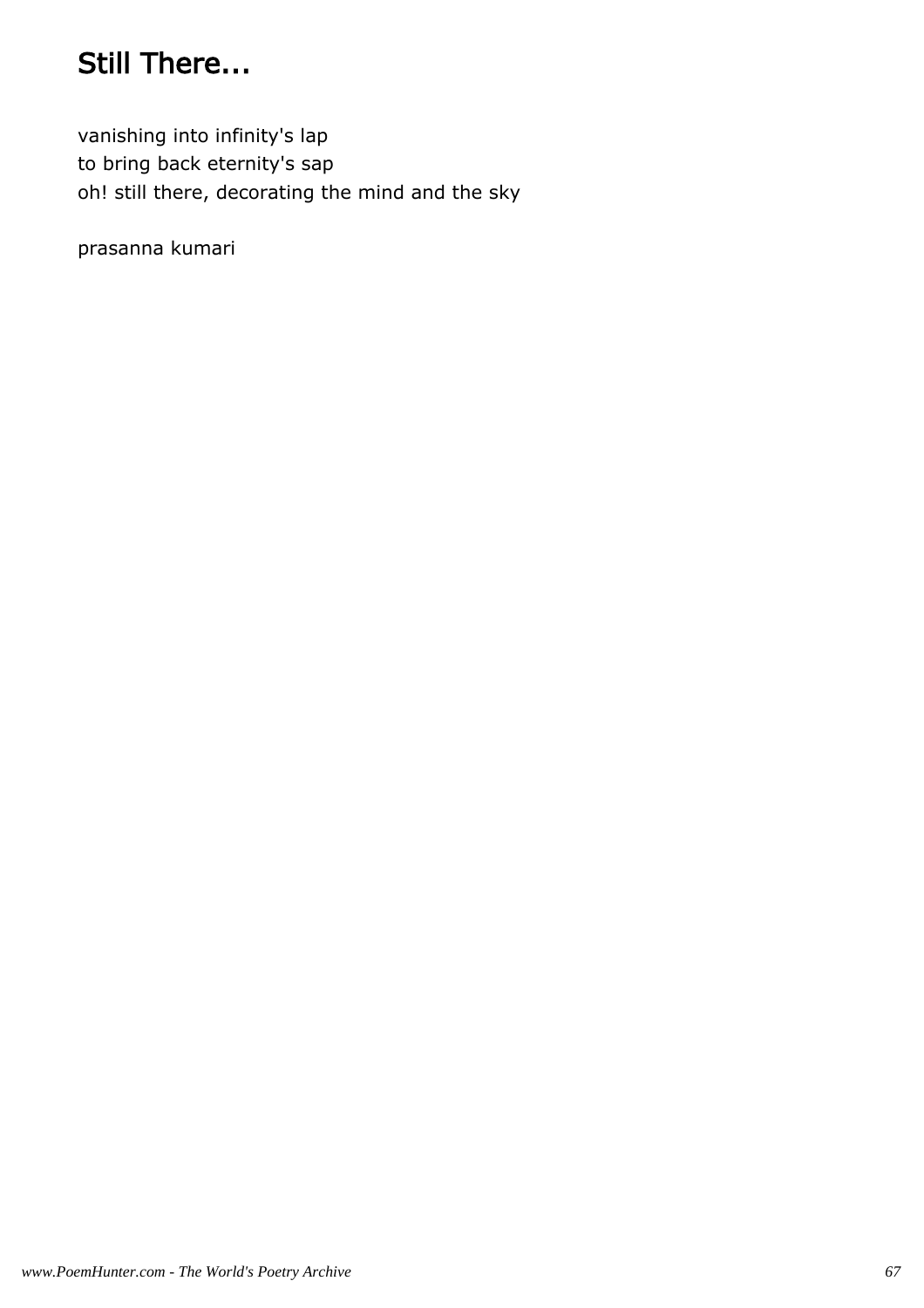#### Tears

Blurred letters… Drenched in my tears are my poems The tears washed away other things too…. The chill of pearl -diving in the summer My foolishness flourished with passion The longing for Cupid to slip from the shapeless skies The deepening shadows of the passing clouds in the autumnal fields The spring- woven dreams of the lush green days The widely awakened winter night thrill listening to the ever-loving flute The music of the paddy filed waves The time whenany sound was absorbing… any smell relishing…. any sight sparkling… That leaves a passion for life

Lost all my tears…. A heroine in those unwritten stories On a blank sheet- without any balance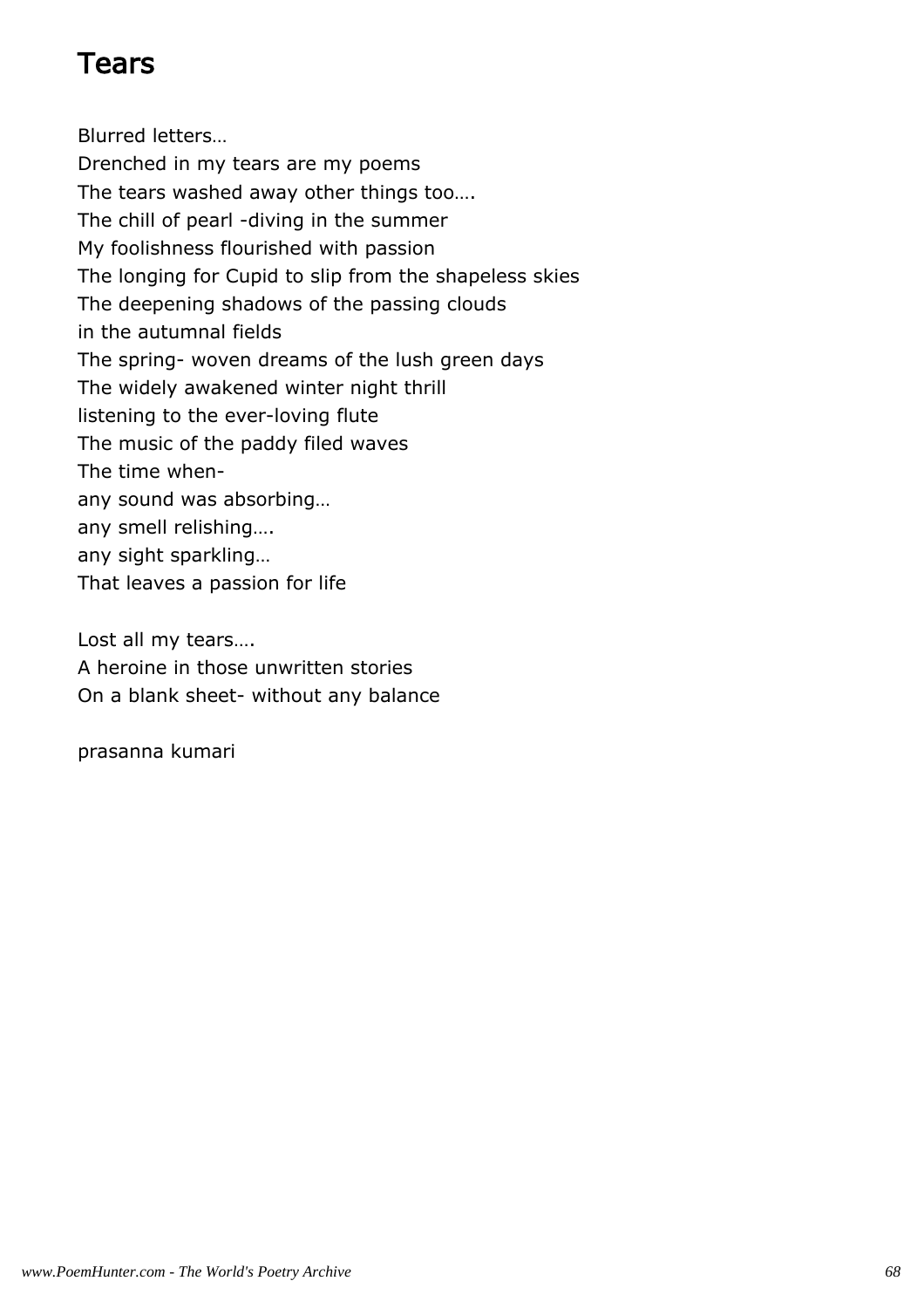## The Bell

Soap in my eyes and gurgling watery noises I am listening to the bell The bell makes me think, hear and see... Feel and smell too... The smell through the air affects me The hand shivers... The voice trembles... The lips quivers... The heart throbs... To reach...

Is it my child with a frostbite or a fever? To make me sore The shock of a mutiny? To keep me in turmoil The affliction of an incurable disease? To bury me in deep sorrow The ceremony of a poetry prize? To leave my heart throbbing The idea of a new art film? Which leaves me enlightened The complaint of an unsatisfied job? To keep me in a helpless plight The first cry of a new born girl? To welcome her with a bouquet The news of a sinking bed? To leave in me a silent pain The sad news of suicide? To immerse me in bursting tears A difficult question? To leave me satisfied For a patient listening? On the brink of agitation.....? For a healing touch...? Just a 'hallo'......? To remind me that I am still alive..? To find solace away from home? For a word of consolation..? Is it a wrong number?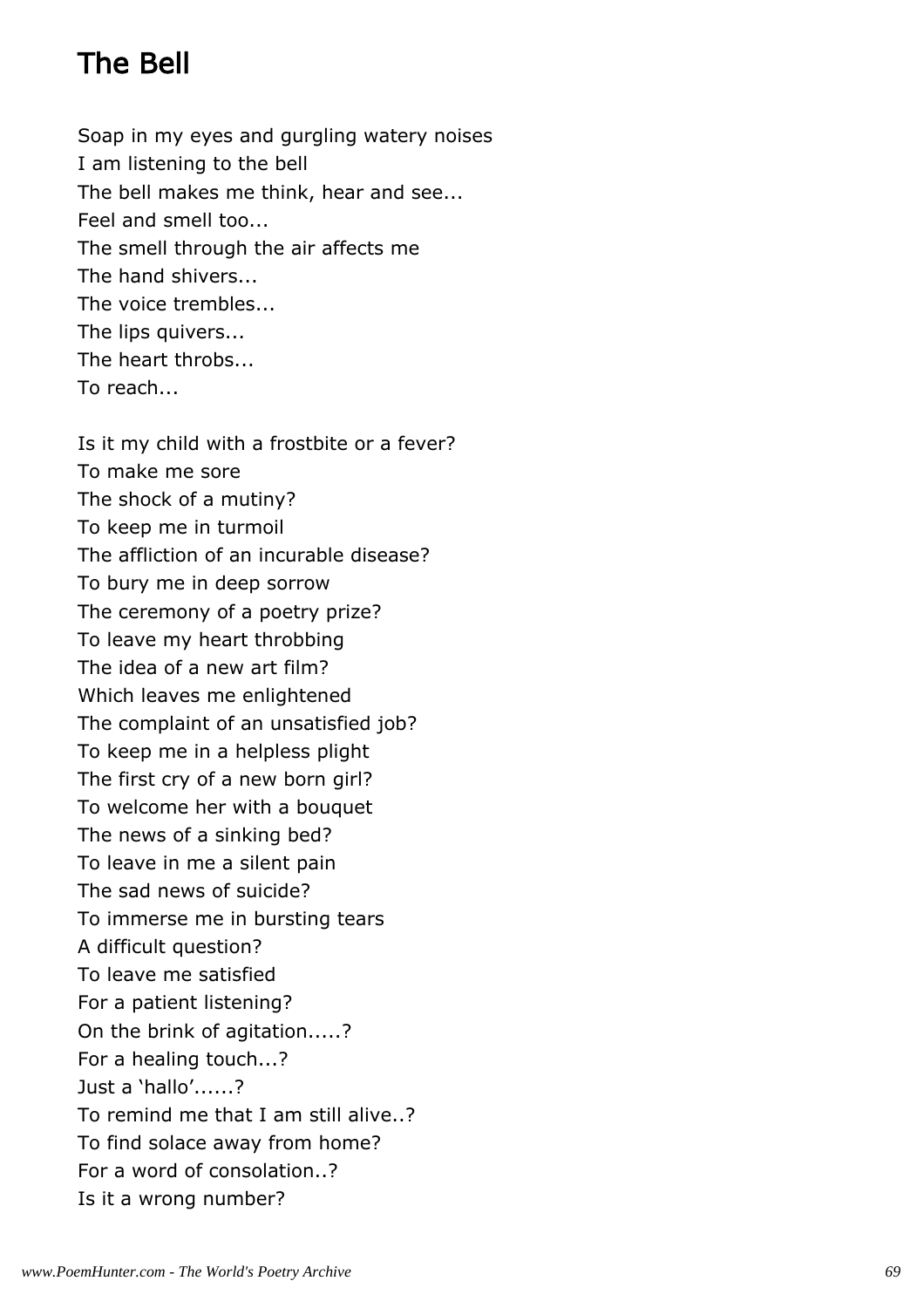To make me annoyed Or that unfathomable voice... To leave me baffling, uncertain, intoxicated...

My hand reached the pedestal-still watery It stopped-the ringing I looked outside-a salesgirl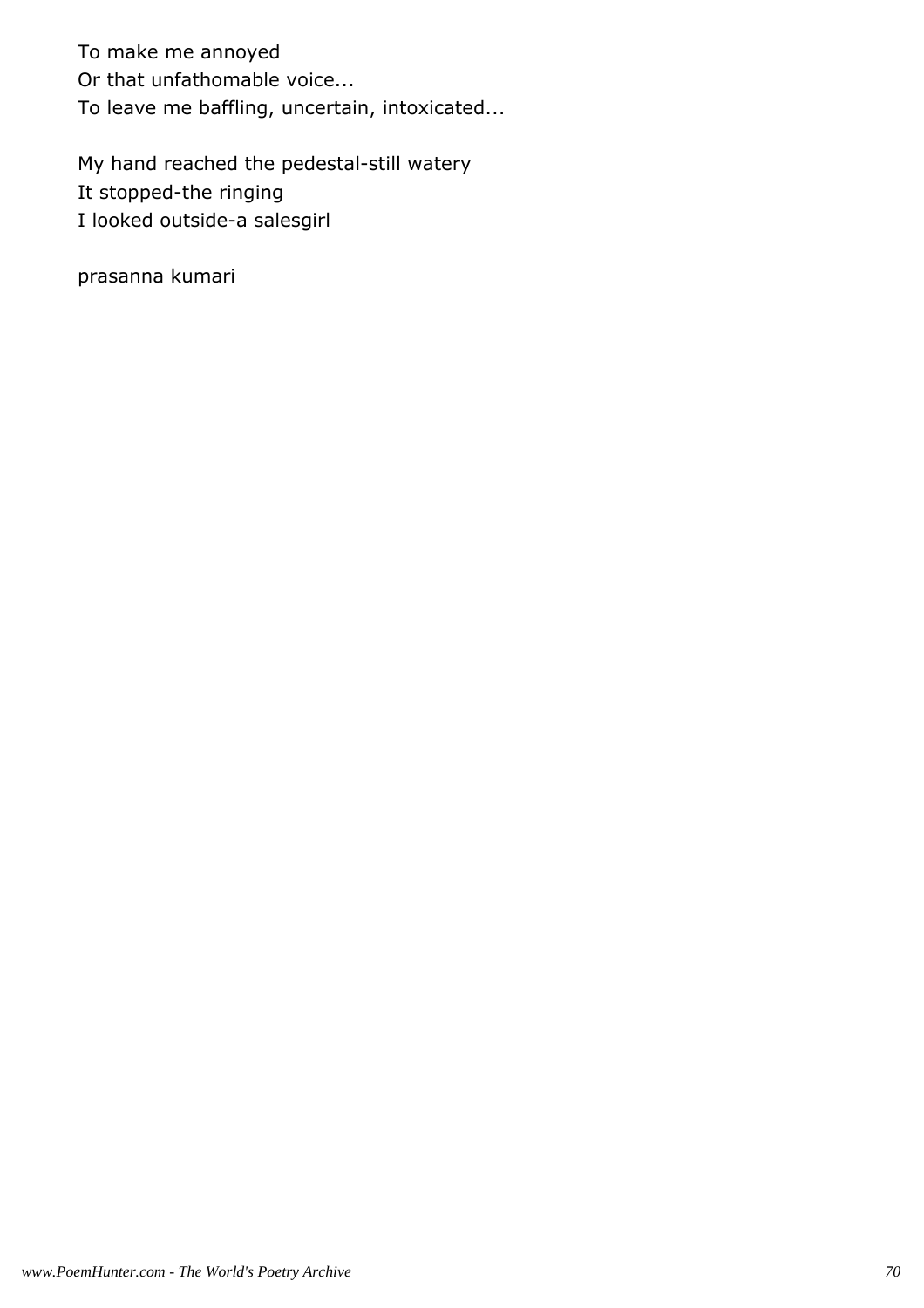## The Fountain

#### The Fountain

cold wind and showers in the morning the Sun refuses to speak thro' the clouds yet I dance.....

the days are cold and long are the lingering nights yet I dance...

never asleep, never calm, never silent the grass with kiss of dews the wind- elusive, leaves a distant whisper the rock with pranks of falling leaves a cat climbing on a tree the trees-a plaything of seasons' whims recipient of glory and gloom stand in resignation the color of flowers smelling hope on the ripples

and then they come.... the footsteps crumbling silence and solitude and the heaviness of my softness my mind is sold to a cuckoo's song

lovers filled in themselves the air is sweet couples with radiant smile bubbling warmth on the winding path children delightful bright innocence, no malice, no disguise grey hair trying to drag the past glory thro' me to fill the numbness of forgotten holidays and the dull empty todays

I feel and fill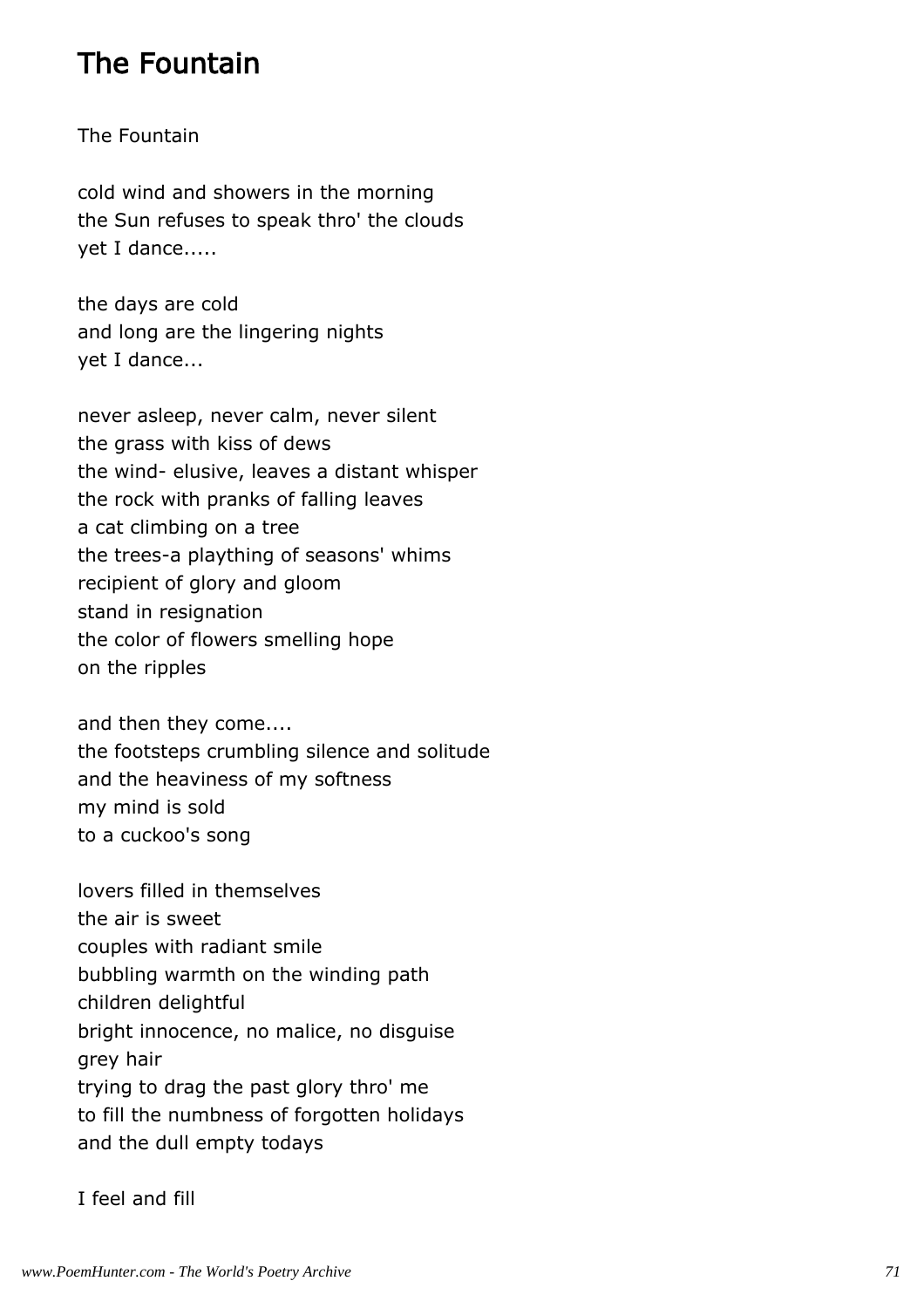peace and joy mirth and laughter until the Sun's rays fade into twilight's oblivion

trembling and shivering for a warm embrace glad to find life's boom but clad only in timeless gloom I dance... and dance and dance....

('I' is the fountain and not the poet)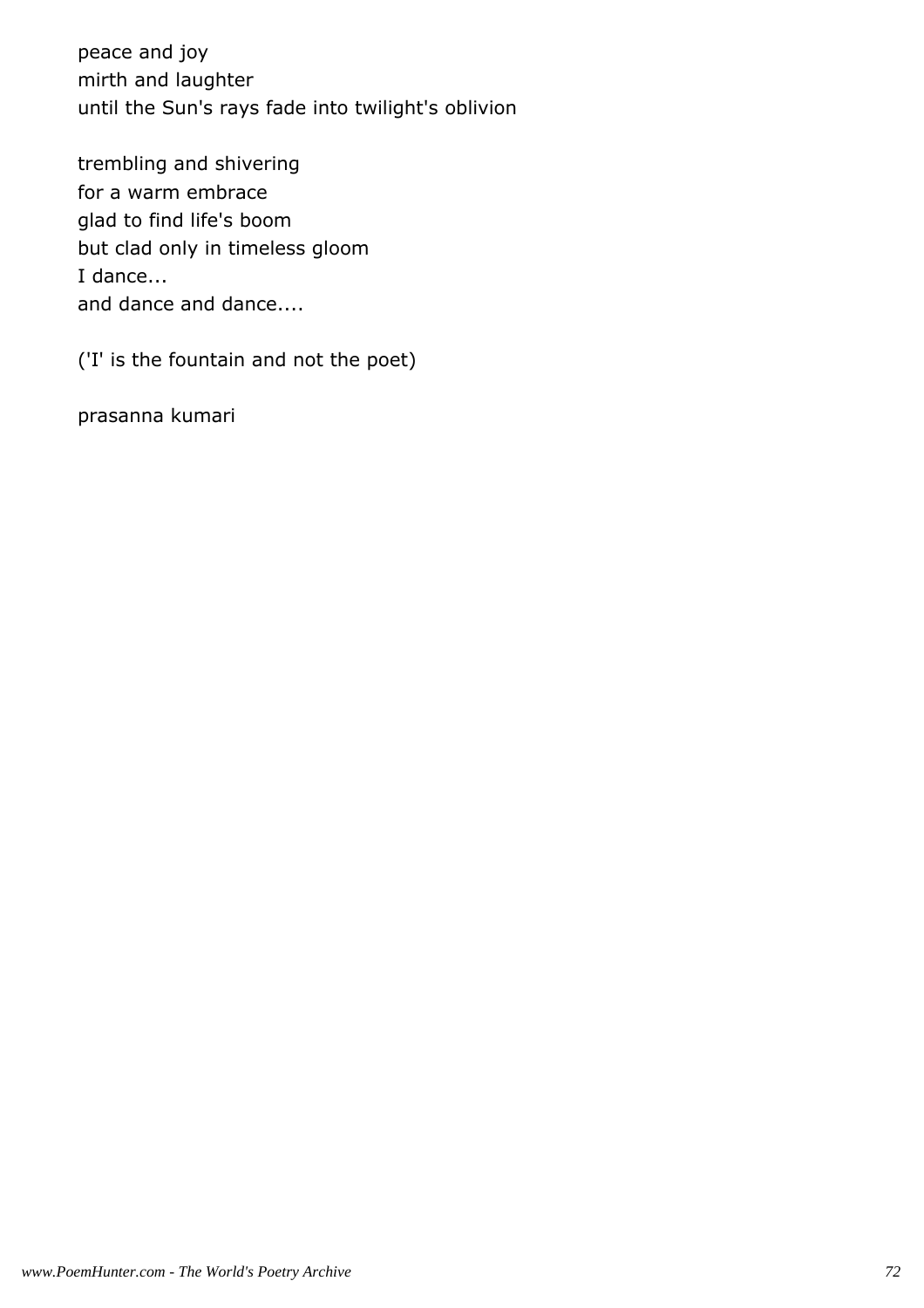### The Lost Smile

The lost smile

a magic smile as a reverie Oh! a life full of revelry

a welcome smile unsaid leading all my way to bed

smile a seductive one absorb me to be won

your smile tickling my cheeks ah! raise me into the highest peaks

my hidden smile weaving silence without sense, wait for your presence

a smile totally forgotten drowns us all in pricking pain

a tear-laden smile on the face speaks volumes beyond words

smile whispering colors full of blushing pleasures

a vanishing smile with heaviness light leaving for darkness

and me and me wandering awhile in search of my lost smile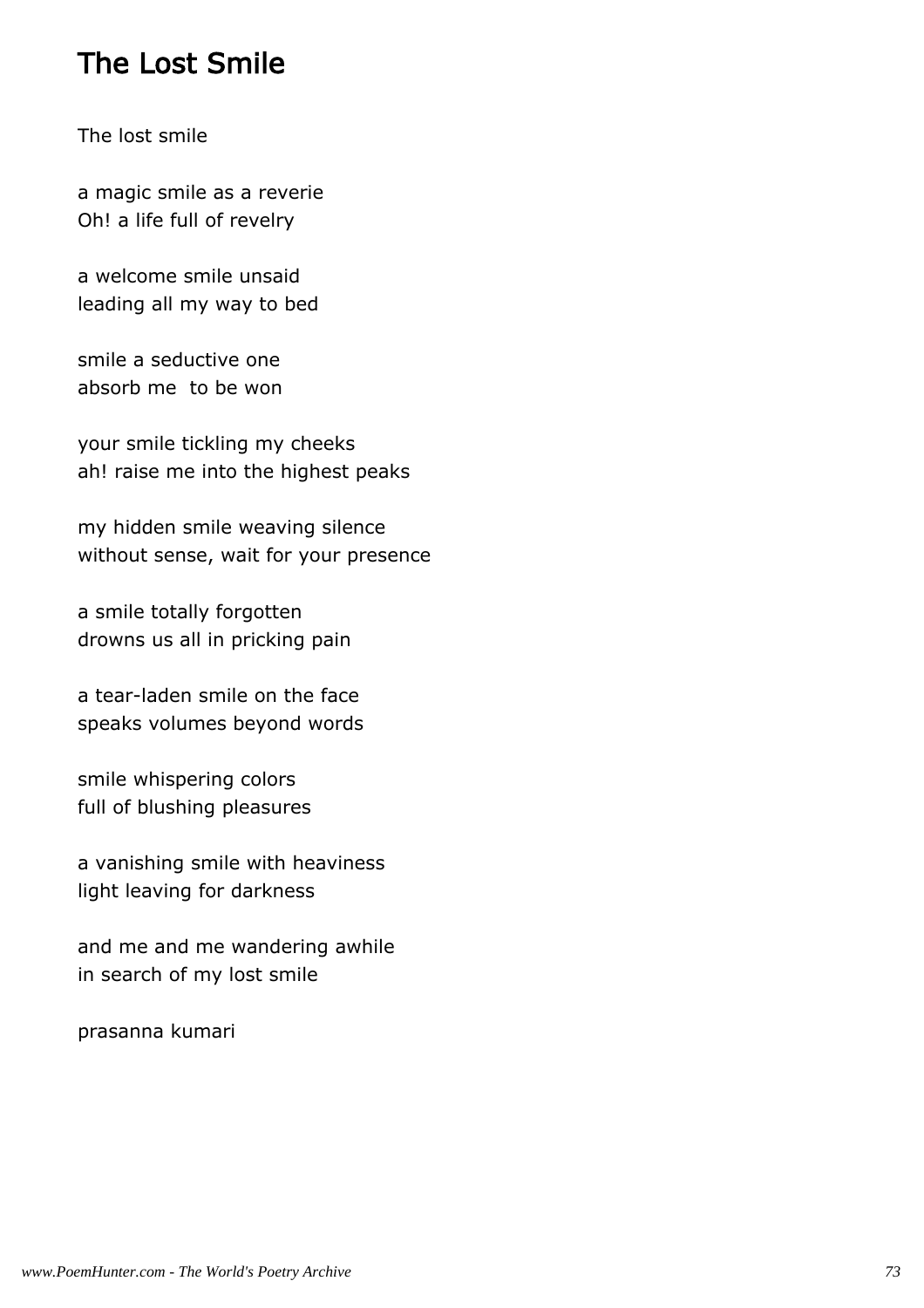## The Missing Wind

Tired of bloodshed and battle Rape and riot, killing and carnage The missing wind rattle 'I am in search of peace'-or to hide Crushed by womanliness Chased by flowers for stolen fragrance Kissed by waves for tickling Coercing the clouds, uprooting the enormous sky Gathering dreams, borrowing sorrows Shaping hopes, hoping to shape Reaping ripples, reveling in melodies Hidden by sobs, hugged by laughter Weighing bonds, winnowing ignorance Heavy with despair, heaving confusion Reflecting sweet nothings, revealing bitter atrocities Reaching to future, trying to nurture Disguised....... Silver air, golden air, green air, dark air, blue air On the mountain breast, in the meadow's mind Below the ravine's murmur, beneath the anklet of streams On the chirping landscape, over the flapping Cascade Above the mysterious cliff, amidst mystic twilight Running, running, running....... To find peace Like I in search of me!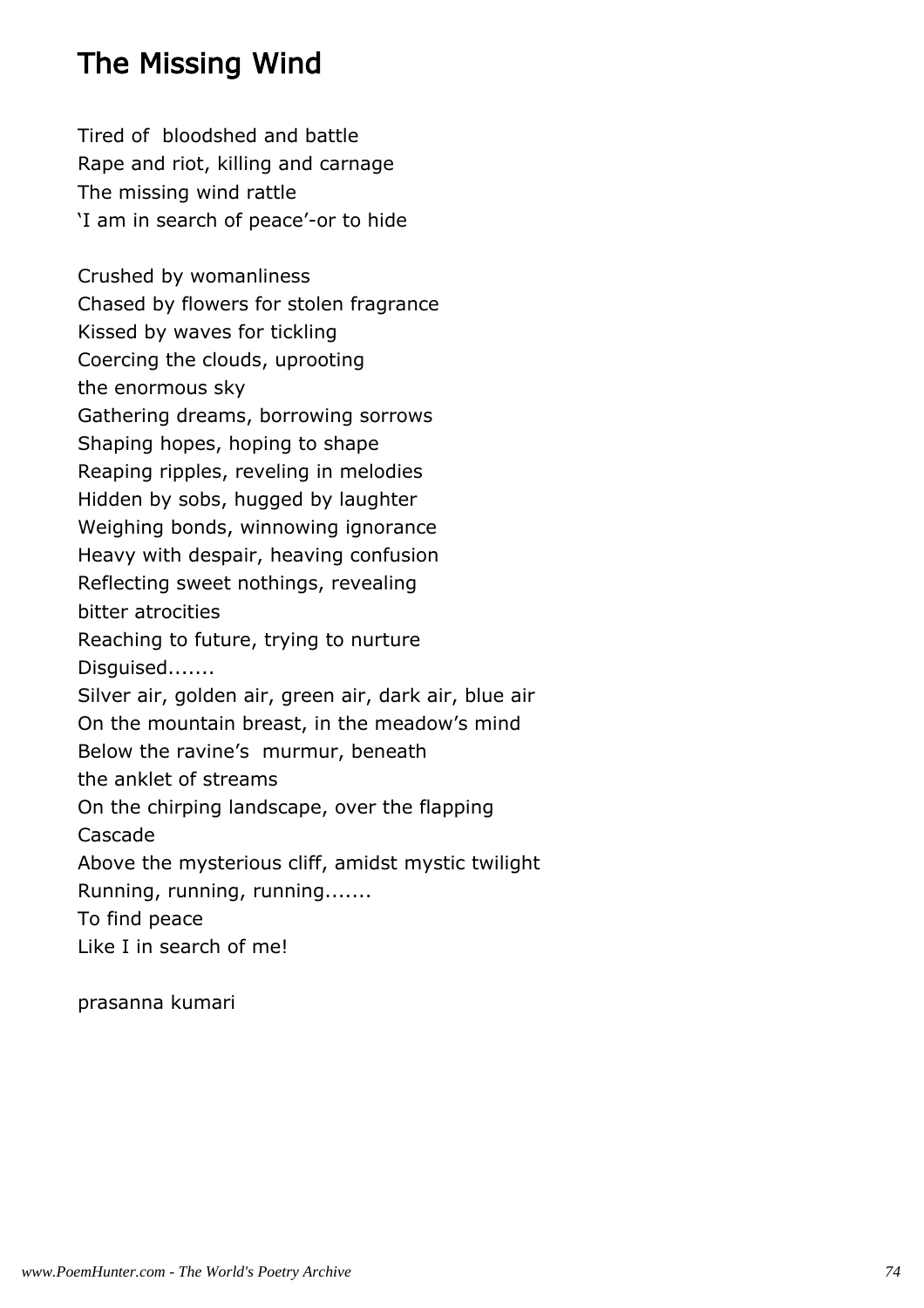# The Way Leads On....

The way leads on…..

the path……. dark and swollen the rock absorbing solitude the wind echoing lullaby's warble

and sometimes… peeping from a sidewalk fence a rose with moon inside reflecting a sparkling eye pink—the color of desire which the rainbow failed to own

the flame of the forest with a shadowy smile bending to touch the unuttered word the falling leaves wayward darkening gloom and unattended screams accompanying the gasping breath the creeping numbness of a distanced affection the truth unknown on the wailing path the affected cloud staring at the detached sky the bush thick and close like the lovers' grip the orange glow seemingly indifferent with hidden palpable hearts the mind carrying half-forgotten disturbing melodies and sometimes…

the anklet of singing streams squeezing a seductive smile gliding on fantasy to float on lighter moments the heat of blending symphonies melting bodies and souls in unison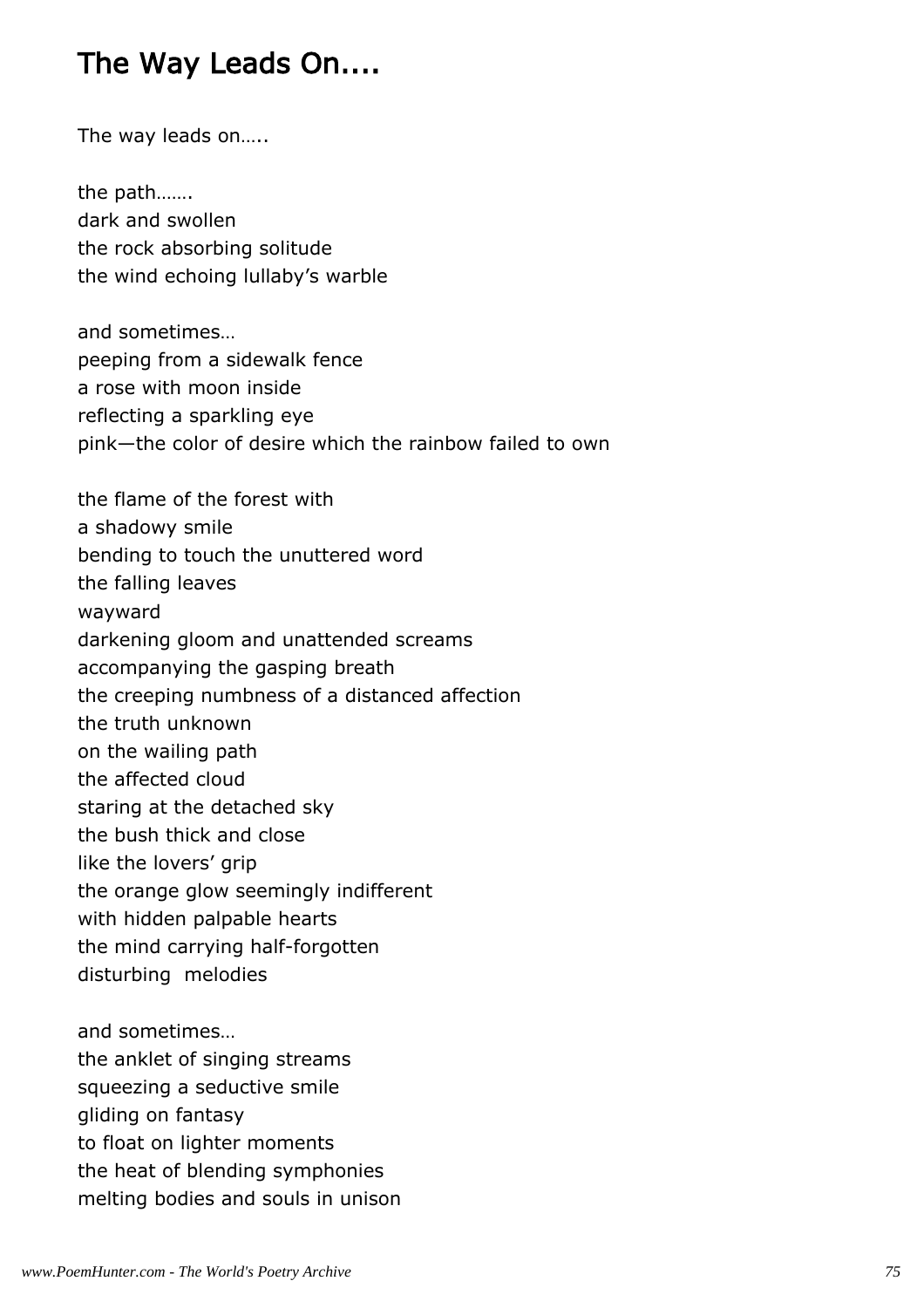exciting pleasantries

buried angst springing from suppressed whimper… and the world hanging upside down… the way leads on….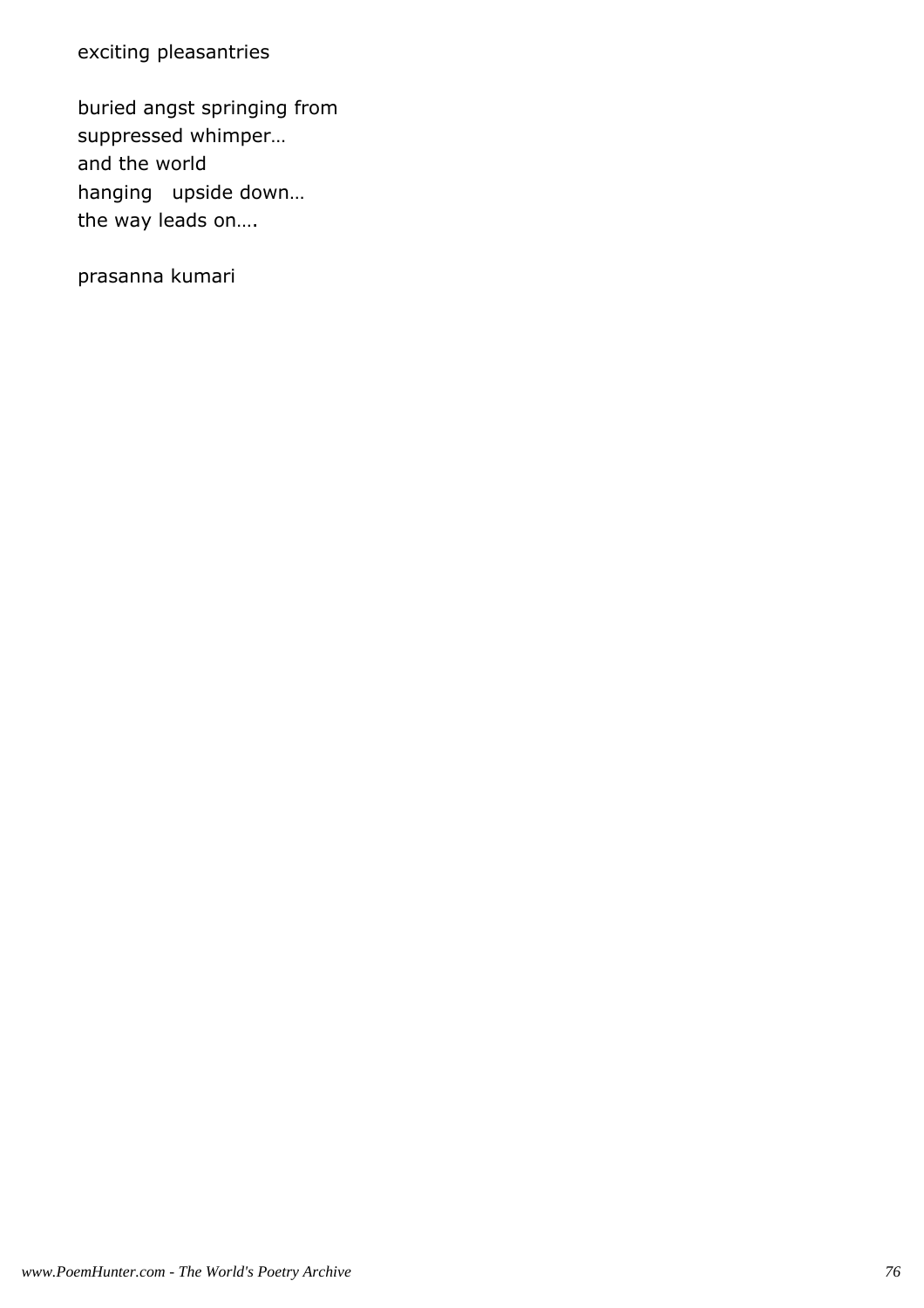### Those Days

I fainted on the way to see the armed robber shot, on the day memories past, ostrich brings in the bush wild bird sings

sleepless I lay, restless i say of those youthful days, lived as I may those days I cherish on my chest with my child held close to my breast

gone are the days of dark and light moon never I wanted to pass it so soon heaviness I lay to be at rest youth and passion were at its best I lost myself in the African bush but then I was really green and lush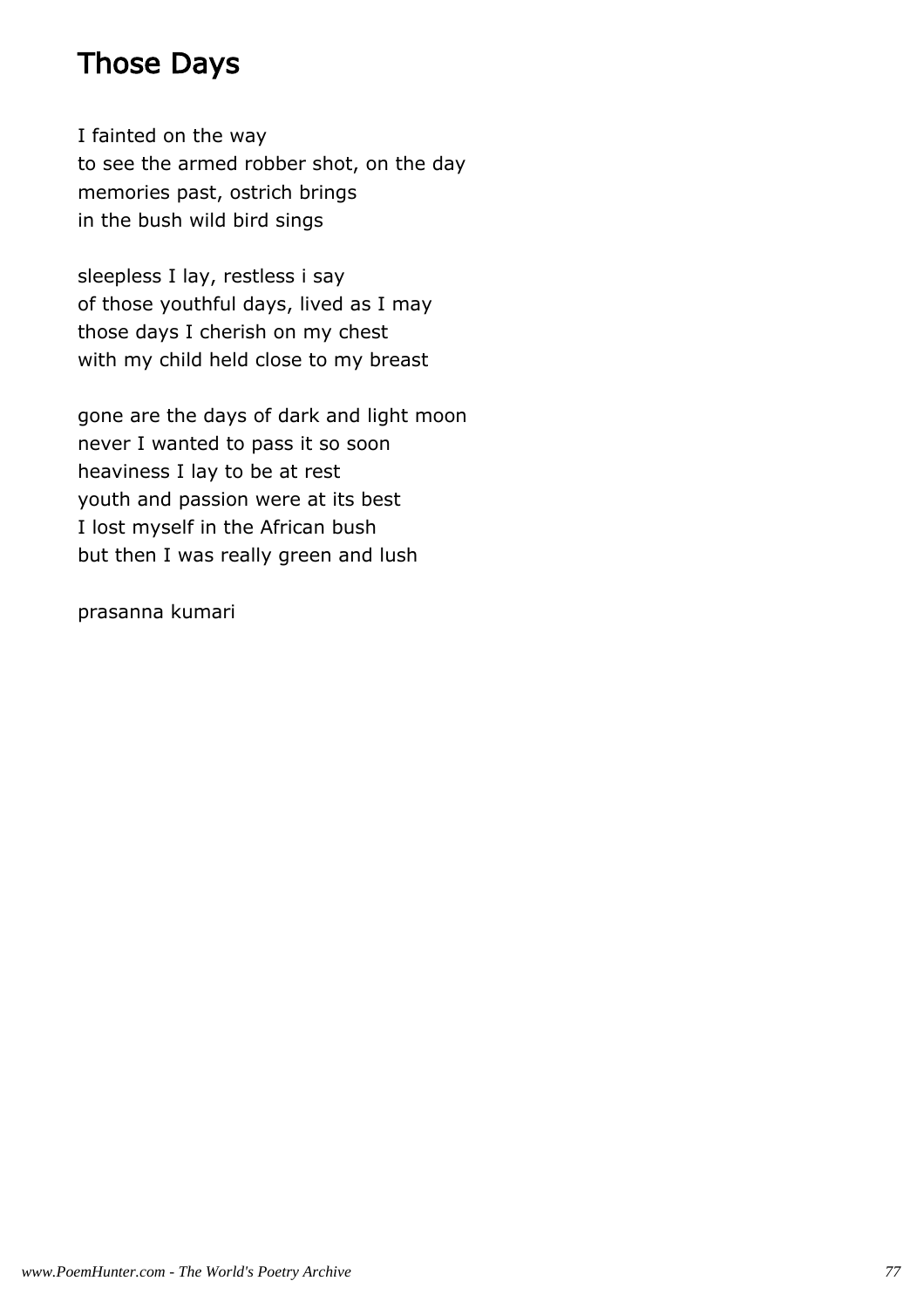#### Unsung Lullaby

I missed her while still alive I missed her while dead in absence In that missing I feel her presence Being dead and being alive

That taught me how to miss dear Who are still alive and near Destiny had her course for me A lesson for a life in store for me

A lullaby which has lost its rhyme A rocking cradle which has ceased its rhythm A tear-stained face becomes painfully clear That makes my eyes fill and flow, dear

Her unshed tears fill my eyes Her unsung lullaby down me weighs A mother's mind is still deep water Make me aware –when I am a mother

A cold breeze from her grave Caresses us to work with ease Fondles us to sleep in peace Carries the sobbing of a belated love

A hand stretching from her grave Makes us understand her love Tries to fill us with affection Prays to God for our protection

Have we wronged you, mother? With all the unrequited love You being a distant reality What can we do now, when you are gone...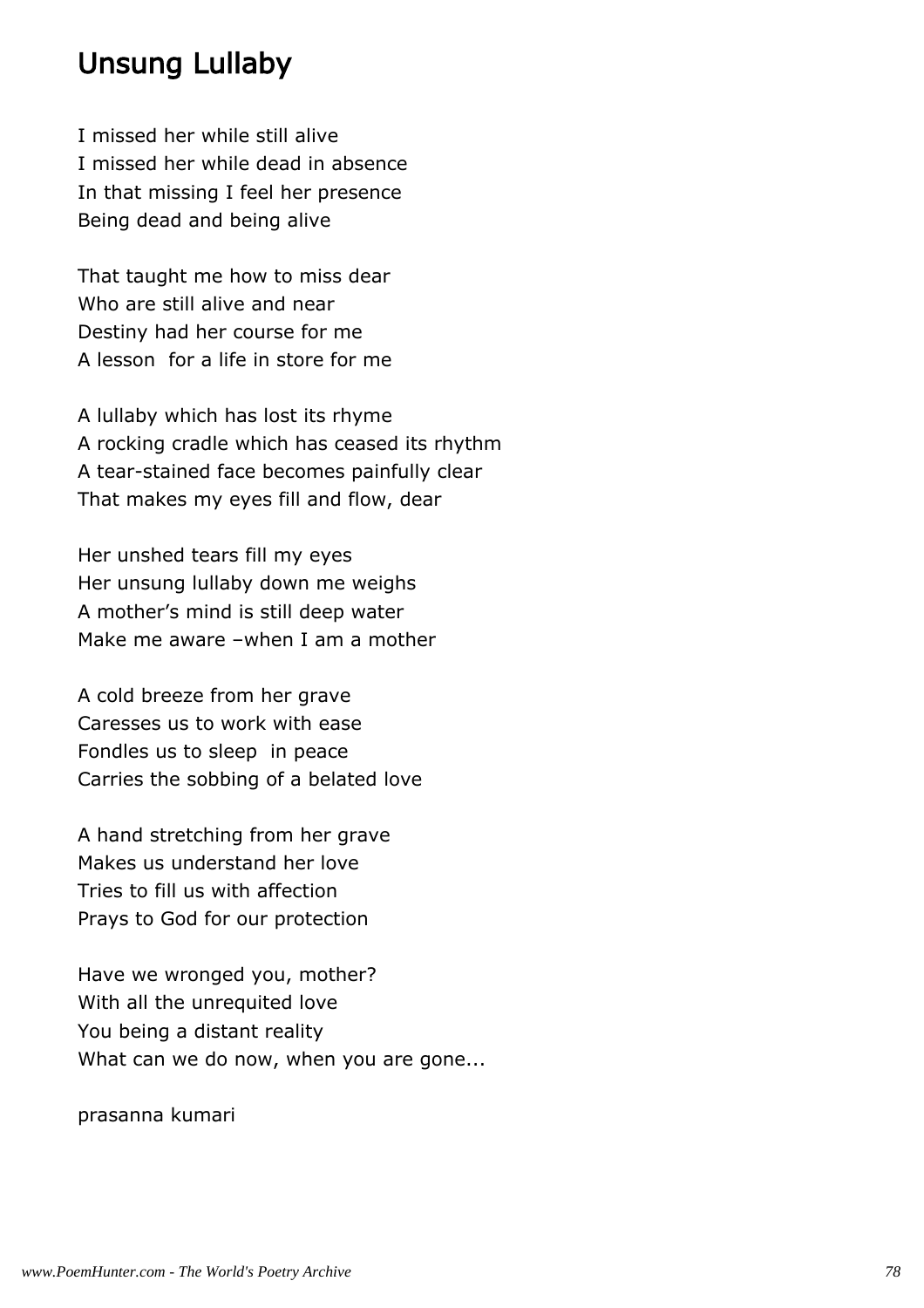# Vanished Syllables

Fifty suns and fifty moons on my birthday stealthily passed fifty clouds and thunder more fifty lightning and my tears

peals of laughter and my youth nature brimming myriad hues melody echoed spring and streams I then dashed and danced a splash

beyond the greens and beyond the means sculpture of passion I was then words rushed and beauty danced breeding desire rocking more

tides of suffering made me weak avoiding questions, evading answers unable to wipe tears, deep in my fears living like an innocent idiot, loving like an enlightened fool with silenced song in hushed tones vanished syllables here I seek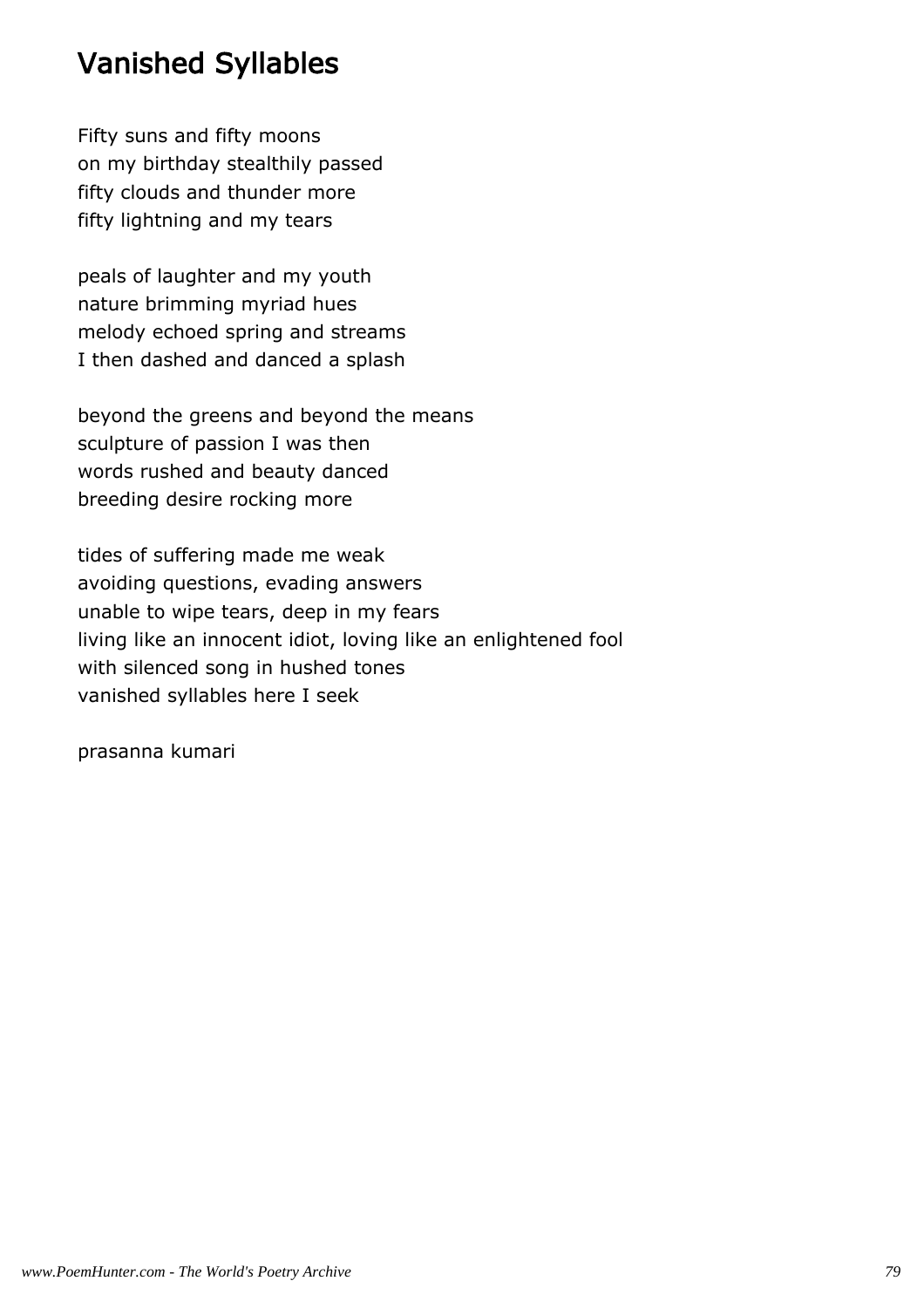### Waiting For The Daystar

waiting for the daystar

June shut me up within four walls with thunder rumbling sorrow on me with excruciating pain, grief and sadness I turned to painting on the empty space But my yellow turned to grey disillusionment green leaf to bluish dreams the brown tiger to purple desire grey bird took wings as pink aspiration thick forest with the inescapable color color of twilight is of strained laughter the dark cloud is of evasive happiness white cumulus absorbed the color of elusive peace the nude woman with the color of loneliness lion roaring with grey screams black smoke emerging with golden memory lotus swaying with the color of dirt wind flowing with the color of uneasiness pleasant breeze conjuring color of heaviness ............i am waiting....... waiting for the daystar to reveal the true colors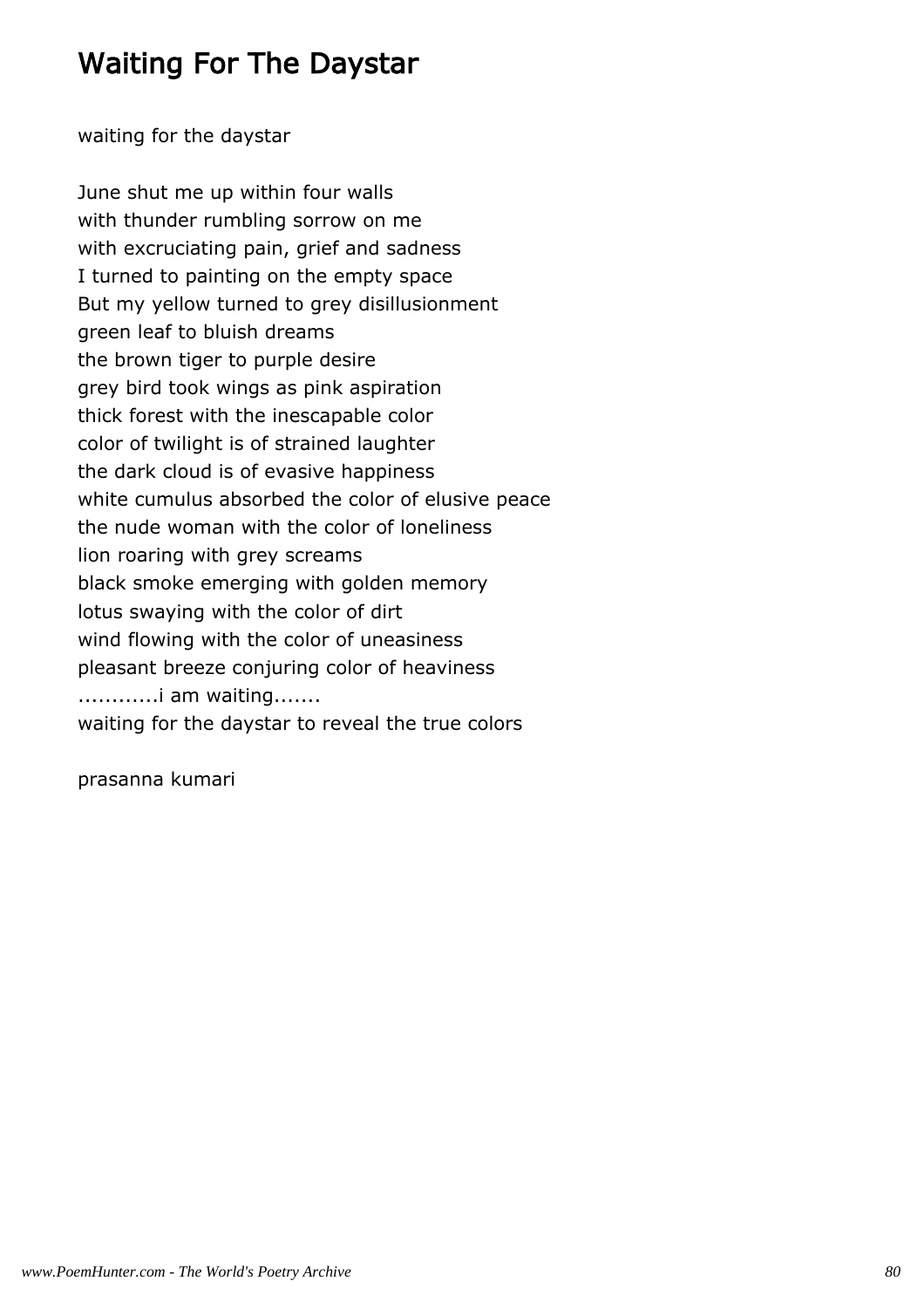### War

The mother sitting on the rubble haunts me to doom A child in her lap sucking the dried-up breast fills my eyes to gloom With half-veiled face filled with misery She rummages for a piece of life in the debris And her eyes emptied of life look to the distant horizon Numb, dumb and grief-stricken Crushed, crumbled and totally thrashed..... She clings to life to wipe her child's tears

A soldier in arms- pathetic, helpless Made to fight for the maniac's fancies Forlorn hopes, fallen martyrs What do they fight for? Or for whom?

Two little eyes searching for father Two little ears listening to missiles Two little legs running for life What do they gain in victory or defeat?

A widow on the blood-stained body Wailing to bring him back to life A mother with forlorn hopes Weeping in vain for him A father with unshed tears Children with insecure future Is it all we get from war?

Listen to the rumbling in the distance..... Painful sigh for a missing brother Desperate search for a ruined sister Loud groaning of a lonely child Heaving sigh of a widowed heart Call of hunger? Thirst? For shelter? The mysterious rustling of the refugees The moving legs walking to infinity With dim, lighted lantern and tight grip of little fingers.

Is it not war that destroyed them?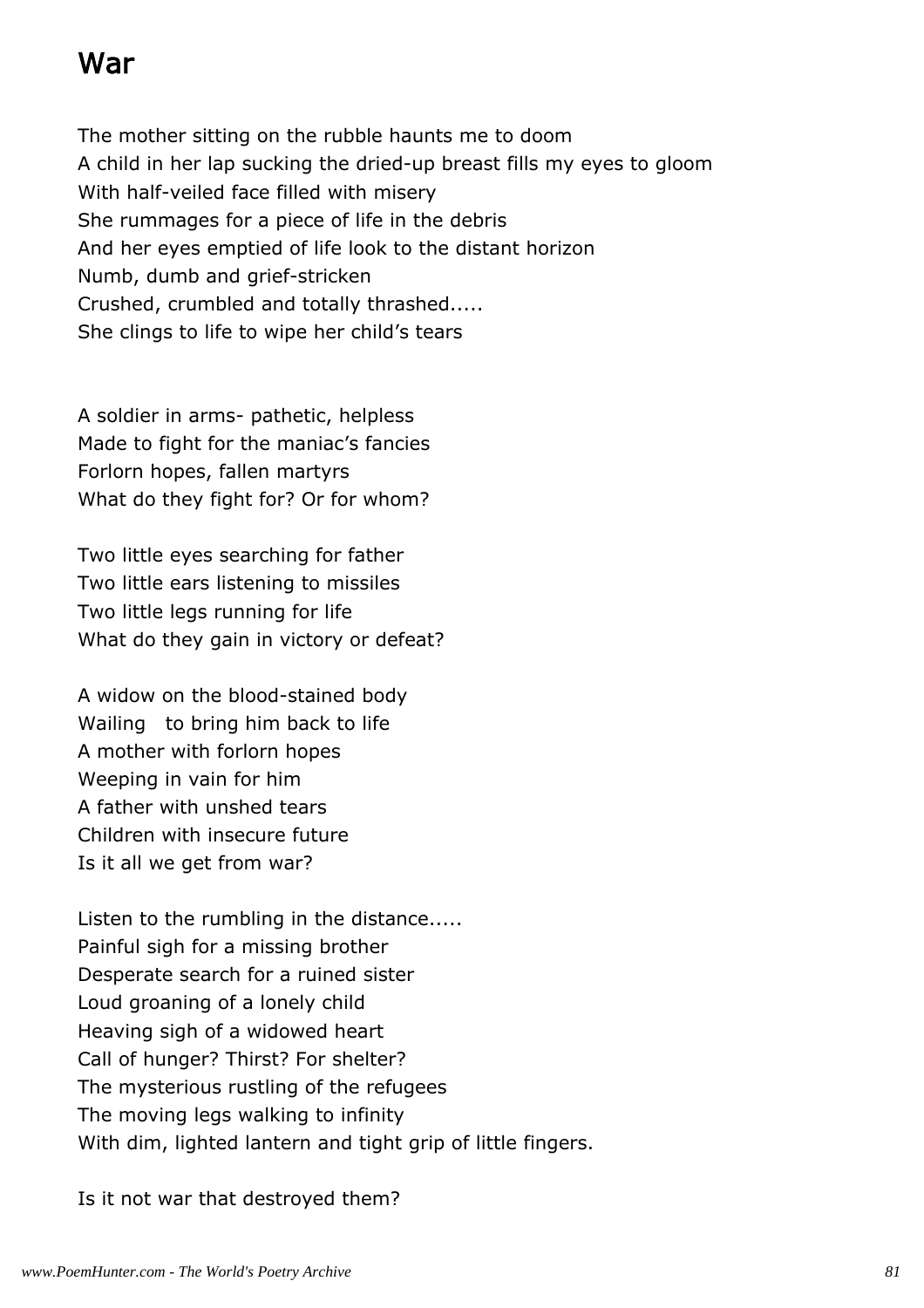Is it not hatred that crumbled their life? Is it not bloodshed that crippled them? Is it not cruelty that numbed their spirit? Is it not pride that initiates war? Is it not greed that ignites enmity? Is it not jealousy that destroys nations? Where are the Gods? In Hell or in Heaven?

Prostrate at your feet, my tears soak your feet Allah! Jesus! Krishna! Come out of the book or the altar of the church Step out of the temple and the mosque Walk among us in flesh and blood Chanting words of love and kindness Filling our hearts with affection and sympathy Teaching us the meaning of sacrifice To live together- a life of peace and happiness.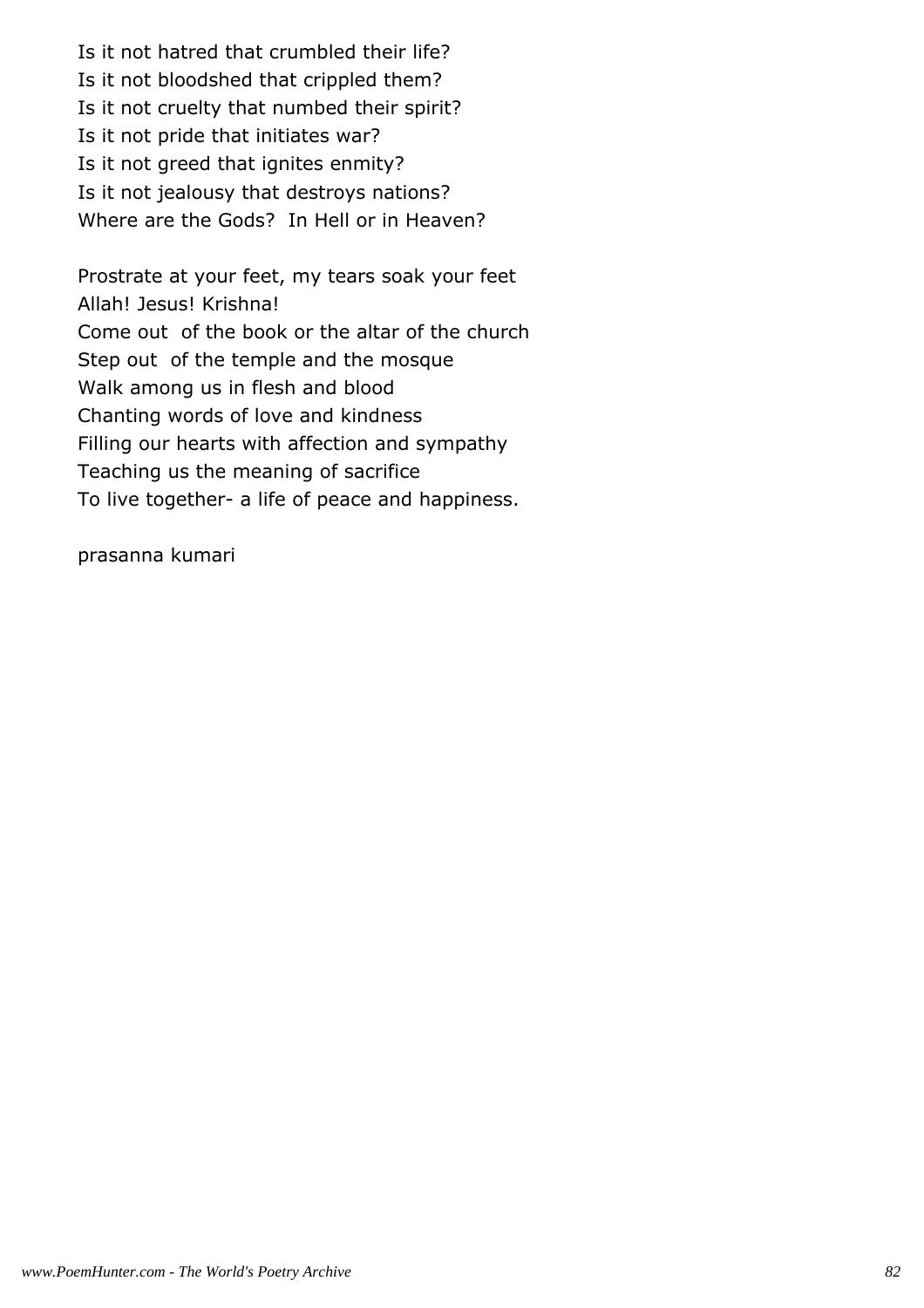## Who Knows

Is it the flowers that seduce the wind or the wind enticing the flowers perhaps, the poet knows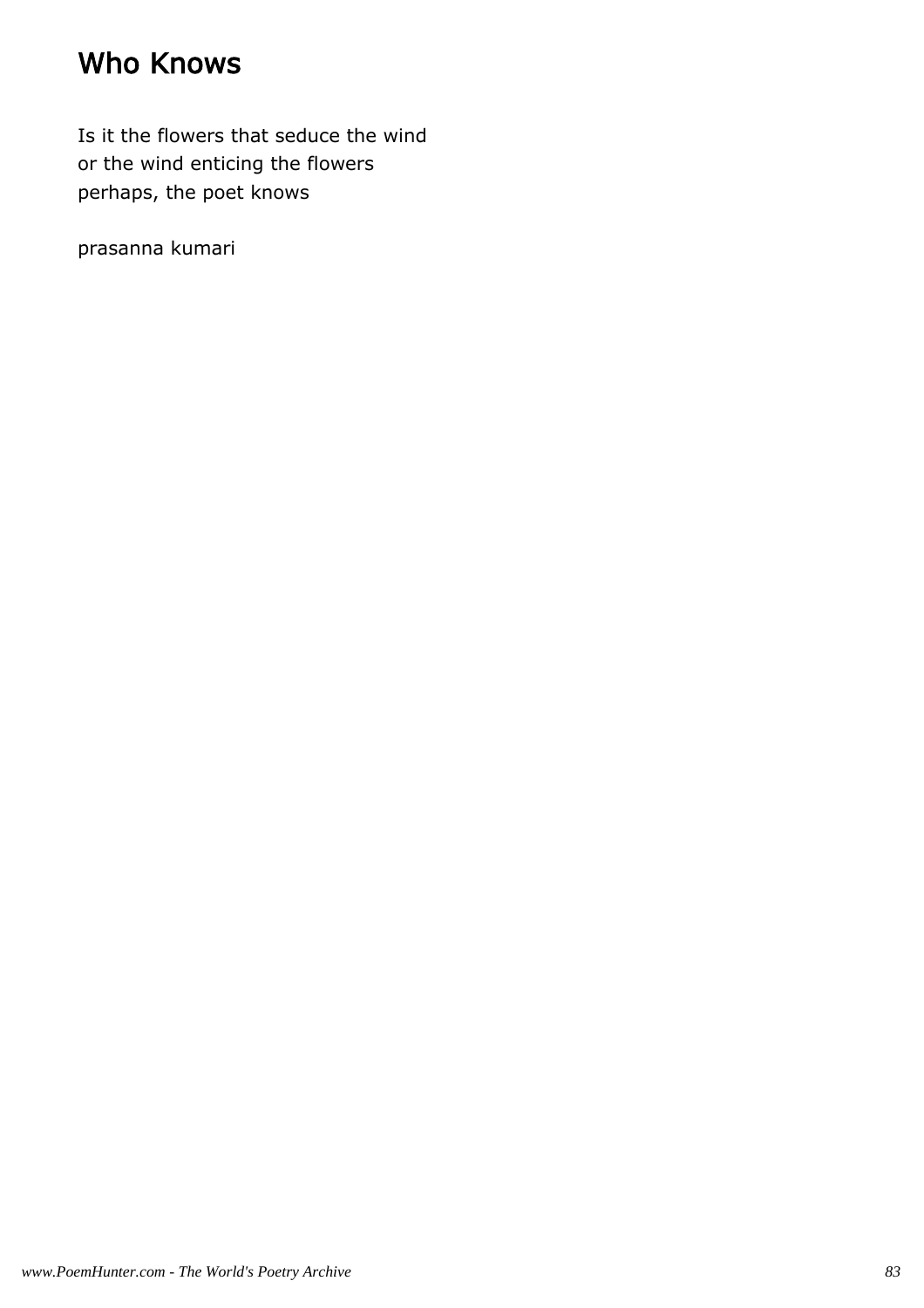#### Women-Scattered Images

The door closed behind her; Nangema looked back The last rites are over………… Alone in the wilderness………. A living dead body.

To another world..? Is there is another world..? A bundle of wronged life hugged to her chest Whose wrong? Of destiny's? Of innocence? Of human frailty? Of human strength?

Nangema thought; The door did not close For the one who tore her life to pieces

Centuries pass; but Nangemas are still Nangemas The owner of scarlet letters… Destroyed, defeated, dejected, desolate………

Caressing my unborn daughter Many more incarnations in my mind…

Panchalis not able to resort to another Krishna Sitas not able to leap into fire And my granny with tears Dripping on the betel leaves The women with starving children Endlessly waiting for the staggering steps And uncivilized uttering Knee – deep in the dirt, life in mire Smell of mud is dissolved in her body Two hands rocking the saree – candle on the branches Always afraid of thunder and rain And the mid – day sun

The others, with tear-soaked dreams Waiting to fill their purses And ladies, sobs welled up inside Appear in frills and laces Two eyes peeping through the kitchen door Wiping hands on the sooty dress